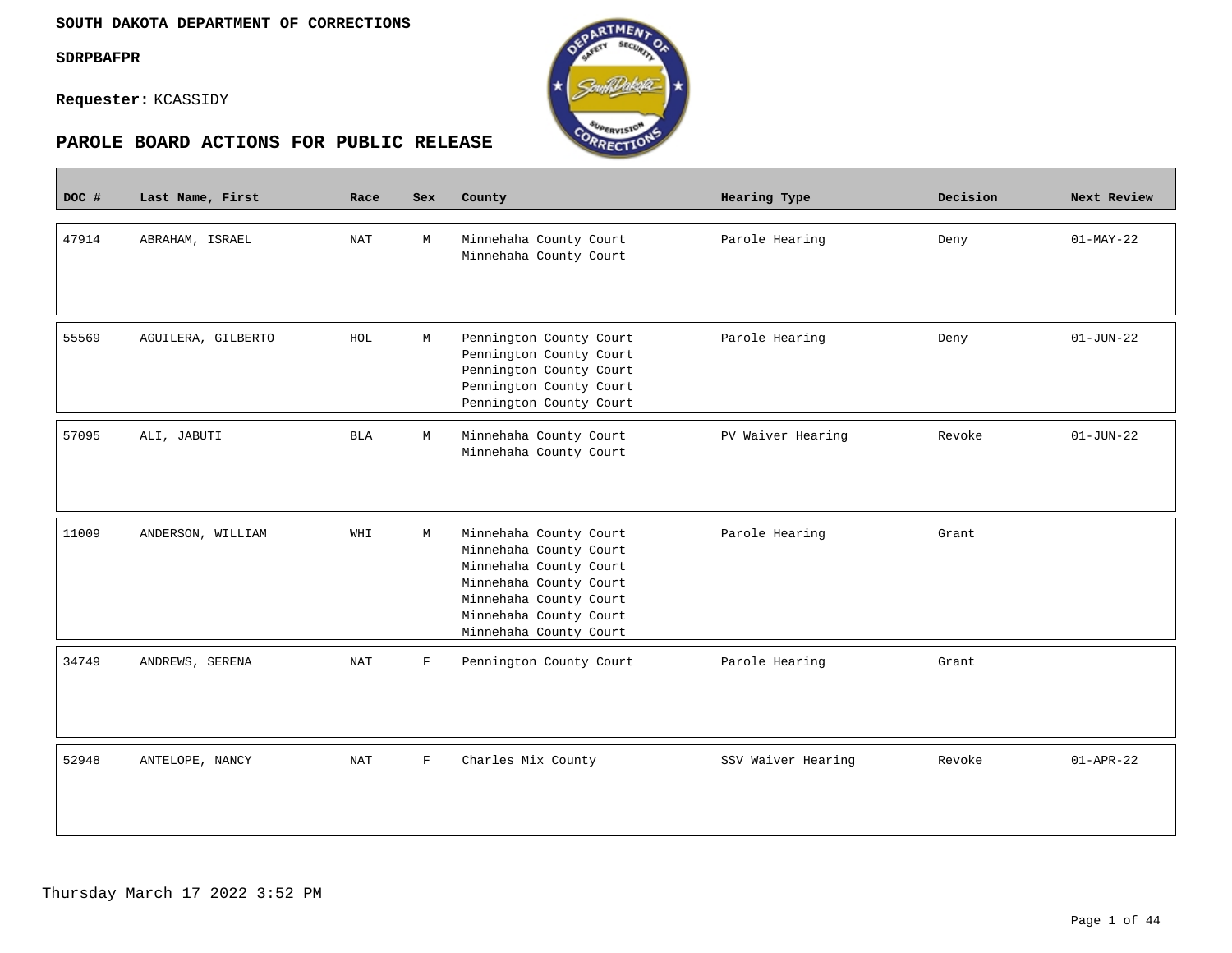$\overline{\phantom{a}}$ 

**Requester:** KCASSIDY



| DOC # | Last Name, First   | Race       | <b>Sex</b>   | County                                                                 | Hearing Type                        | Decision      | Next Review     |
|-------|--------------------|------------|--------------|------------------------------------------------------------------------|-------------------------------------|---------------|-----------------|
| 46727 | ANTOINE, KYLE      | NAT        | М            | Tripp County Court                                                     | PV Waiver Hearing                   | Revoke        | $01-JUL-22$     |
| 40437 | APPLE, KIMBERLY    | <b>NAT</b> | $\mathbf{F}$ | Bennett County Court                                                   | Parole Hearing                      | Grant         |                 |
| 62596 | APPLE, PAULINE     | <b>NAT</b> | $\mathbf F$  | Pennington County Court<br>Pennington County Court                     | Non-compliance Hearing              | Non-Compliant | $01 - JUN - 22$ |
| 53490 | ARCHAMBEAU, HOMER  | <b>NAT</b> | М            | Charles Mix County                                                     | Parole Hearing                      | Deny          | $01 - SEP - 22$ |
| 25659 | BAKER, JOEY        | WHI        | М            | Brown County Court                                                     | Commutation-Paper Review<br>Hearing | Deny          |                 |
| 46241 | BALKCOM, DUBUSRIES | <b>BLA</b> | M            | Minnehaha County Court<br>Minnehaha County Court<br>Union County Court | SSV Waiver Hearing                  | Reject        | $01 - APR - 22$ |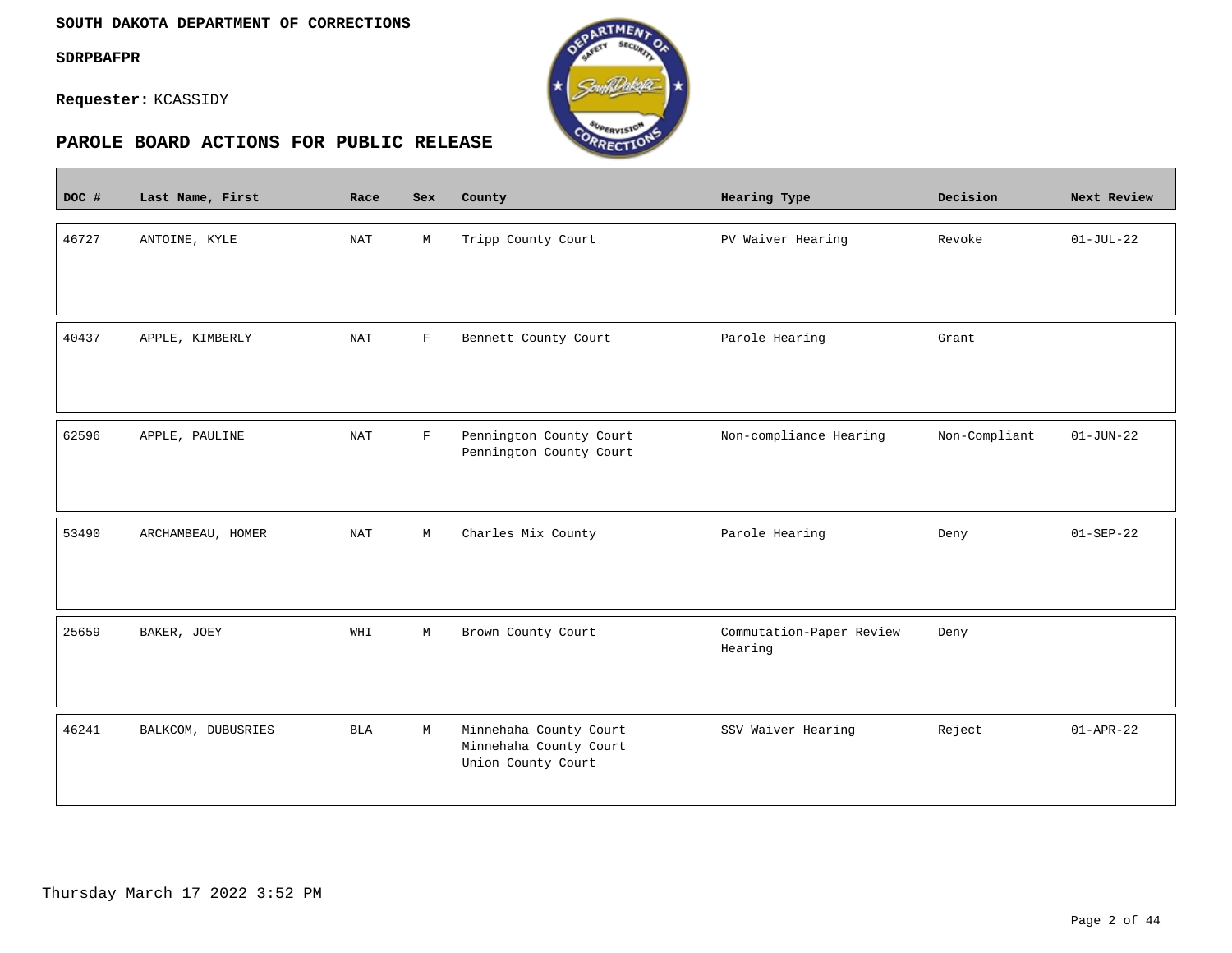$\overline{\phantom{a}}$ 

**Requester:** KCASSIDY



| DOC # | Last Name, First | Race       | Sex          | County                                                                                                                 | Hearing Type            | Decision                            | Next Review     |
|-------|------------------|------------|--------------|------------------------------------------------------------------------------------------------------------------------|-------------------------|-------------------------------------|-----------------|
| 64010 | BANKS, TIMOTHY   | <b>BLA</b> | М            | Brookings County Court                                                                                                 | Parole Hearing          | Waived                              | $01 - APR - 22$ |
| 23296 | BARELA, RICHARD  | HOL        | М            | Hughes County Court                                                                                                    | Non-compliance Hearing  | Non-Compliant                       | $01 - JUN - 22$ |
| 25639 | BARKEY, LINDA    | WHI        | $\mathbf{F}$ | Lawrence County Court                                                                                                  | Early Discharge Hearing | Grant Early<br>Final<br>Discharge   |                 |
| 58041 | BARTLETT, ARIEL  | <b>NAT</b> | $\mathbf F$  | Pennington County Court<br>Pennington County Court<br>Pennington County Court                                          | SSV Waiver Hearing      | Revoke                              | $01-MAY-22$     |
| 6886  | BEANER, KEVIN    | WHI        | М            | Hutchinson County Court<br>Hutchinson County Court                                                                     | Early Discharge Hearing | Grant Partial<br>Early<br>Discharge |                 |
| 54581 | BEAR, AMANDA     | WHI        | $\mathbf F$  | Lawrence County Court<br>Lawrence County Court<br>Lawrence County Court<br>Butte County Court<br>Lawrence County Court | Parole Hearing          | Deny                                | $01 - SEP - 22$ |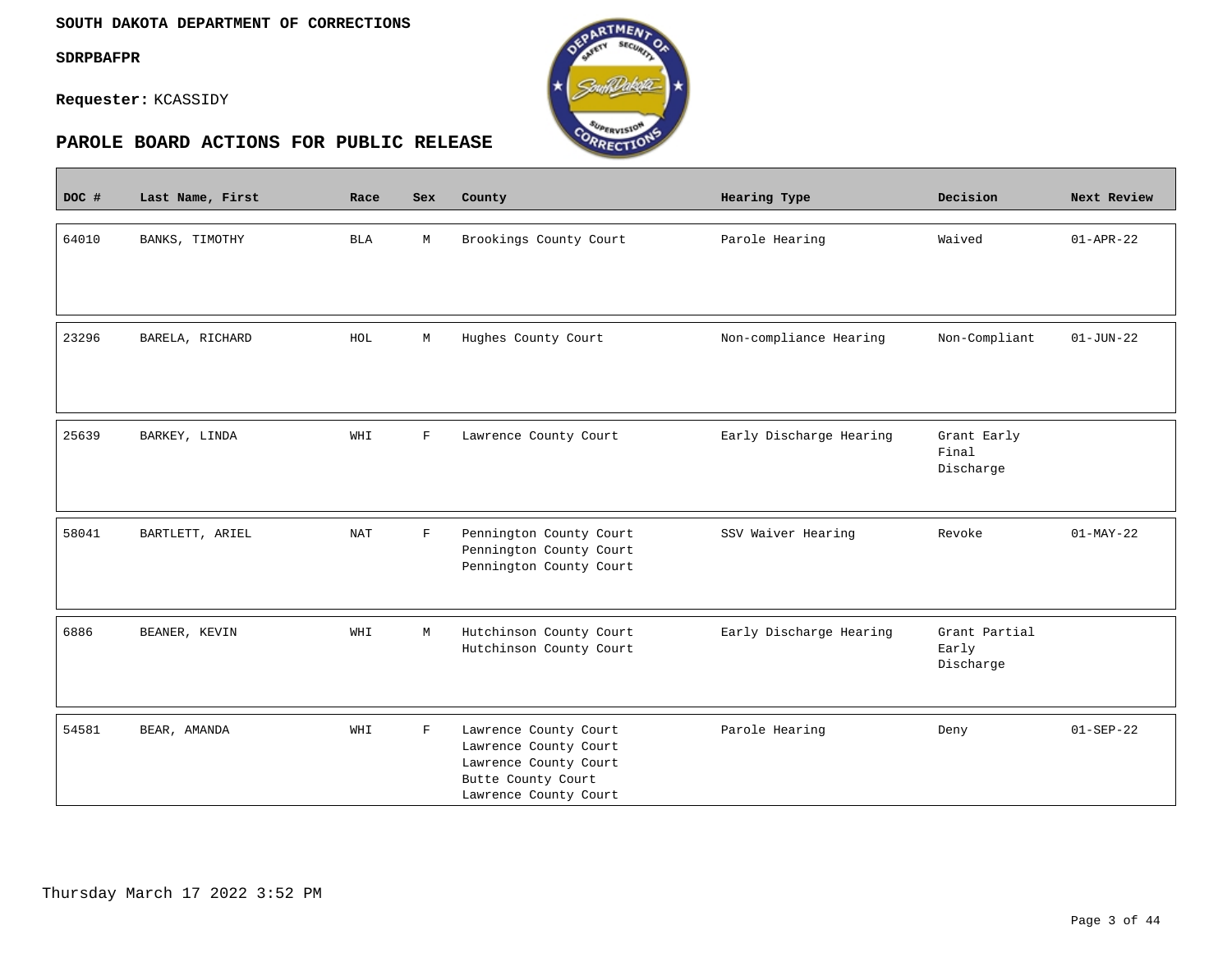#### **SOUTH DAKOTA DEPARTMENT OF CORRECTIONS**

**SDRPBAFPR**

 $\overline{\phantom{a}}$ 

**Requester:** KCASSIDY



| DOC # | Last Name, First   | Race | Sex         | County                                                                        | Hearing Type      | Decision | Next Review     |
|-------|--------------------|------|-------------|-------------------------------------------------------------------------------|-------------------|----------|-----------------|
| 65175 | BENTAAS, THERESA   | WHI  | F           | Minnehaha County Court                                                        | Parole Hearing    | Grant    |                 |
| 9360  | BETTELYOUN, EDWARD | NAT  | М           | Pennington County Court<br>Pennington County Court<br>Pennington County Court | Parole Hearing    | Grant    |                 |
| 37414 | BIG EAGLE, NATASHA | NAT  | $\mathbf F$ | Minnehaha County Court<br>Minnehaha County Court<br>Minnehaha County Court    | Parole Hearing    | Deny     | $01-SEP-22$     |
| 47603 | BLACK BEAR, JAYSON | NAT  | М           | Minnehaha County Court<br>Minnehaha County Court                              | PV Waiver Hearing | Revoke   | $01 - APR - 22$ |
| 56953 | BLACKCAT, LEONARD  | NAT  | М           | Pennington County Court                                                       | PV Waiver Hearing | Revoke   | $01 - JUN - 22$ |
| 63179 | BOLAND, SHAMUS     | BLA  | M           | Union County Court                                                            | Parole Hearing    | Grant    |                 |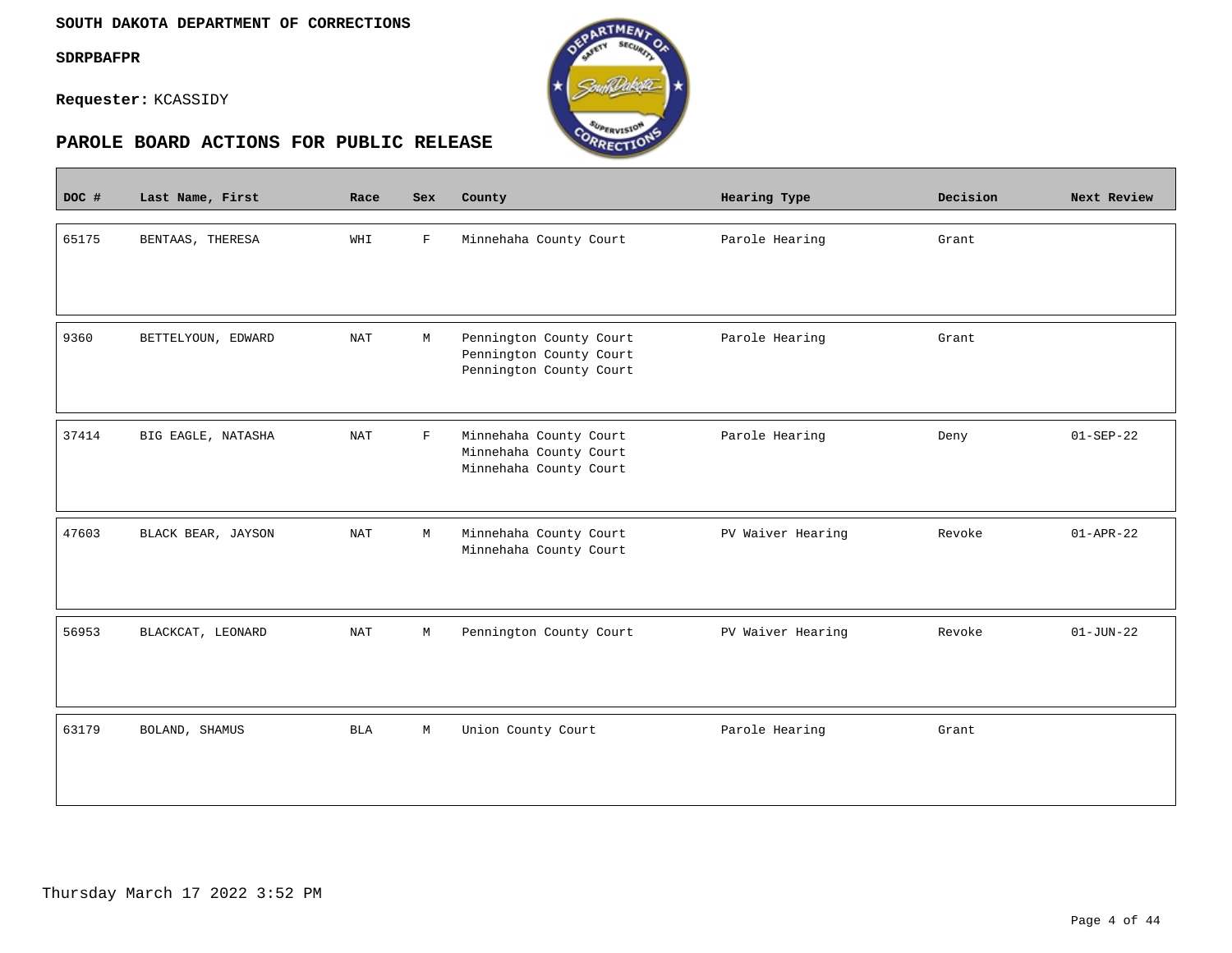#### **SOUTH DAKOTA DEPARTMENT OF CORRECTIONS**

**SDRPBAFPR**

 $\overline{\phantom{a}}$ 

**Requester:** KCASSIDY



| DOC # | Last Name, First                   | Race       | Sex         | County                                                                                                                                                         | Hearing Type                             | Decision                          | Next Review                        |
|-------|------------------------------------|------------|-------------|----------------------------------------------------------------------------------------------------------------------------------------------------------------|------------------------------------------|-----------------------------------|------------------------------------|
| 53249 | BONWELL, LARRY                     | <b>BLA</b> | $\mathbb M$ | Minnehaha County Court                                                                                                                                         | Parole Hearing                           | Deny                              | $01 - JUN - 22$                    |
| 56515 | BORG, TIMOTHY                      | WHI        | М           | Brown County Court<br>Brown County Court                                                                                                                       | Early Discharge Hearing                  | Grant Early<br>Final<br>Discharge |                                    |
| 48483 | BRANT, WAGHCHAWIN                  | NAT        | F           | Codington County Court                                                                                                                                         | Parole Hearing                           | Grant                             |                                    |
| 55559 | BROCK, MASON                       | WHI        | М           | Brookings County Court                                                                                                                                         | Parole Hearing                           | Grant                             |                                    |
| 61306 | $\texttt{BROWN}$ , $\texttt{ADAM}$ | WHI        | M           | Pennington County Court                                                                                                                                        | Parole Hearing                           | Grant                             |                                    |
| 17521 | BROWN, JERALD                      | NAT        | М           | Pennington County Court<br>Pennington County Court<br>Pennington County Court<br>Pennington County Court<br>Pennington County Court<br>Pennington County Court | Non-compliance Hearing<br>Parole Hearing | Non-Compliant<br>Deny             | $01 - SEP - 22$<br>$01 - SEP - 22$ |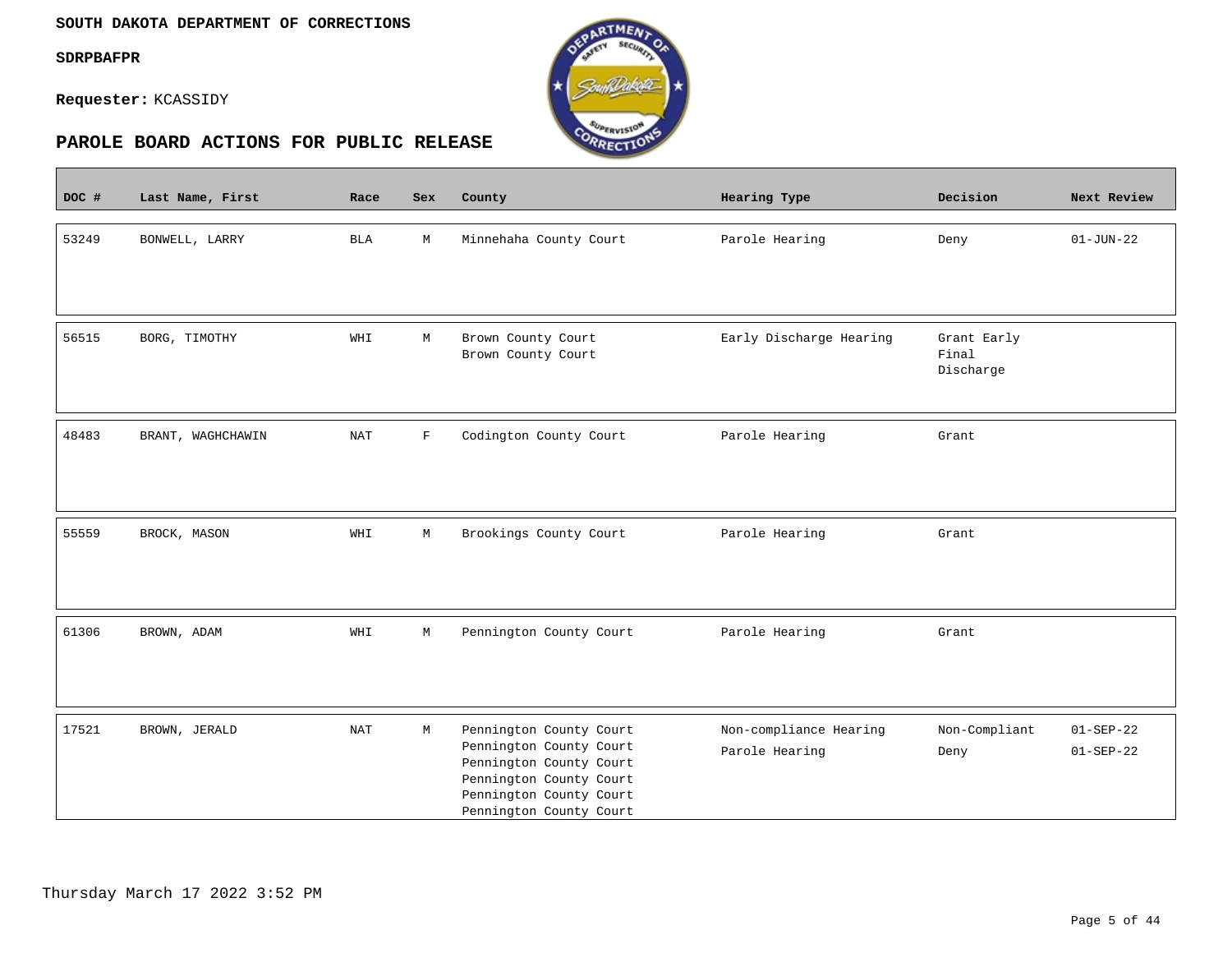$\mathcal{L}^{\text{max}}_{\text{max}}$ 

**Requester:** KCASSIDY



| DOC # | Last Name, First  | Race                 | Sex          | County                                                                 | Hearing Type           | Decision      | Next Review     |
|-------|-------------------|----------------------|--------------|------------------------------------------------------------------------|------------------------|---------------|-----------------|
| 12690 | BROWN, JESSE      | <b>NAT</b>           | М            | Pennington County Court<br>Meade County Court                          | Parole Hearing         | Grant         |                 |
| 58224 | BROWN, SARAH      | WHI                  | $\mathbf F$  | Minnehaha County Court<br>Minnehaha County Court                       | SSV Waiver Hearing     | Revoke        | $01-MAY-22$     |
| 37867 | BRUCE, JESSE      | <b>NAT</b>           | М            | Brown County Court                                                     | PV Waiver Hearing      | Revoke        | $01-MAY-22$     |
| 58911 | BRUGUIER, DOROTHY | <b>NAT</b>           | $\mathbf{F}$ | Hughes County Court                                                    | Non-compliance Hearing | Non-Compliant | $01 - SEP - 22$ |
| 52308 | BUCKLIN, COREY    | <b>NAT</b>           | М            | Roberts County Court<br>Roberts County Court<br>Minnehaha County Court | Parole Hearing         | Deny          | $01 - SEP - 22$ |
| 20458 | BUCKMAN, TIMOTHY  | $\operatorname{NAT}$ | М            | Pennington County Court                                                | Parole Hearing         | Grant         |                 |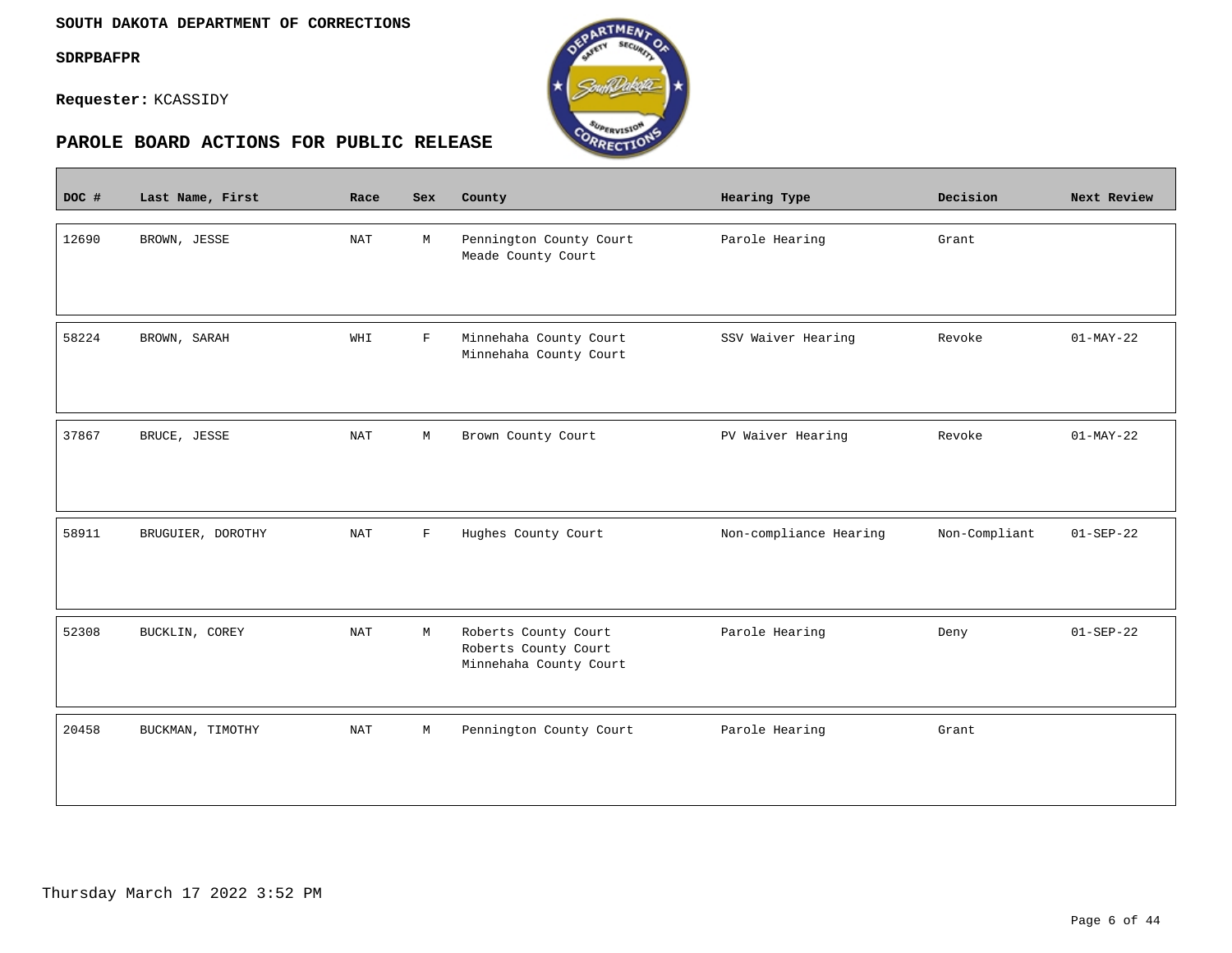$\overline{\phantom{a}}$ 

**Requester:** KCASSIDY



| DOC # | Last Name, First  | Race                 | Sex          | County                                                                                        | Hearing Type            | Decision                           | Next Review     |
|-------|-------------------|----------------------|--------------|-----------------------------------------------------------------------------------------------|-------------------------|------------------------------------|-----------------|
| 47504 | BUCKMASTER, RANDY | <b>NAT</b>           | М            | Lawrence County Court<br>Lawrence County Court<br>Lawrence County Court<br>Butte County Court | Parole Hearing          | Waived                             | $01 - APR - 22$ |
| 52389 | BURROW, KRISTI    | WHI                  | $\mathbf{F}$ | Minnehaha County Court                                                                        | Early Discharge Hearing | Deny Partial<br>Early<br>Discharge |                 |
| 61967 | BUSHBY, BRYCE     | WHI                  | М            | Brown County Court                                                                            | Parole Hearing          | Grant                              |                 |
| 52709 | CARTER, SHAWN     | WHI                  | М            | Lincoln County Court<br>Minnehaha County Court                                                | SSV Waiver Hearing      | Revoke                             | $01 - JAN - 50$ |
| 59990 | CAVANAUGH, SILAS  | $\operatorname{NAT}$ | М            | Brule County Court                                                                            | PV Revocation Hearing   | Continue                           | $01 - APR - 22$ |
| 55630 | CHEVEYO, TATE     | OTH                  | М            | Brown County Court                                                                            | Parole Hearing          | Deny                               | $01 - JUN - 22$ |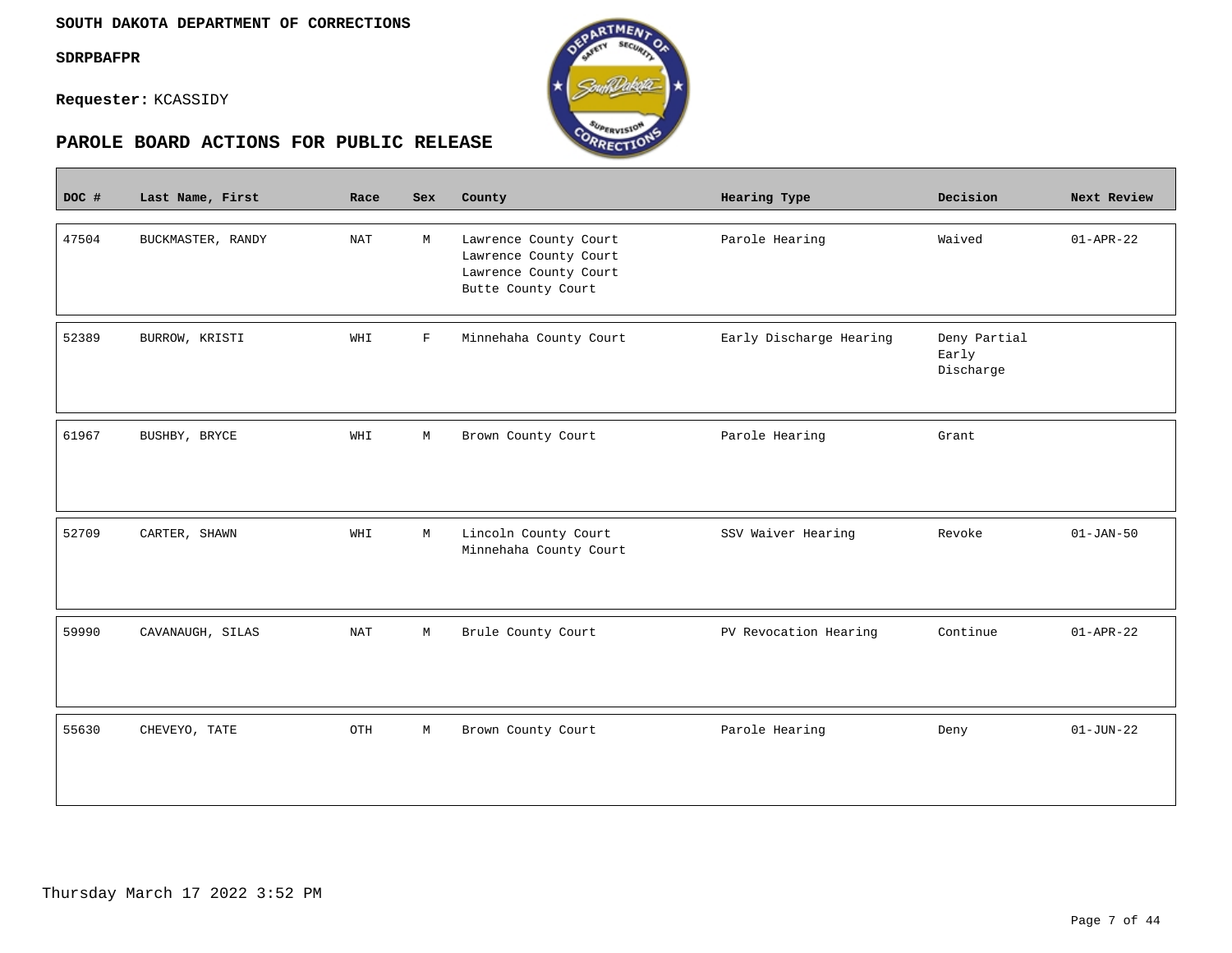$\overline{\phantom{a}}$ 

**Requester:** KCASSIDY



| DOC # | Last Name, First    | Race       | Sex | County                                                                                                                                                   | Hearing Type            | Decision                          | Next Review     |
|-------|---------------------|------------|-----|----------------------------------------------------------------------------------------------------------------------------------------------------------|-------------------------|-----------------------------------|-----------------|
| 54630 | CHIDAUSHE, KEENAN   | <b>BLA</b> | M   | Minnehaha County Court<br>Minnehaha County Court                                                                                                         | PV Waiver Hearing       | Revoke                            | $01-SEP-22$     |
| 60474 | CHOPPER, WILLIAM    | <b>NAT</b> | M   | Brookings County Court                                                                                                                                   | PV Waiver Hearing       | Revoke                            | $01 - JAN - 50$ |
| 48248 | CHRISTENSEN, JORDAN | WHI        | M   | Minnehaha County Court<br>Minnehaha County Court                                                                                                         | Early Discharge Hearing | Grant Early<br>Final<br>Discharge |                 |
| 38260 | CLARK, JONATHAN     | <b>BLA</b> | M   | Minnehaha County Court<br>Minnehaha County Court<br>Minnehaha County Court<br>Minnehaha County Court<br>Minnehaha County Court<br>Minnehaha County Court | PV Waiver Hearing       | Revoke                            | $01-JUL-22$     |
| 21394 | CLAYMORE, JASON     | <b>NAT</b> | М   | Minnehaha County Court<br>Minnehaha County Court<br>Minnehaha County Court<br>Minnehaha County Court<br>Minnehaha County Court<br>Minnehaha County Court | SSV Waiver Hearing      | Revoke                            | $01 - JUN - 22$ |
| 7059  | CLINE, MICHAEL      | WHI        | M   | Bon Homme County Court                                                                                                                                   | PV Waiver Hearing       | Revoke                            | $01-JUL-22$     |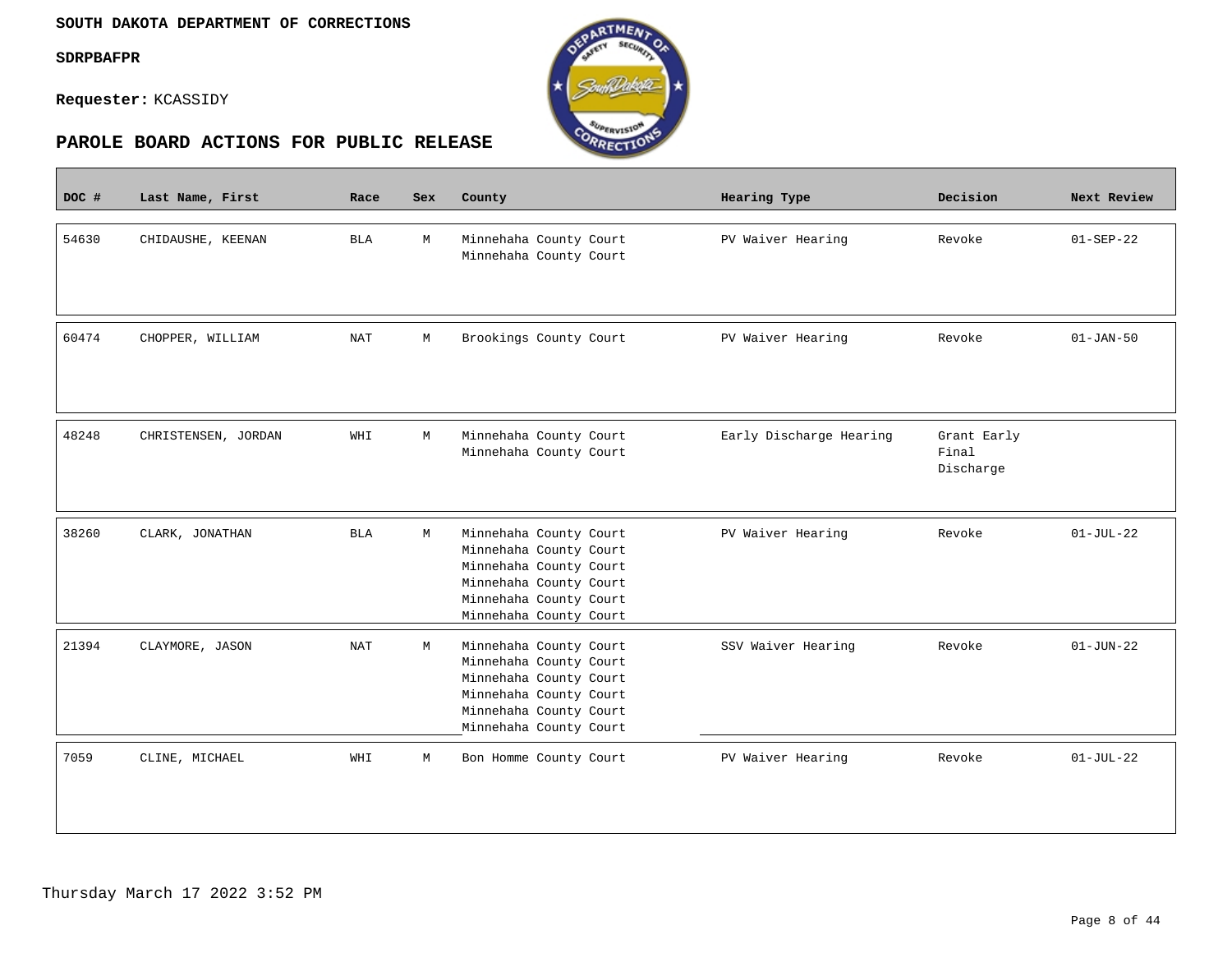Г

**Requester:** KCASSIDY



| DOC # | Last Name, First   | Race       | <b>Sex</b>  | County                                                                                                                                           | Hearing Type           | Decision      | Next Review     |
|-------|--------------------|------------|-------------|--------------------------------------------------------------------------------------------------------------------------------------------------|------------------------|---------------|-----------------|
| 59382 | CLOUD, MURIEL      | <b>NAT</b> | F           | Roberts County Court<br>Minnehaha County Court<br>Minnehaha County Court<br>Minnehaha County Court                                               | SSV Waiver Hearing     | Revoke        | $01-MAY-22$     |
| 23165 | COFFEY, JOHN       | WHI        | M           | Minnehaha County Court<br>Minnehaha County Court                                                                                                 | SSV Waiver Hearing     | Revoke        | $01-MAY-22$     |
| 40640 | COLEMAN, MARK      | WHI        | M           | Minnehaha County Court<br>Minnehaha County Court<br>Yankton County Court<br>Yankton County Court<br>Union County Court<br>Minnehaha County Court | SSV Waiver Hearing     | Revoke        | $01 - JUN - 22$ |
| 39029 | COOK, ALEXANDER    | WHI        | М           | Pennington County Court<br>Pennington County Court<br>Pennington County Court                                                                    | Non-compliance Hearing | Non-Compliant | $01 - JUN - 22$ |
| 53467 | CORBETT, ADAM      | NAT        | М           | Minnehaha County Court<br>Minnehaha County Court<br>Minnehaha County Court<br>Minnehaha County Court                                             | Parole Hearing         | Deny          | $01 - JUN - 22$ |
| 51000 | COURNOYER, CAMILLE | NAT        | $\mathbf F$ | Davison County Court<br>Minnehaha County Court<br>Minnehaha County Court<br>Minnehaha County Court                                               | SSV Waiver Hearing     | Revoke        | $01-MAY-22$     |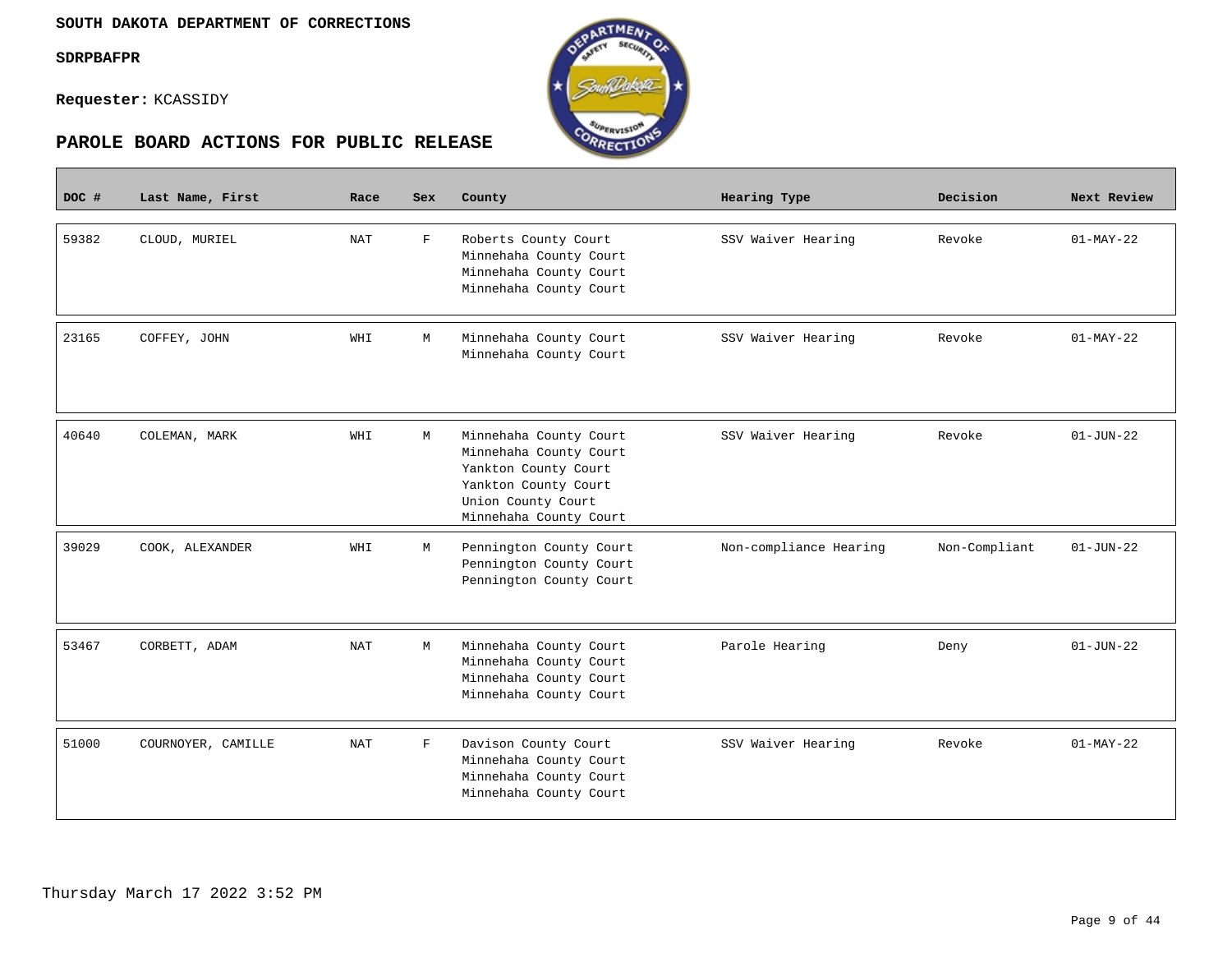#### **SOUTH DAKOTA DEPARTMENT OF CORRECTIONS**

**SDRPBAFPR**

 $\overline{\phantom{a}}$ 

**Requester:** KCASSIDY



| DOC # | Last Name, First  | Race       | Sex         | County                                                                                                     | Hearing Type           | Decision      | Next Review     |
|-------|-------------------|------------|-------------|------------------------------------------------------------------------------------------------------------|------------------------|---------------|-----------------|
| 39569 | COVEY, TREVOR     | NAT        | М           | Clay County Court                                                                                          | Non-compliance Hearing | Non-Compliant | $01 - JUN - 22$ |
| 12696 | CRANE, TESSA      | <b>NAT</b> | $\mathbf F$ | Lyman County Court<br>Lyman County Court<br>Lyman County Court<br>Lyman County Court<br>Lyman County Court | Parole Hearing         | Deny          | $01 - JAN - 50$ |
| 46341 | CRAWFORD, ABIGAIL | WHI        | $\mathbf F$ | Meade County Court<br>Meade County Court<br>Lawrence County Court                                          | PV Revocation Hearing  | Continue      | $01 - APR - 22$ |
| 52358 | DAUGHERTY, JEREMY | WHI        | М           | Charles Mix County<br>Hutchinson County Court                                                              | Parole Hearing         | Grant         |                 |
| 53706 | DAVIS, CARLIE     | WHI        | M           | Yankton County Court<br>Minnehaha County Court                                                             | Parole Hearing         | Waived        | $01 - JAN - 50$ |
| 15738 | DEBELTS, STEVE    | WHI        | М           | Minnehaha County Court<br>Minnehaha County Court                                                           | PV Waiver Hearing      | Revoke        | $01 - APR - 22$ |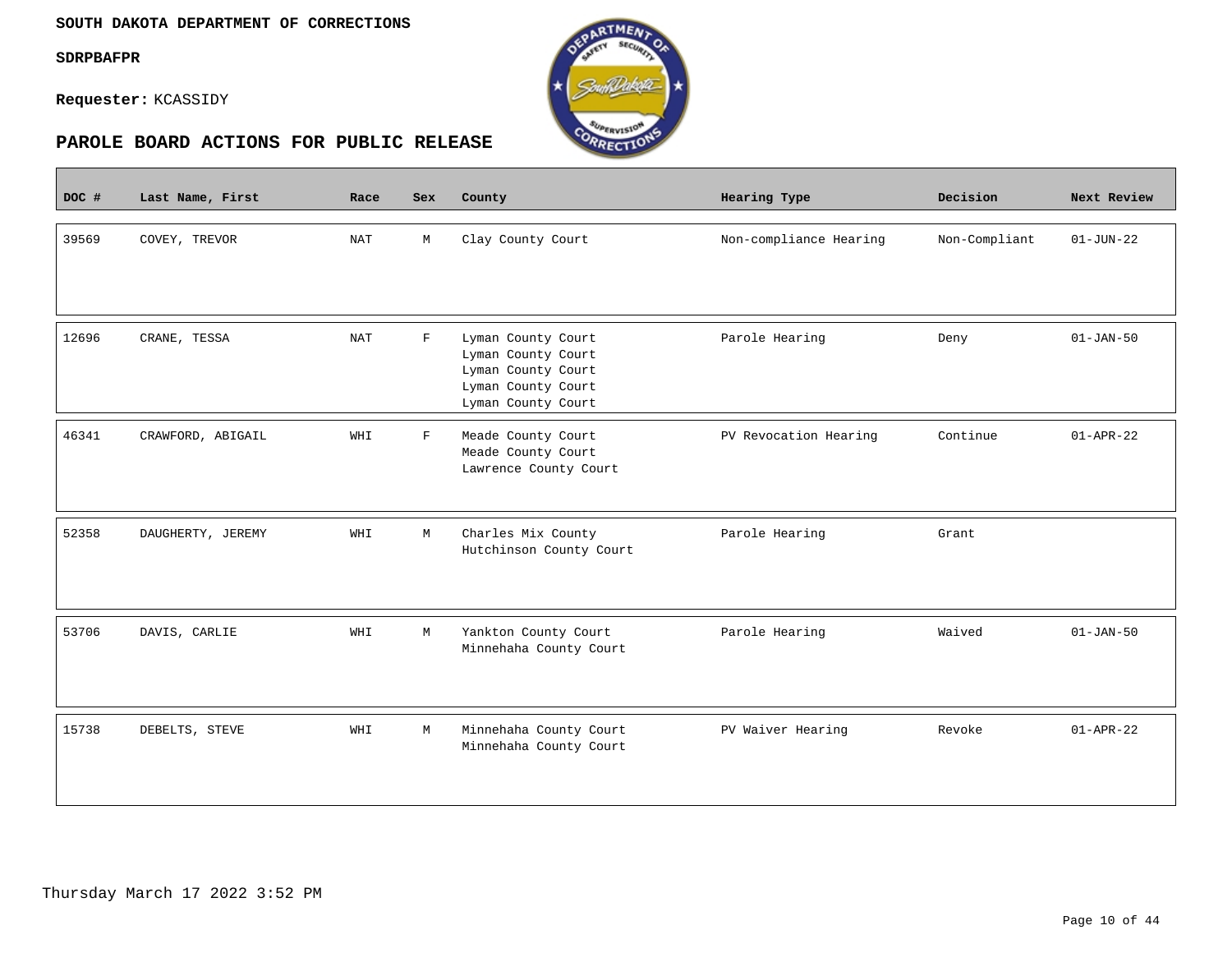$\sim$ 

**Requester:** KCASSIDY



| DOC # | Last Name, First   | Race       | <b>Sex</b>  | County                                                                                 | Hearing Type           | Decision      | Next Review     |
|-------|--------------------|------------|-------------|----------------------------------------------------------------------------------------|------------------------|---------------|-----------------|
| 12309 | DEGEN, DAVID       | WHI        | M           | Davison County Court<br>Lake County Court<br>Lake County Court<br>Davison County Court | Parole Hearing         | Grant         |                 |
| 48812 | DEGROOT, BROOKLYN  | <b>NAT</b> | $\mathbf F$ | Charles Mix County                                                                     | Parole Hearing         | Grant         |                 |
| 8266  | DEMARRIAS, RICHARD | <b>NAT</b> | М           | Pennington County Court                                                                | Non-compliance Hearing | Non-Compliant | $01 - SEP - 22$ |
| 57477 | DENNY, GORDON      | WHI        | М           | Pennington County Court                                                                | PV Waiver Hearing      | Revoke        | $01 - JUN - 22$ |
| 1862  | DICKINSON, BILLY   | WHI        | М           | Meade County Court                                                                     | Non-compliance Hearing | Non-Compliant | $01-MAY-22$     |
| 4332  | DOYLE, CHAD        | <b>NAT</b> | М           | Pennington County Court<br>Pennington County Court                                     | SSV Waiver Hearing     | Revoke        | $01-JUL-22$     |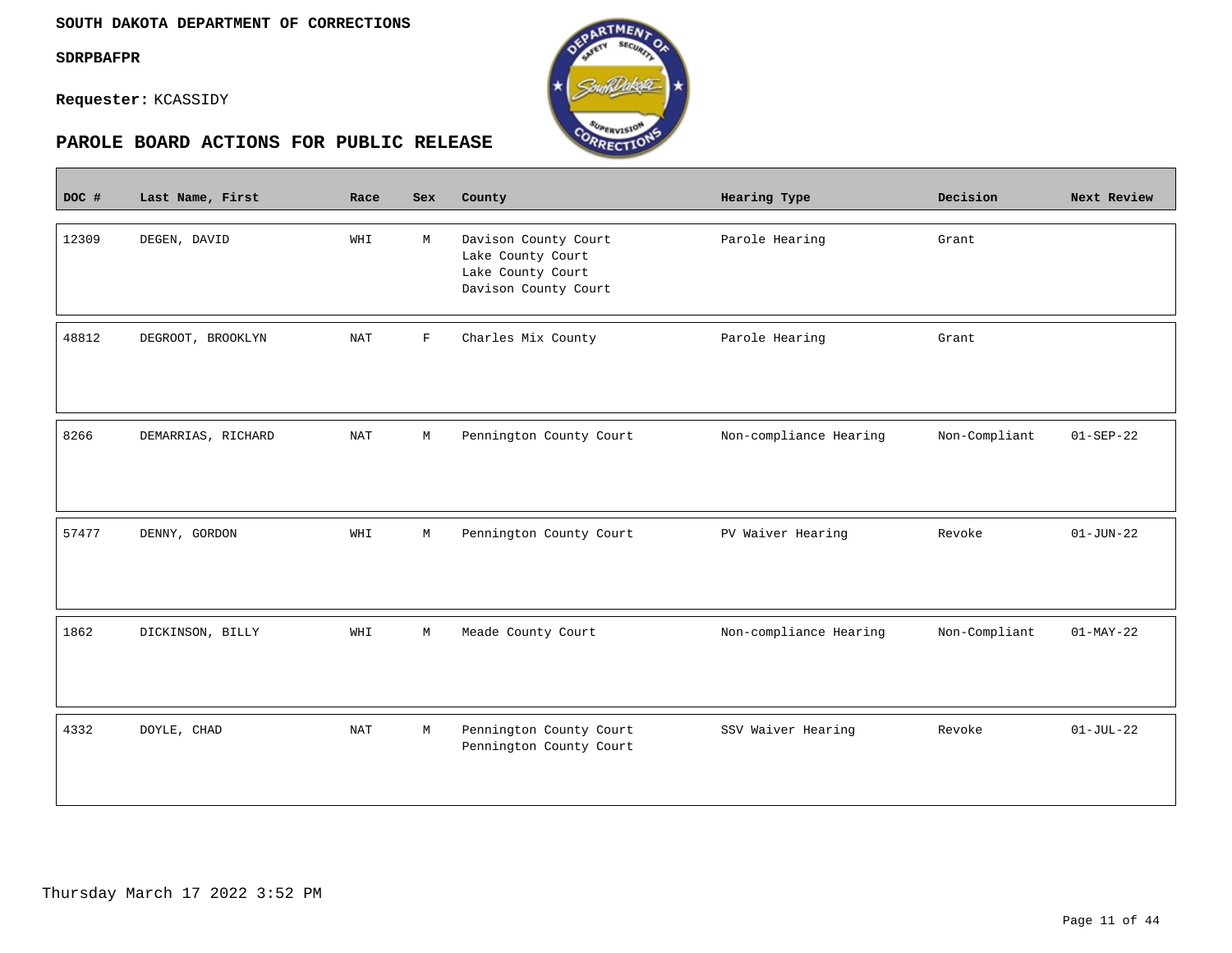$\mathcal{L}^{\text{max}}_{\text{max}}$ 

**Requester:** KCASSIDY



| DOC # | Last Name, First      | Race                 | <b>Sex</b> | County                                                                                                                                    | <b>Hearing Type</b>     | Decision                          | Next Review     |
|-------|-----------------------|----------------------|------------|-------------------------------------------------------------------------------------------------------------------------------------------|-------------------------|-----------------------------------|-----------------|
| 14657 | DUBOIS, CHAD          | WHI                  | М          | Beadle County Court<br>Beadle County Court<br>Beadle County Court<br>Beadle County Court<br>Beadle County Court<br>Minnehaha County Court | Parole Hearing          | Deny                              | $01-MAR-23$     |
| 14802 | DUBRAY, BRIAN         | <b>NAT</b>           | М          | Pennington County Court<br>Pennington County Court                                                                                        | Non-compliance Hearing  | Non-Compliant                     | $01-JUL-22$     |
| 42943 | DUBRAY, CODY          | $\operatorname{NAT}$ | M          | Tripp County Court<br>Minnehaha County Court                                                                                              | SSV Waiver Hearing      | Revoke                            | $01 - NOV - 22$ |
| 41271 | DULA, ROBERT          | WHI                  | М          | Minnehaha County Court                                                                                                                    | Early Discharge Hearing | Grant Early<br>Final<br>Discharge |                 |
| 47102 | EAGLE HAWK, NATHANIEL | NAT                  | M          | Minnehaha County Court<br>Minnehaha County Court<br>Minnehaha County Court<br>Minnehaha County Court                                      | SSV Waiver Hearing      | Revoke                            | $01-JUL-22$     |
| 63795 | EAGLETAIL, BOBBY      | <b>NAT</b>           | М          | Pennington County Court<br>Pennington County Court                                                                                        | Parole Hearing          | Grant                             |                 |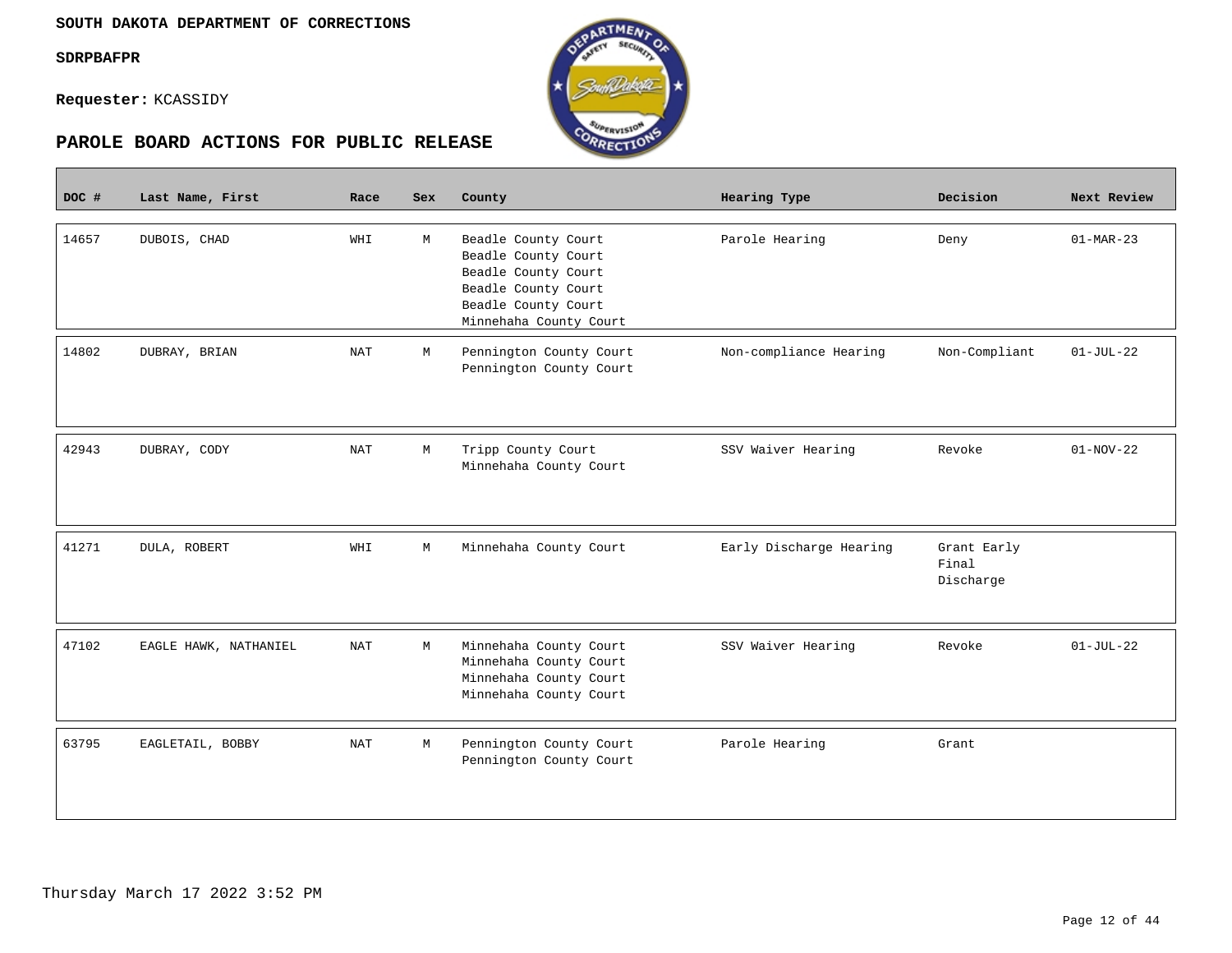$\overline{\phantom{a}}$ 

**Requester:** KCASSIDY



| DOC # | Last Name, First      | Race       | <b>Sex</b>   | County                                                                                                       | Hearing Type            | Decision                            | Next Review     |
|-------|-----------------------|------------|--------------|--------------------------------------------------------------------------------------------------------------|-------------------------|-------------------------------------|-----------------|
| 23089 | EDMONDS, WAYNE, JR.   | WHI        | M            | Beadle County Court<br>Pennington County Court<br>Pennington County Court                                    | Parole Hearing          | Deny                                | $01-NOV-22$     |
| 48288 | EISA, HASSAN          | <b>BLA</b> | М            | Brown County Court<br>Brown County Court<br>Brown County Court<br>Brown County Court                         | Parole Hearing          | Grant                               |                 |
| 60692 | ELBOW SHIELD, BERNARD | <b>NAT</b> | М            | Pennington County Court                                                                                      | PV Waiver Hearing       | Revoke                              | $01 - JUN - 22$ |
| 54250 | ELBOW SHIELD, SOPHIA  | <b>NAT</b> | $\mathbf{F}$ | Pennington County Court                                                                                      | Parole Hearing          | Deny                                | $01-JUL-22$     |
| 9594  | ERICKSON, RYLEY       | WHI        | M            | Brown County Court<br>Edmunds County Court<br>Brown County Court<br>Brown County Court<br>Brown County Court | Early Discharge Hearing | Grant Partial<br>Early<br>Discharge |                 |
| 54990 | ESPINOZA, IVAN        | HOL        | М            | Minnehaha County Court<br>Minnehaha County Court                                                             | Parole Hearing          | Grant                               |                 |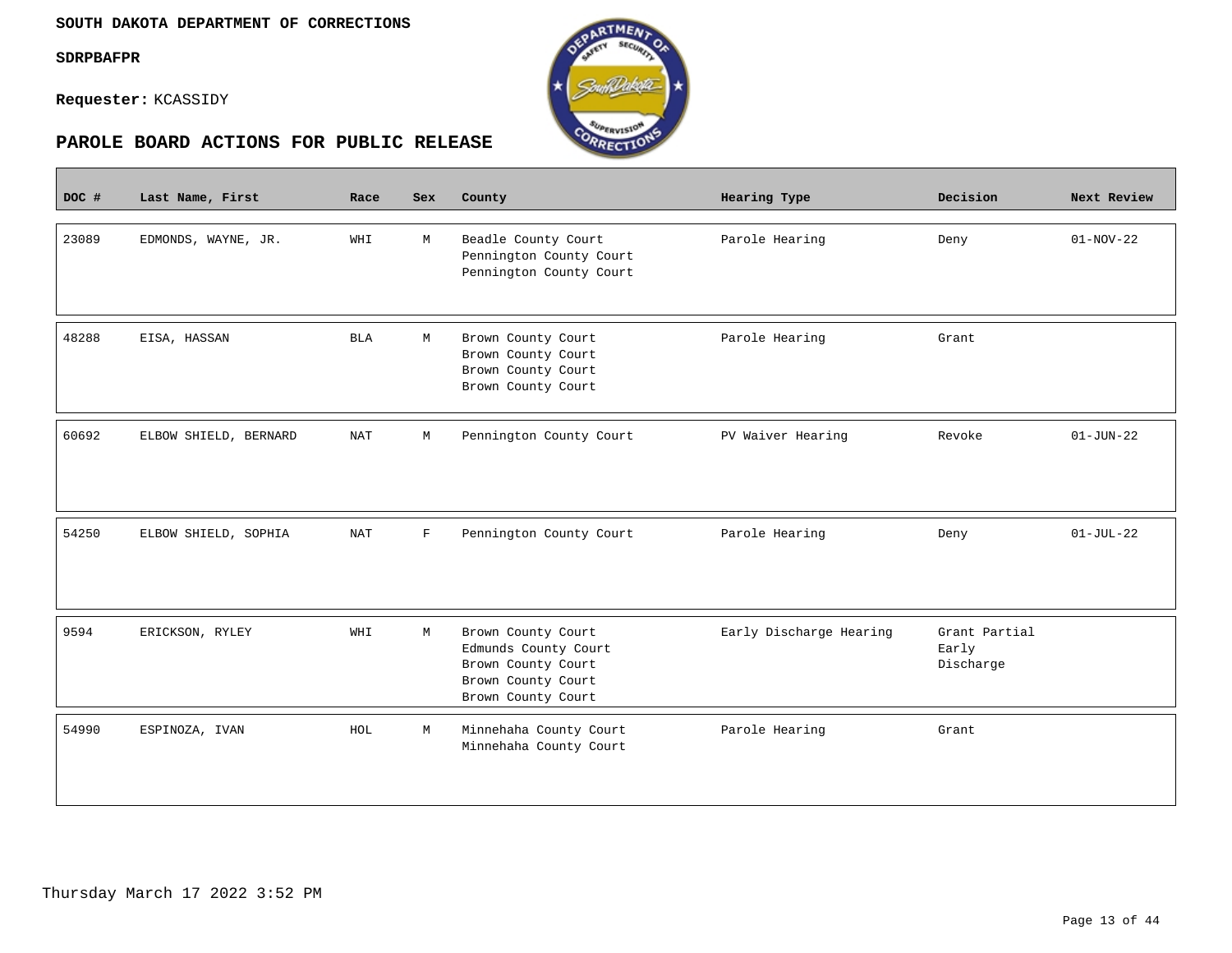$\mathcal{L}^{\text{max}}_{\text{max}}$ 

**Requester:** KCASSIDY



| DOC # | Last Name, First      | Race                 | Sex         | County                                                                                            | Hearing Type                        | Decision      | Next Review     |
|-------|-----------------------|----------------------|-------------|---------------------------------------------------------------------------------------------------|-------------------------------------|---------------|-----------------|
| 58169 | ESTES, AMBER          | WHI                  | $\mathbf F$ | Minnehaha County Court<br>Minnehaha County Court<br>Minnehaha County Court<br>Hughes County Court | Non-compliance Hearing              | Non-Compliant | $01 - JUN - 22$ |
| 9701  | EVENSON, DENNIS       | <b>NAT</b>           | M           | Pennington County Court                                                                           | Commutation-Paper Review<br>Hearing | Deny          |                 |
| 5058  | FAST HORSE, JORGE     | $\operatorname{NAT}$ | М           | Charles Mix County                                                                                | Parole Hearing                      | Grant         |                 |
| 54898 | FELBUSH, LEVI         | <b>NAT</b>           | M           | Charles Mix County<br>Yankton County Court<br>Charles Mix County                                  | Parole Hearing                      | Deny          | $01 - SEP - 22$ |
| 13932 | FJELLANGER, BRIDGETTE | WHI                  | $\mathbf F$ | Minnehaha County Court<br>Minnehaha County Court                                                  | PV Waiver Hearing                   | Revoke        | $01 - APR - 22$ |
| 53070 | FLOOD, VARDEN         | <b>BLA</b>           | М           | Pennington County Court<br>Pennington County Court                                                | PV Waiver Hearing                   | Revoke        | $01-MAY-22$     |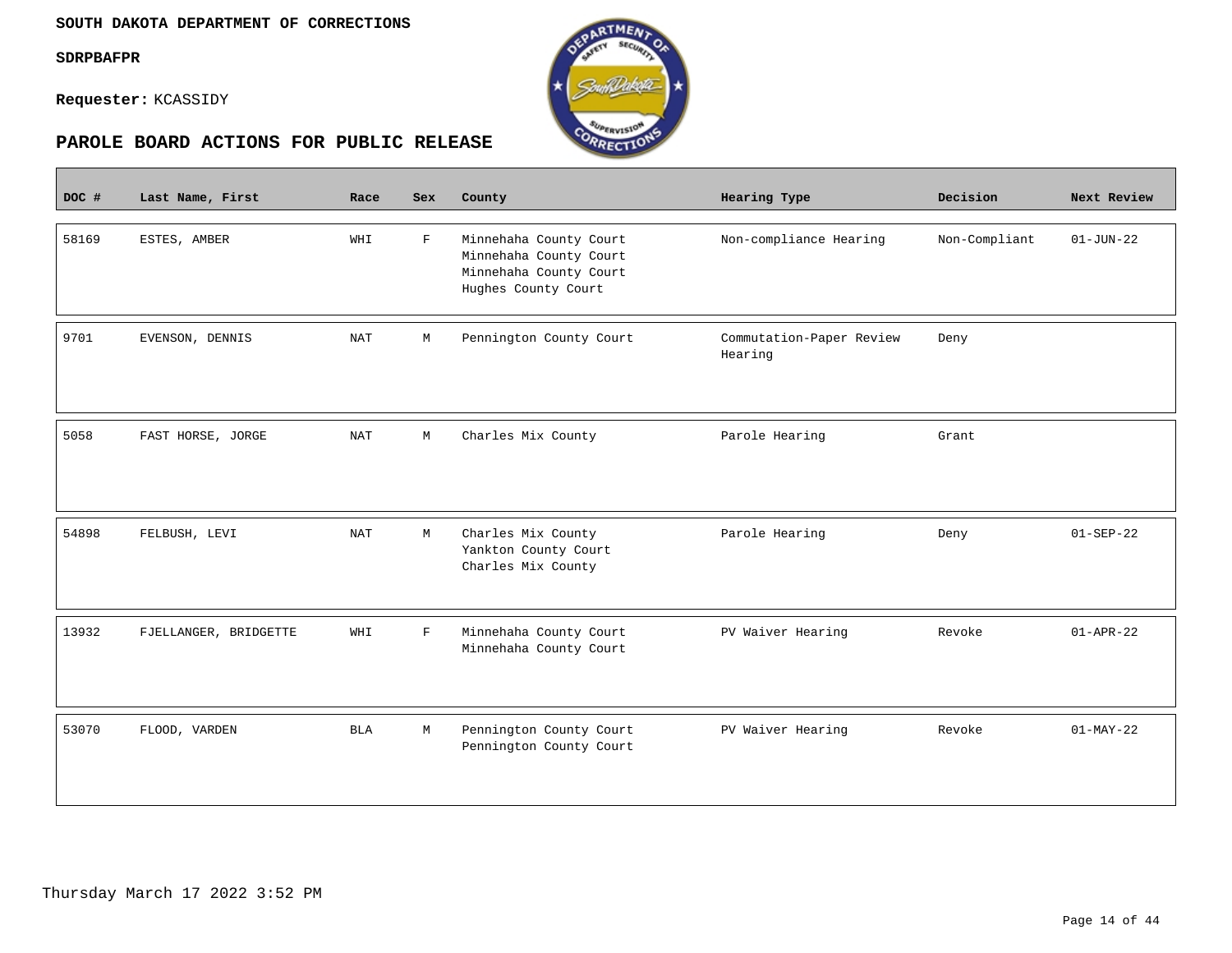$\overline{\phantom{a}}$ 

**Requester:** KCASSIDY



| DOC # | Last Name, First   | Race       | <b>Sex</b>   | County                                                                                           | Hearing Type       | Decision | Next Review     |
|-------|--------------------|------------|--------------|--------------------------------------------------------------------------------------------------|--------------------|----------|-----------------|
| 57370 | FLOWERS, ANDREA    | WHI        | $\mathbf{F}$ | Minnehaha County Court<br>Minnehaha County Court                                                 | Parole Hearing     | Deny     | $01-JUL-22$     |
| 59698 | FLUTE, LUCY        | <b>NAT</b> | $\mathbf{F}$ | Minnehaha County Court<br>Minnehaha County Court<br>Minnehaha County Court                       | Parole Hearing     | Grant    |                 |
| 2340  | FRALICK, WILLIAM   | WHI        | М            | Minnehaha County Court<br>Minnehaha County Court<br>Minnehaha County Court                       | SSV Waiver Hearing | Revoke   | $01 - SEP - 22$ |
| 35275 | FRANKLIN, LARRY    | <b>BLA</b> | М            | Pennington County Court                                                                          | Parole Hearing     | Grant    |                 |
| 49214 | FREEMAN, NATHANIEL | WHI        | М            | Codington County Court                                                                           | PV Waiver Hearing  | Revoke   | $01-NOV-22$     |
| 22201 | FREEMAN, RAYMOND   | <b>NAT</b> | М            | Hughes County Court<br>Hughes County Court<br>Pennington County Court<br>Pennington County Court | PV Waiver Hearing  | Revoke   | $01 - JAN - 50$ |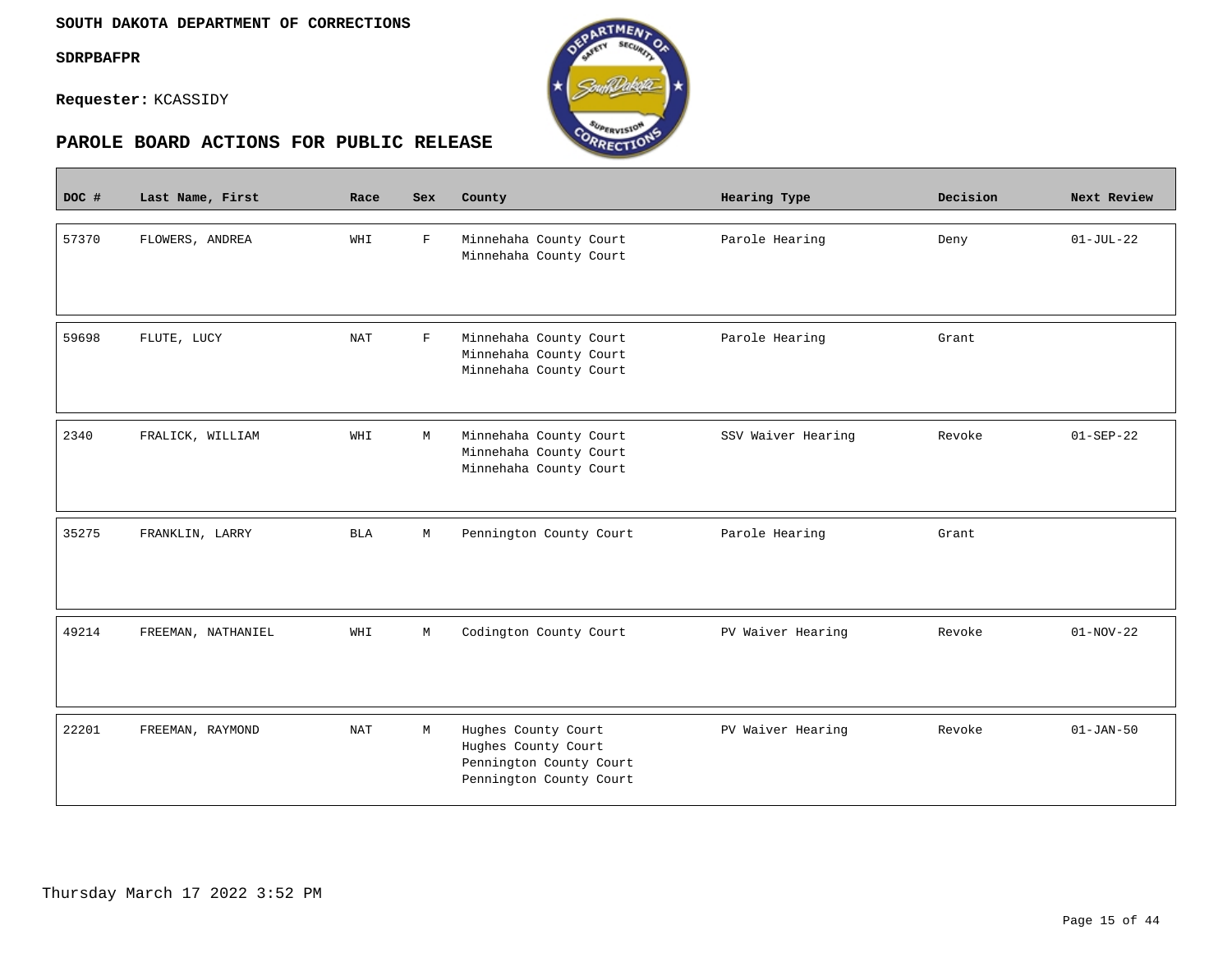$\sim$ 

**Requester:** KCASSIDY



| DOC # | Last Name, First       | Race       | <b>Sex</b>  | County                                                                               | <b>Hearing Type</b>     | Decision                            | Next Review     |
|-------|------------------------|------------|-------------|--------------------------------------------------------------------------------------|-------------------------|-------------------------------------|-----------------|
| 62727 | FRESQUEZ, MORGHAN      | <b>NAT</b> | $\mathbf F$ | Minnehaha County Court<br>Minnehaha County Court                                     | Non-compliance Hearing  | Non-Compliant                       | $01 - JUN - 22$ |
| 51188 | FULTS, JEFFERY         | WHI        | М           | Lincoln County Court<br>Minnehaha County Court<br>Minnehaha County Court             | Parole Hearing          | Deny                                | $01-SEP-22$     |
| 47853 | GAMBLE, ZACHARY        | WHI        | M           | Brookings County Court                                                               | Parole Hearing          | Waived                              | $01 - APR - 22$ |
| 11869 | GARREAU, TANNER        | NAT        | М           | Minnehaha County Court                                                               | Parole Hearing          | Deny                                | $01-MAY-22$     |
| 8513  | GASCOIGNE, DAVID       | WHI        | М           | Brookings County Court<br>Brookings County Court                                     | Early Discharge Hearing | Grant Partial<br>Early<br>Discharge |                 |
| 39160 | GOLLIHER-WEYER, JOSEPH | HOL        | М           | Brown County Court<br>Brown County Court<br>Brown County Court<br>Brown County Court | SSV Revocation Hearing  | Continue                            | $01 - APR - 22$ |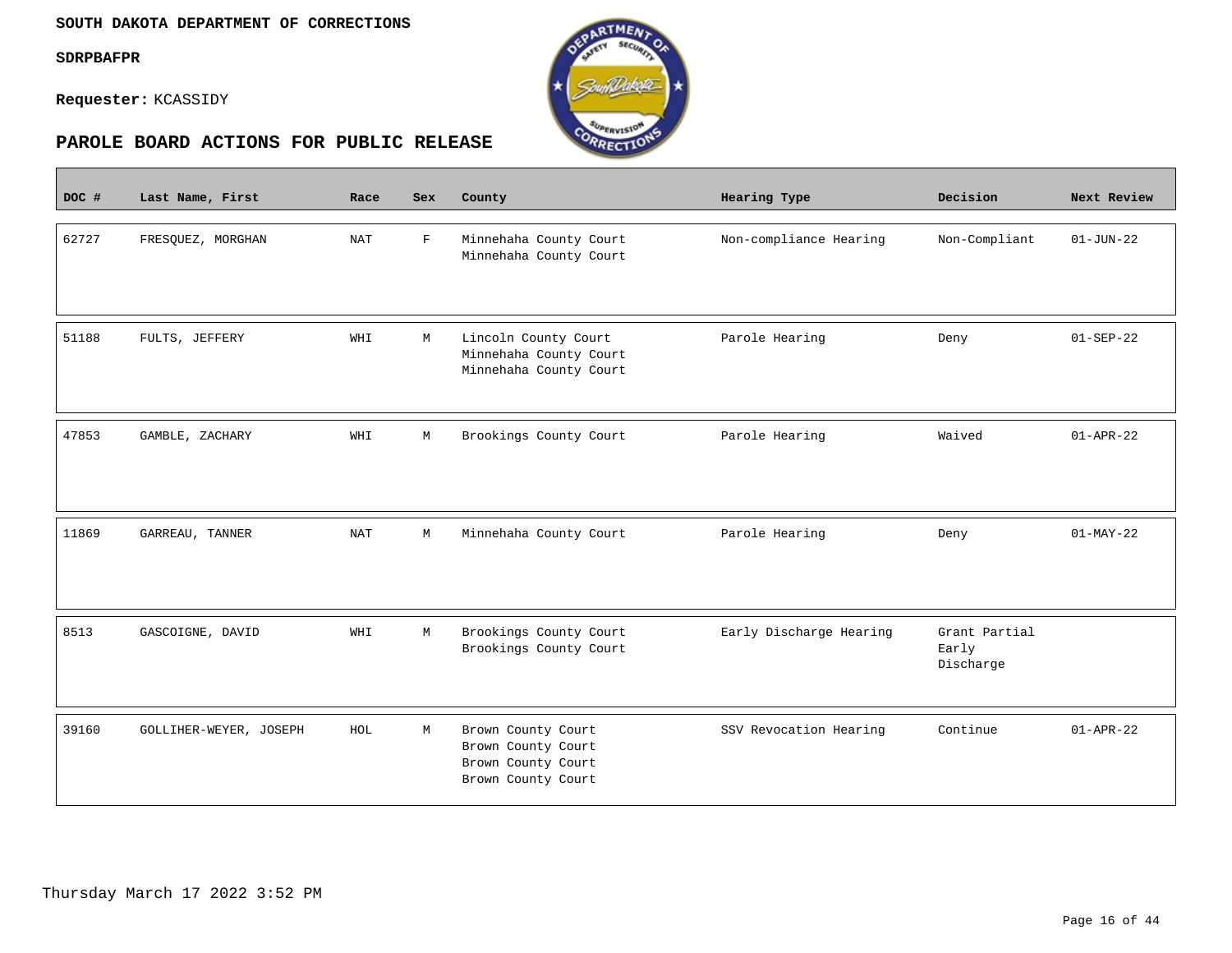**Requester:** KCASSIDY

| DOC # | Last Name, First        | Race       | <b>Sex</b>  | County                                                                                                                                                                                                                                          | Hearing Type   | Decision | Next Review     |
|-------|-------------------------|------------|-------------|-------------------------------------------------------------------------------------------------------------------------------------------------------------------------------------------------------------------------------------------------|----------------|----------|-----------------|
| 49729 | GOSS-GRIFFIN, CHRISTIAN | WHI        | M           | Clay County Court<br>Clay County Court<br>Clay County Court<br>Clay County Court<br>Clay County Court<br>Clay County Court<br>Clay County Court<br>Yankton County Court<br>Yankton County Court<br>Yankton County Court<br>Yankton County Court | Parole Hearing | Grant    |                 |
| 44259 | GOURLEY, JULIAN         | WHI        | M           | Minnehaha County Court<br>Minnehaha County Court                                                                                                                                                                                                | Parole Hearing | Grant    |                 |
| 16142 | GRAVELLE, ANTHONY       | WHI        | M           | Minnehaha County Court<br>Minnehaha County Court<br>Minnehaha County Court<br>Minnehaha County Court                                                                                                                                            | Parole Hearing | Grant    |                 |
| 55279 | GREEN, DENA             | WHI        | $\mathbf F$ | Minnehaha County Court<br>Minnehaha County Court<br>Minnehaha County Court<br>Minnehaha County Court<br>Minnehaha County Court                                                                                                                  | Parole Hearing | Grant    |                 |
| 37535 | GREY OWL, DOUGLAS       | <b>NAT</b> | M           | Day County Court<br>Minnehaha County Court                                                                                                                                                                                                      | Parole Hearing | Deny     | $01 - SEP - 22$ |

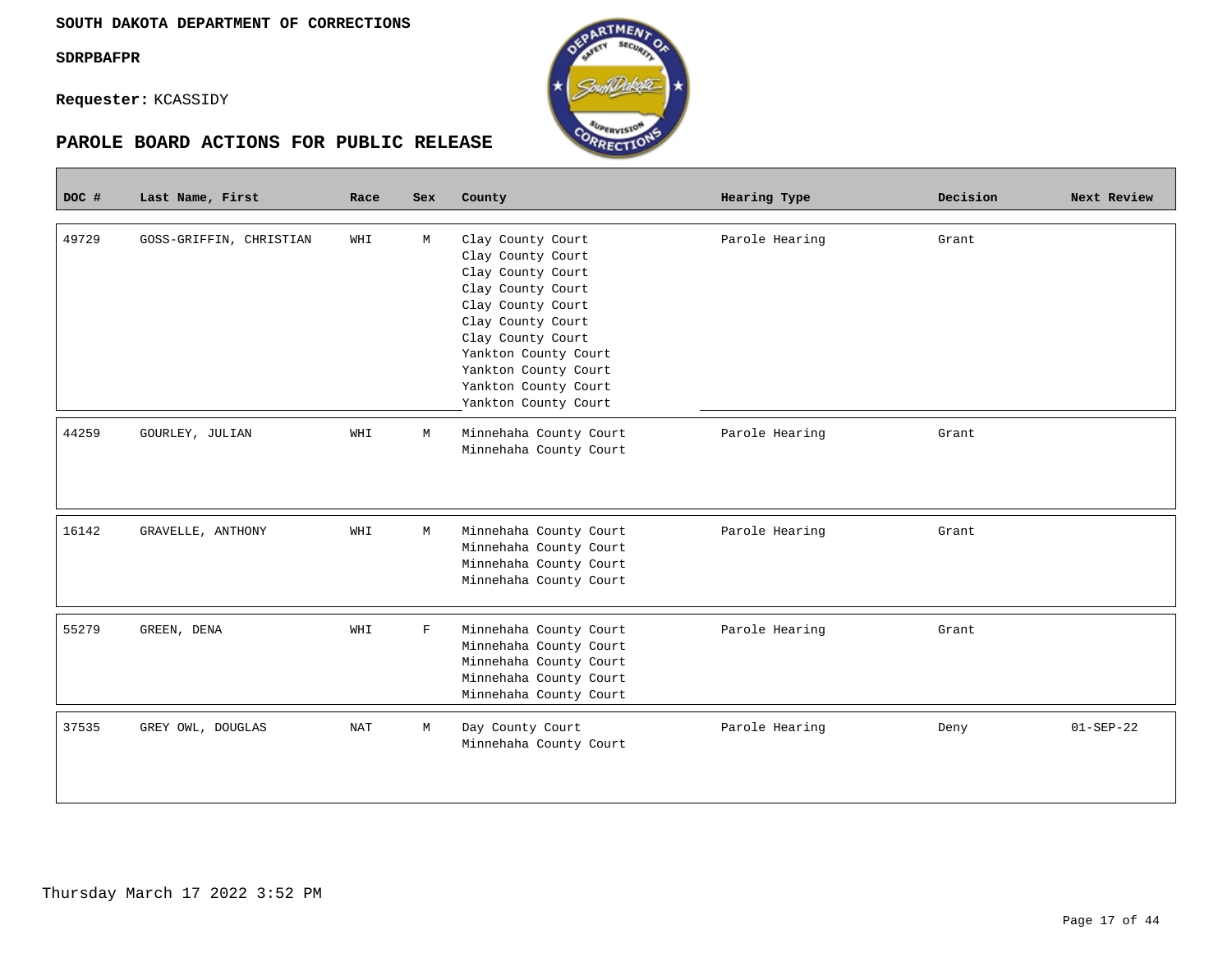$\mathcal{L}^{\text{max}}_{\text{max}}$ 

**Requester:** KCASSIDY



| DOC # | Last Name, First  | Race | Sex         | County                                                                                                                         | Hearing Type            | Decision                            | Next Review     |
|-------|-------------------|------|-------------|--------------------------------------------------------------------------------------------------------------------------------|-------------------------|-------------------------------------|-----------------|
| 18657 | HAASE, TROY       | WHI  | M           | Minnehaha County Court<br>Minnehaha County Court<br>Minnehaha County Court<br>Codington County Court<br>Codington County Court | Case Review Hearing     | Reviewed                            |                 |
| 55497 | HAIRY BIRD, TYLER | NAT  | M           | Minnehaha County Court<br>Minnehaha County Court<br>Minnehaha County Court<br>Minnehaha County Court<br>Minnehaha County Court | Parole Hearing          | Waived                              | $01-MAY-22$     |
| 54488 | HALL, JASMYN      | NAT  | $\mathbf F$ | Pennington County Court<br>Pennington County Court                                                                             | Non-compliance Hearing  | Non-Compliant                       | $01 - SEP - 22$ |
| 16048 | HAMMOND, BILLY    | WHI  | М           | Pennington County Court<br>Pennington County Court<br>Pennington County Court<br>Pennington County Court                       | Parole Hearing          | Deny                                | $01-NOV-22$     |
| 25807 | HART, GORDON      | NAT  | М           | Davison County Court<br>Minnehaha County Court<br>Minnehaha County Court                                                       | Parole Hearing          | Grant                               |                 |
| 40759 | HART, KASSIDY     | WHI  | F           | Minnehaha County Court                                                                                                         | Early Discharge Hearing | Grant Partial<br>Early<br>Discharge |                 |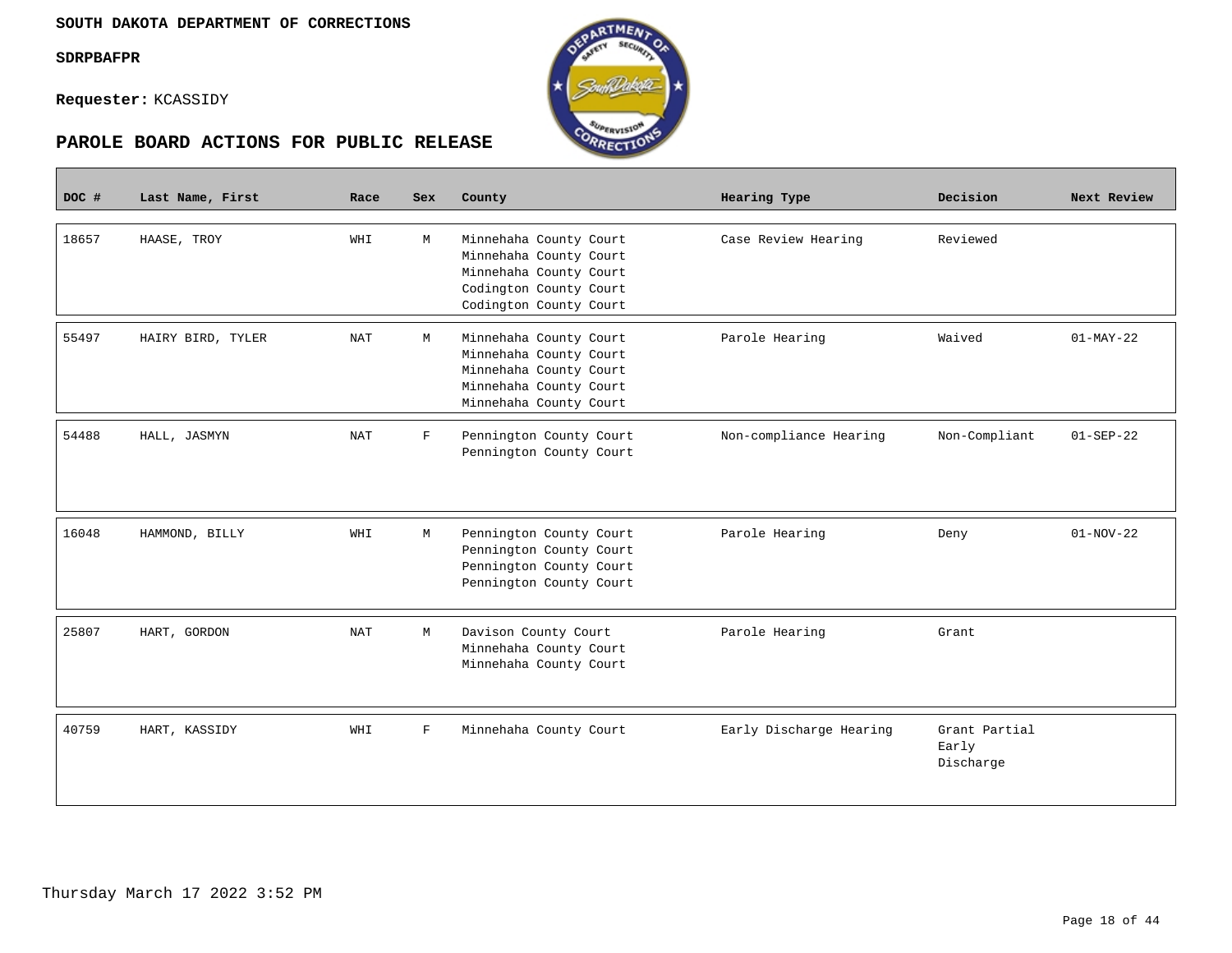$\overline{\phantom{a}}$ 

**Requester:** KCASSIDY



| DOC # | Last Name, First   | Race       | <b>Sex</b> | County                                                                                                                       | Hearing Type            | Decision                            | Next Review     |
|-------|--------------------|------------|------------|------------------------------------------------------------------------------------------------------------------------------|-------------------------|-------------------------------------|-----------------|
| 58454 | HARTMANN, MICHAEL  | WHI        | M          | Minnehaha County Court                                                                                                       | Early Discharge Hearing | Grant Partial<br>Early<br>Discharge |                 |
| 57301 | HIGH HAWK, ALLEN   | <b>NAT</b> | M          | Pennington County Court<br>Pennington County Court<br>Pennington County Court<br>Pennington County Court                     | SSV Waiver Hearing      | Revoke                              | $01-MAR-23$     |
| 57148 | HIGH PIPE, BRADLEY | <b>NAT</b> | М          | Minnehaha County Court                                                                                                       | Parole Hearing          | Deny                                | $01 - JAN - 50$ |
| 34853 | HIS GUN, KANGI     | <b>NAT</b> | М          | Roberts County Court<br>Minnehaha County Court<br>Minnehaha County Court<br>Minnehaha County Court<br>Minnehaha County Court | Parole Hearing          | Deny                                | $01 - JUN - 22$ |
| 60539 | HODGSON, ORION     | WHI        | М          | Mellette County Court                                                                                                        | PV Waiver Hearing       | Revoke                              | $01-JUL-22$     |
| 34640 | HOLIDAY, CHARLES   | <b>NAT</b> | M          | Davison County Court                                                                                                         | Non-compliance Hearing  | Non-Compliant                       | $01 - JUN - 22$ |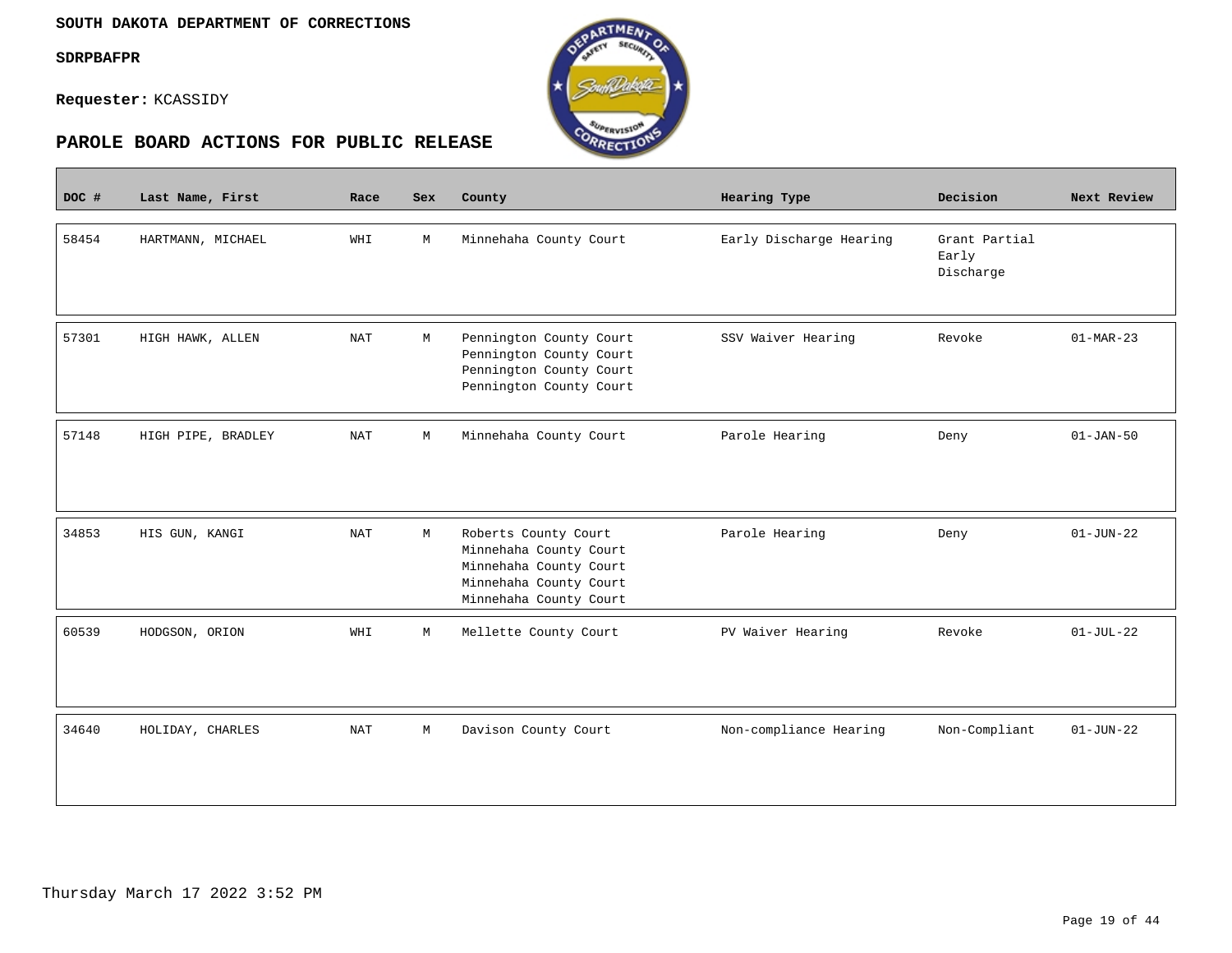**Contract** 

**Requester:** KCASSIDY





| DOC # | Last Name, First   | Race                 | <b>Sex</b>  | County                                                                                                                                                                         | Hearing Type       | Decision | Next Review     |
|-------|--------------------|----------------------|-------------|--------------------------------------------------------------------------------------------------------------------------------------------------------------------------------|--------------------|----------|-----------------|
| 52011 | HOLY ROCK, MORISSA | <b>NAT</b>           | $\mathbf F$ | Pennington County Court<br>Pennington County Court<br>Pennington County Court<br>Pennington County Court                                                                       | Parole Hearing     | Grant    |                 |
| 56572 | HOOKER, ERIC       | WHI                  | M           | Minnehaha County Court<br>Minnehaha County Court<br>Minnehaha County Court<br>Lincoln County Court<br>Lincoln County Court<br>Minnehaha County Court<br>Minnehaha County Court | Parole Hearing     | Waived   | $01 - APR - 22$ |
| 58832 | HOWARD, ANTHONY    | <b>NAT</b>           | M           | Minnehaha County Court<br>Minnehaha County Court<br>Minnehaha County Court<br>Minnehaha County Court                                                                           | Parole Hearing     | Grant    |                 |
| 49194 | HOWELL, GAVIN      | <b>NAT</b>           | М           | Brookings County Court<br>Brookings County Court                                                                                                                               | Parole Hearing     | Grant    |                 |
| 21960 | HYDEN, WESLEY      | WHI                  | М           | Clay County Court<br>Minnehaha County Court<br>Minnehaha County Court                                                                                                          | SSV Waiver Hearing | Revoke   | $01 - JUN - 22$ |
| 36346 | IRON HEART, JEWELL | $\operatorname{NAT}$ | M           | Hughes County Court                                                                                                                                                            | Parole Hearing     | Waived   | $01 - JUN - 22$ |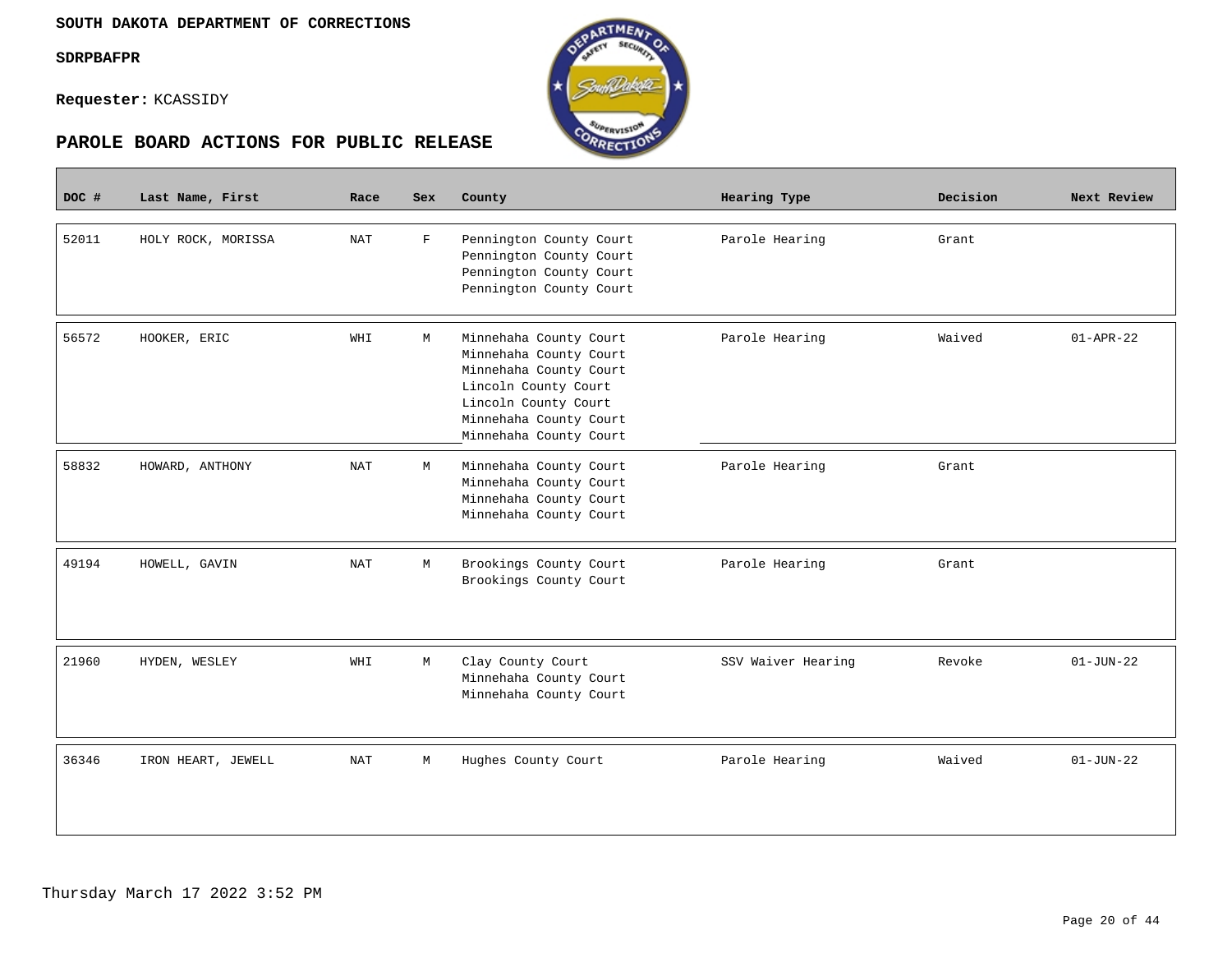$\overline{\phantom{a}}$ 

**Requester:** KCASSIDY



| DOC # | Last Name, First   | Race       | Sex         | County                                           | Hearing Type       | Decision | Next Review     |
|-------|--------------------|------------|-------------|--------------------------------------------------|--------------------|----------|-----------------|
| 57634 | IRON HEART, WARREN | <b>NAT</b> | М           | Tripp County Court                               | PV Waiver Hearing  | Revoke   | $01-MAY-22$     |
| 13479 | JAMES, MICHAEL     | WHI        | М           | Pennington County Court                          | PV Waiver Hearing  | Revoke   | $01 - AUG - 22$ |
| 5948  | JANIS, BRANDON     | <b>NAT</b> | M           | Pennington County Court                          | Parole Hearing     | Deny     | $01 - SEP - 22$ |
| 59675 | JEDLICKA, ARIANNA  | <b>NAT</b> | $\mathbf F$ | Minnehaha County Court<br>Minnehaha County Court | Parole Hearing     | Grant    |                 |
| 63796 | JIMERSON, ALVIN    | NAT        | M           | Pennington County Court                          | Parole Hearing     | Continue | $01 - APR - 22$ |
| 41021 | JOHNSON, MARINA    | <b>NAT</b> | $\mathbf F$ | Lake County Court<br>Minnehaha County Court      | SSV Waiver Hearing | Revoke   | $01 - JUN - 22$ |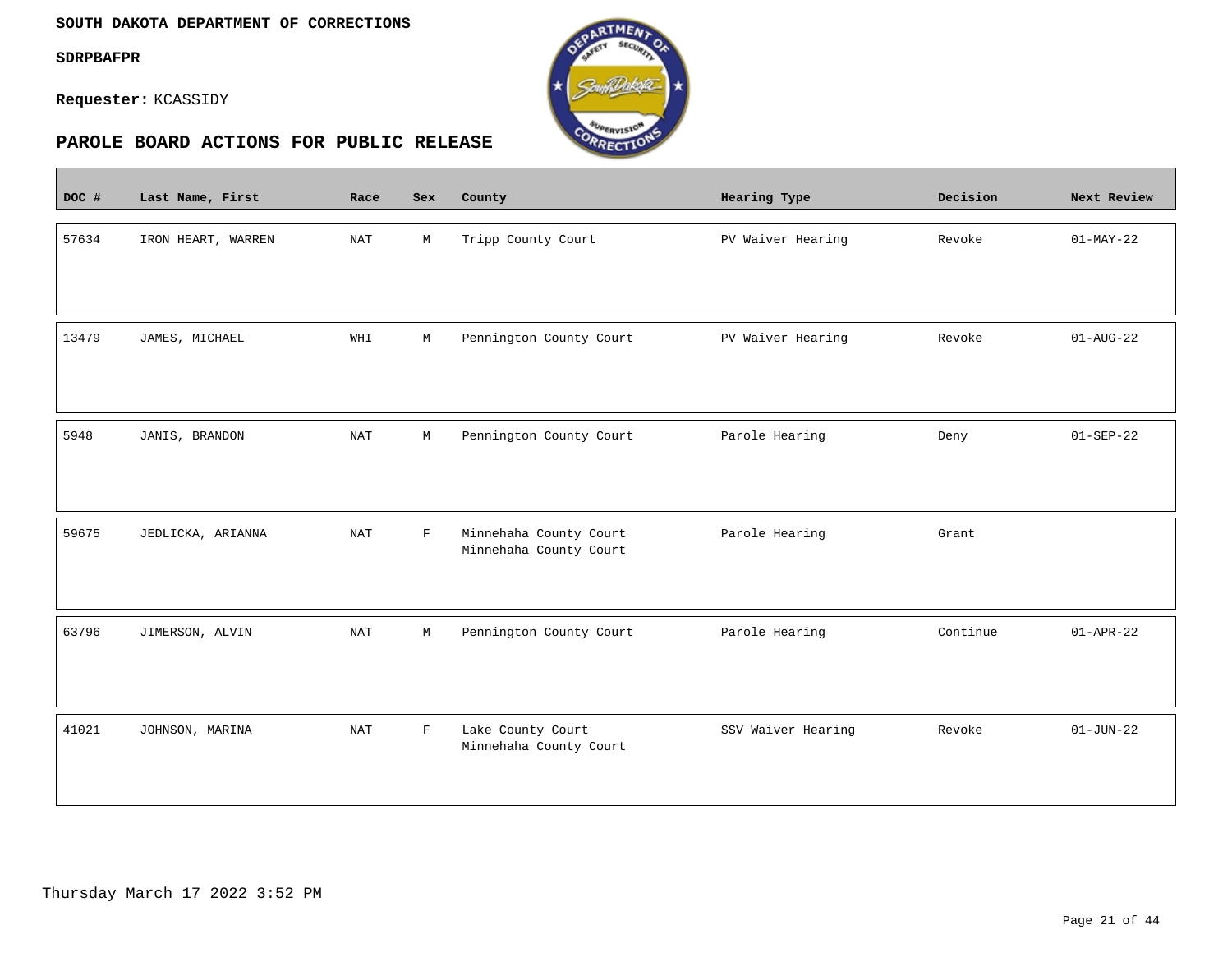**Contract** 

**Requester:** KCASSIDY



| DOC # | Last Name, First | Race       | Sex         | County                                                                                                                                                   | Hearing Type            | Decision                            | Next Review     |
|-------|------------------|------------|-------------|----------------------------------------------------------------------------------------------------------------------------------------------------------|-------------------------|-------------------------------------|-----------------|
| 1783  | JOHNSON, THERESA | <b>BLA</b> | F           | Minnehaha County Court                                                                                                                                   | Early Discharge Hearing | Grant Partial<br>Early<br>Discharge |                 |
| 37617 | JONES, MARC      | WHI        | М           | Minnehaha County Court                                                                                                                                   | PV Waiver Hearing       | Revoke                              | $01 - AUG - 22$ |
| 35833 | JOSEPH, DARREN   | <b>NAT</b> | М           | Tripp County Court                                                                                                                                       | SSV Waiver Hearing      | Revoke                              | $01-MAY-22$     |
| 58433 | KARBER, SAGE     | <b>NAT</b> | $\mathbf F$ | Minnehaha County Court<br>Minnehaha County Court<br>Minnehaha County Court<br>Minnehaha County Court<br>Minnehaha County Court<br>Minnehaha County Court | SSV Waiver Hearing      | Revoke                              | $01-MAY-22$     |
| 64318 | KEEBLE, FRANKLIN | <b>NAT</b> | M           | Union County Court                                                                                                                                       | Non-compliance Hearing  | Non-Compliant                       | $01 - JUN - 22$ |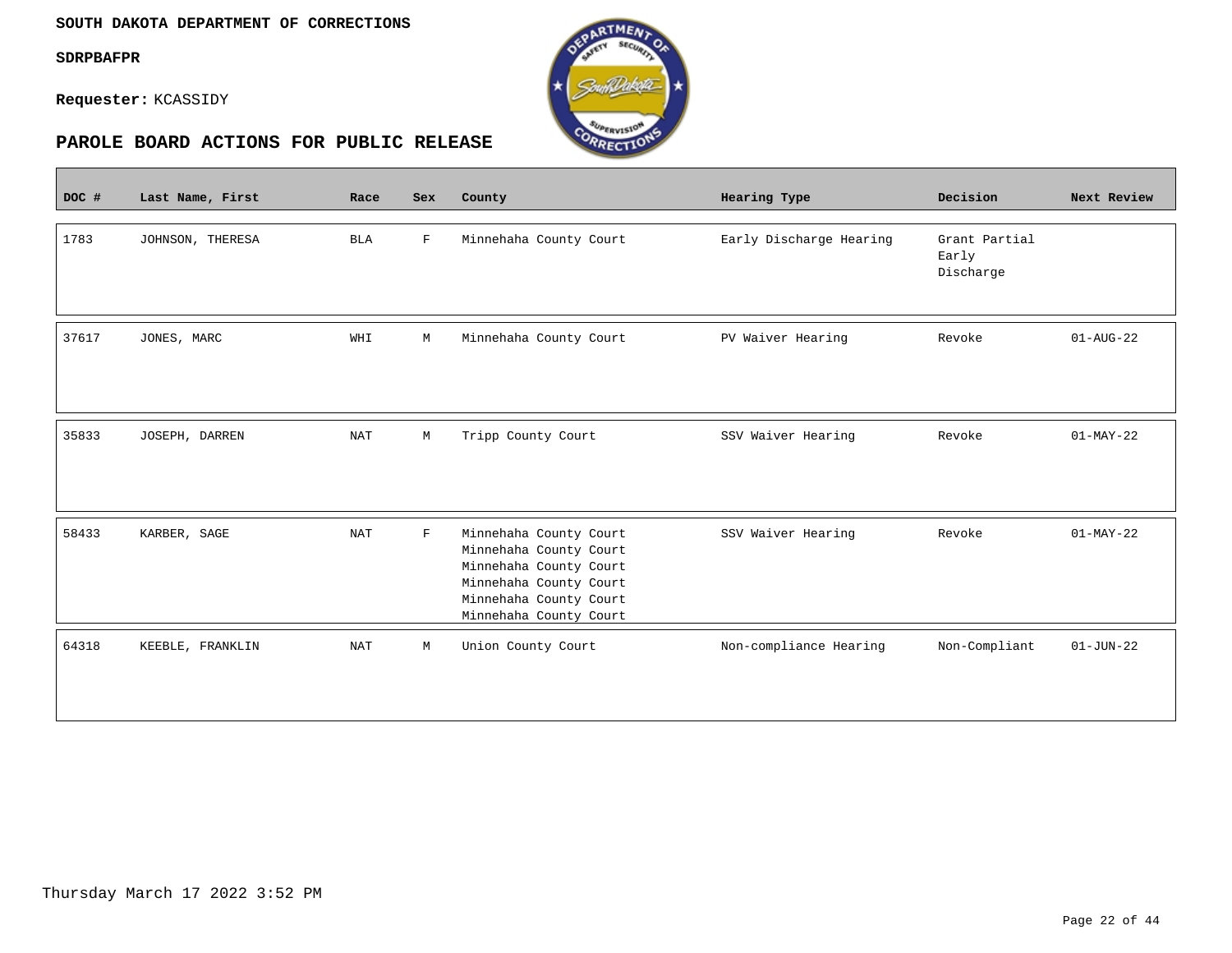**Requester:** KCASSIDY



| <b>SUPERVISION</b><br>CORRECTION<br>PAROLE BOARD ACTIONS FOR PUBLIC RELEASE |                     |            |            |                                                                                                                                                                                    |                         |                                   |                 |  |  |
|-----------------------------------------------------------------------------|---------------------|------------|------------|------------------------------------------------------------------------------------------------------------------------------------------------------------------------------------|-------------------------|-----------------------------------|-----------------|--|--|
| DOC #                                                                       | Last Name, First    | Race       | <b>Sex</b> | County                                                                                                                                                                             | Hearing Type            | Decision                          | Next Review     |  |  |
| 48990                                                                       | KERN, JAMIE         | <b>BLA</b> | М          | Minnehaha County Court<br>Minnehaha County Court<br>Minnehaha County Court<br>Minnehaha County Court<br>Minnehaha County Court<br>Minnehaha County Court<br>Minnehaha County Court | Parole Hearing          | Grant                             |                 |  |  |
| 63417                                                                       | KILLS SMALL, JUSTIN | <b>NAT</b> | M          | Minnehaha County Court<br>Minnehaha County Court                                                                                                                                   | Non-compliance Hearing  | Non-Compliant                     | $01 - JUN - 22$ |  |  |
| 40503                                                                       | KLING, KARY         | <b>NAT</b> | M          | Hughes County Court<br>Bon Homme County Court                                                                                                                                      | Parole Hearing          | Waived                            | $01 - JAN-50$   |  |  |
| 54109                                                                       | KRUID, TYLER        | WHI        | М          | Minnehaha County Court                                                                                                                                                             | Early Discharge Hearing | Grant Early<br>Final<br>Discharge |                 |  |  |
| 16705                                                                       | KUPER, WILLIAM      | WHI        | М          | Minnehaha County Court<br>Minnehaha County Court<br>Minnehaha County Court<br>Minnehaha County Court                                                                               | Parole Hearing          | Grant                             |                 |  |  |

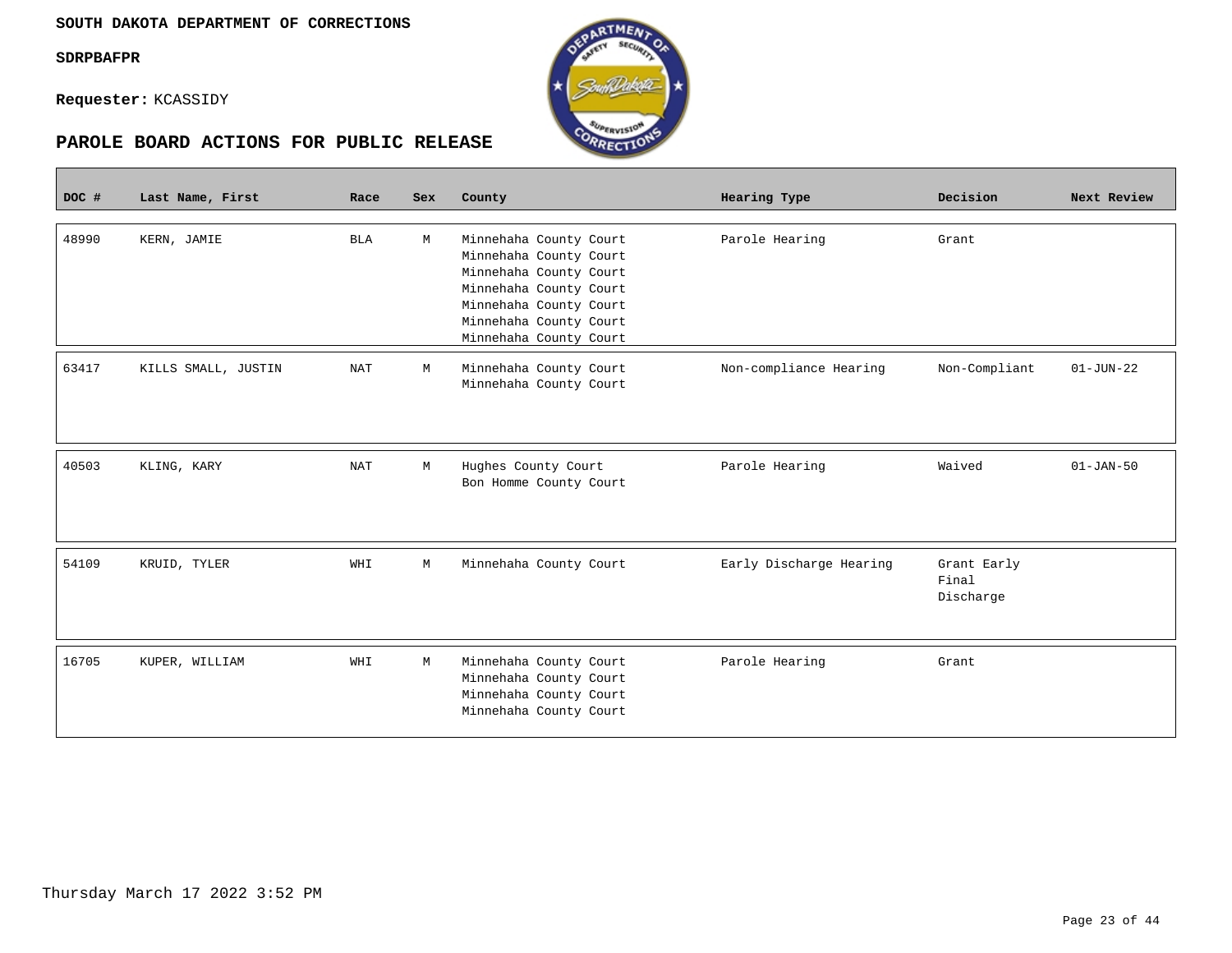$\overline{\phantom{a}}$ 

**Requester:** KCASSIDY

| DOC # | Last Name, First  | Race                 | Sex         | County                                                                                                                                                                             | Hearing Type                        | Decision | Next Review     |
|-------|-------------------|----------------------|-------------|------------------------------------------------------------------------------------------------------------------------------------------------------------------------------------|-------------------------------------|----------|-----------------|
| 15455 | KUSHMAN, RYAN     | WHI                  | М           | Brown County Court<br>Brown County Court<br>Brown County Court<br>Brown County Court<br>Yankton County Court<br>Brown County Court<br>Jerauld County Court<br>Jerauld County Court | Parole Hearing                      | Deny     | $01 - SEP - 22$ |
| 11268 | KVASNICKA, TAMMY  | WHI                  | $\mathbf F$ | Brown County Court<br>Minnehaha County Court<br>Minnehaha County Court                                                                                                             | Commutation-Paper Review<br>Hearing | Deny     |                 |
| 50382 | LANGDEAU, TRINITY | <b>NAT</b>           | M           | Minnehaha County Court<br>Minnehaha County Court<br>Minnehaha County Court<br>Minnehaha County Court                                                                               | Parole Hearing                      | Deny     | $01 - JUN - 22$ |
| 24400 | LANGFORD, RYAN    | WHI                  | М           | Beadle County Court<br>Minnehaha County Court                                                                                                                                      | SSV Waiver Hearing                  | Revoke   | $01 - FEB - 23$ |
| 14311 | LAPOINTE, STANLEY | $\operatorname{NAT}$ | М           | Minnehaha County Court<br>Minnehaha County Court<br>Walworth County Court                                                                                                          | Parole Hearing                      | Deny     | $01 - JUN - 22$ |

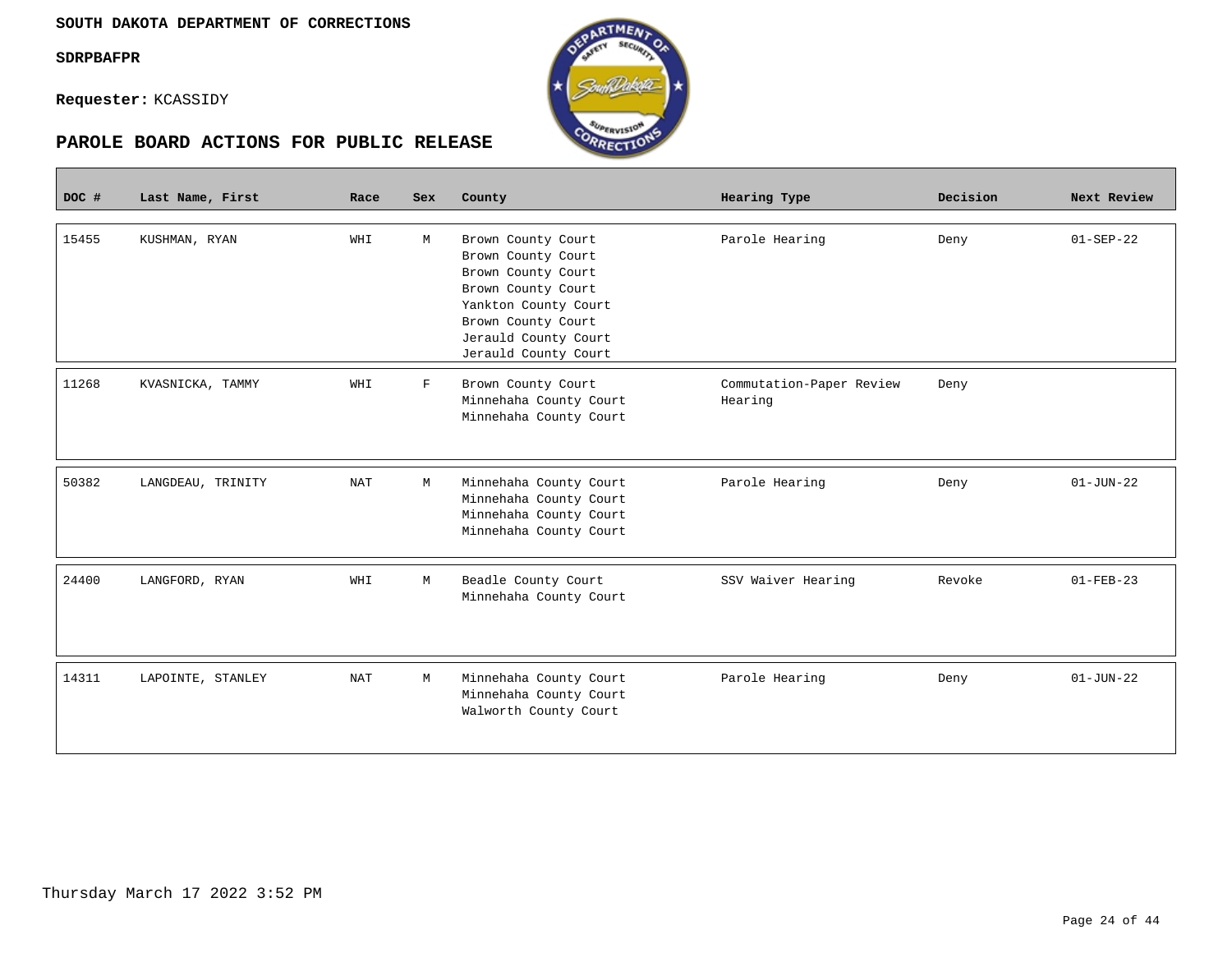$\sim$ 

**Requester:** KCASSIDY



| DOC # | Last Name, First | Race       | <b>Sex</b>  | County                                                                                                                                                                                                                                                           | Hearing Type                        | Decision                            | Next Review     |
|-------|------------------|------------|-------------|------------------------------------------------------------------------------------------------------------------------------------------------------------------------------------------------------------------------------------------------------------------|-------------------------------------|-------------------------------------|-----------------|
| 63624 | LAROCHE, PHILIP  | NAT        | М           | Brule County Court                                                                                                                                                                                                                                               | Non-compliance Hearing              | Non-Compliant                       | $01 - JUN - 22$ |
| 36829 | LAUER, TYLER     | WHI        | М           | Meade County Court<br>Minnehaha County Court                                                                                                                                                                                                                     | Parole Hearing                      | Waived                              | $01 - JAN-50$   |
| 15039 | LEIGHTON, MERLE  | <b>NAT</b> | М           | Jackson County Court                                                                                                                                                                                                                                             | Parole Hearing                      | Grant                               |                 |
| 52469 | LEMER, TRISTA    | WHI        | $\mathbf F$ | Minnehaha County Court<br>Minnehaha County Court<br>Minnehaha County Court<br>Minnehaha County Court<br>Hughes County Court                                                                                                                                      | Early Discharge Hearing             | Grant Partial<br>Early<br>Discharge |                 |
| 19930 | LEWIS, JOHN      | WHI        | М           | Minnehaha County Court<br>Minnehaha County Court<br>Minnehaha County Court<br>Minnehaha County Court<br>Minnehaha County Court<br>Minnehaha County Court<br>Minnehaha County Court<br>Minnehaha County Court<br>Minnehaha County Court<br>Minnehaha County Court | Commutation-Paper Review<br>Hearing | Deny                                |                 |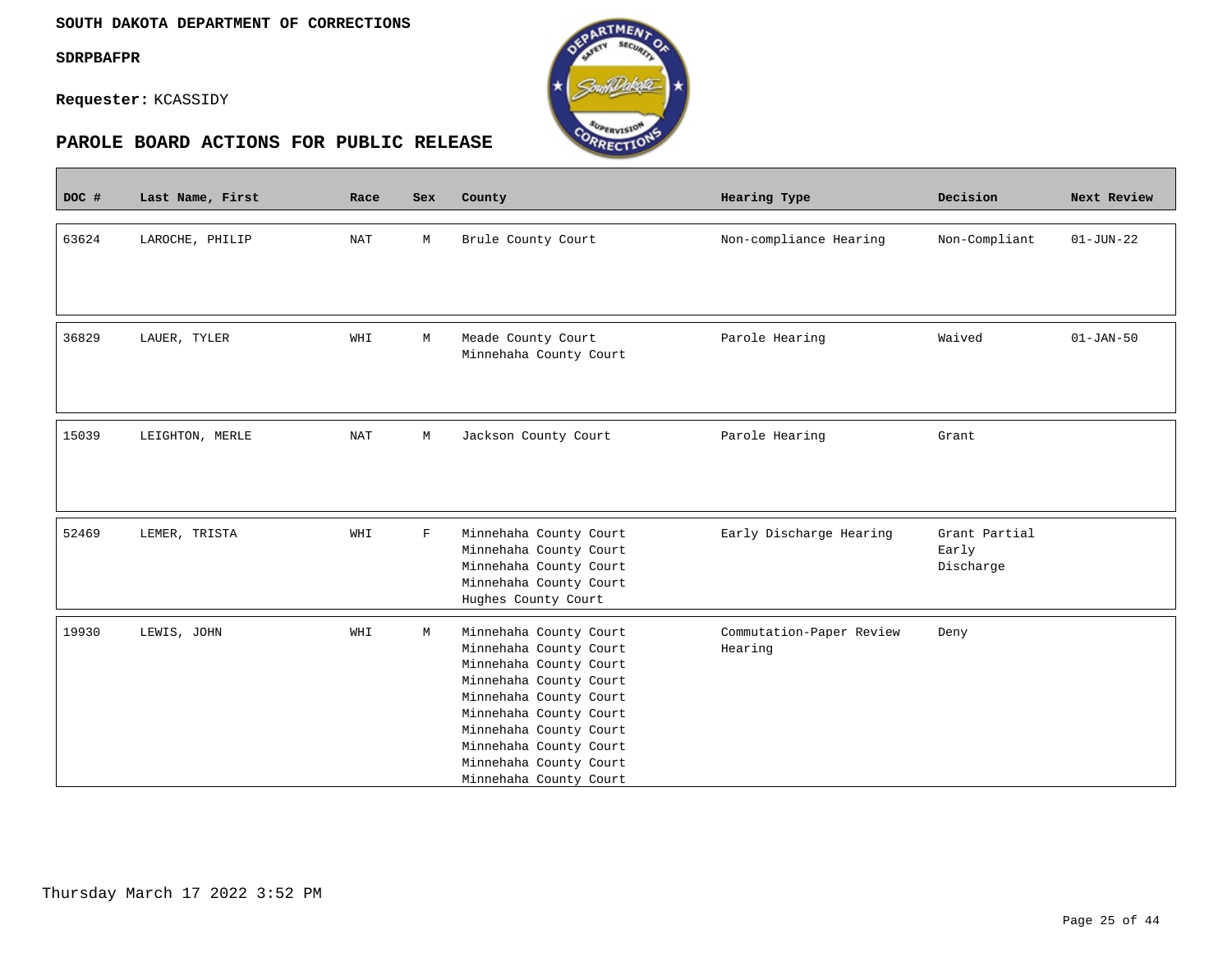$\blacksquare$ 

**Requester:** KCASSIDY



| DOC # | Last Name, First      | Race       | Sex         | County                                                                 | Hearing Type           | Decision                | Next Review     |
|-------|-----------------------|------------|-------------|------------------------------------------------------------------------|------------------------|-------------------------|-----------------|
| 3835  | LITTLE BOY, LLOYD     | NAT        | М           | Meade County Court                                                     | Non-compliance Hearing | Non-Compliant           | $01-DEC-22$     |
| 49702 | LITTLE BRAVE, MALCOLM | <b>NAT</b> | $\mathbb M$ | Meade County Court                                                     | SSV Waiver Hearing     | Revoke                  | $01 - OCT - 22$ |
| 38627 | LOMBARDI, CRAIG       | WHI        | М           | Jones County Court<br>Lincoln County Court                             | PV Waiver Hearing      | Revoke and<br>Reinstate |                 |
| 50704 | LOVEGREEN, TANISHA    | WHI        | $\mathbf F$ | Union County Court<br>Union County Court                               | Parole Hearing         | Grant                   |                 |
| 54388 | LOVELACE, DANE        | WHI        | М           | Yankton County Court<br>Yankton County Court<br>Minnehaha County Court | Parole Hearing         | Grant                   |                 |
| 54249 | LUCERO, SHELBY        | <b>NAT</b> | F           | Butte County Court                                                     | Parole Hearing         | Grant                   |                 |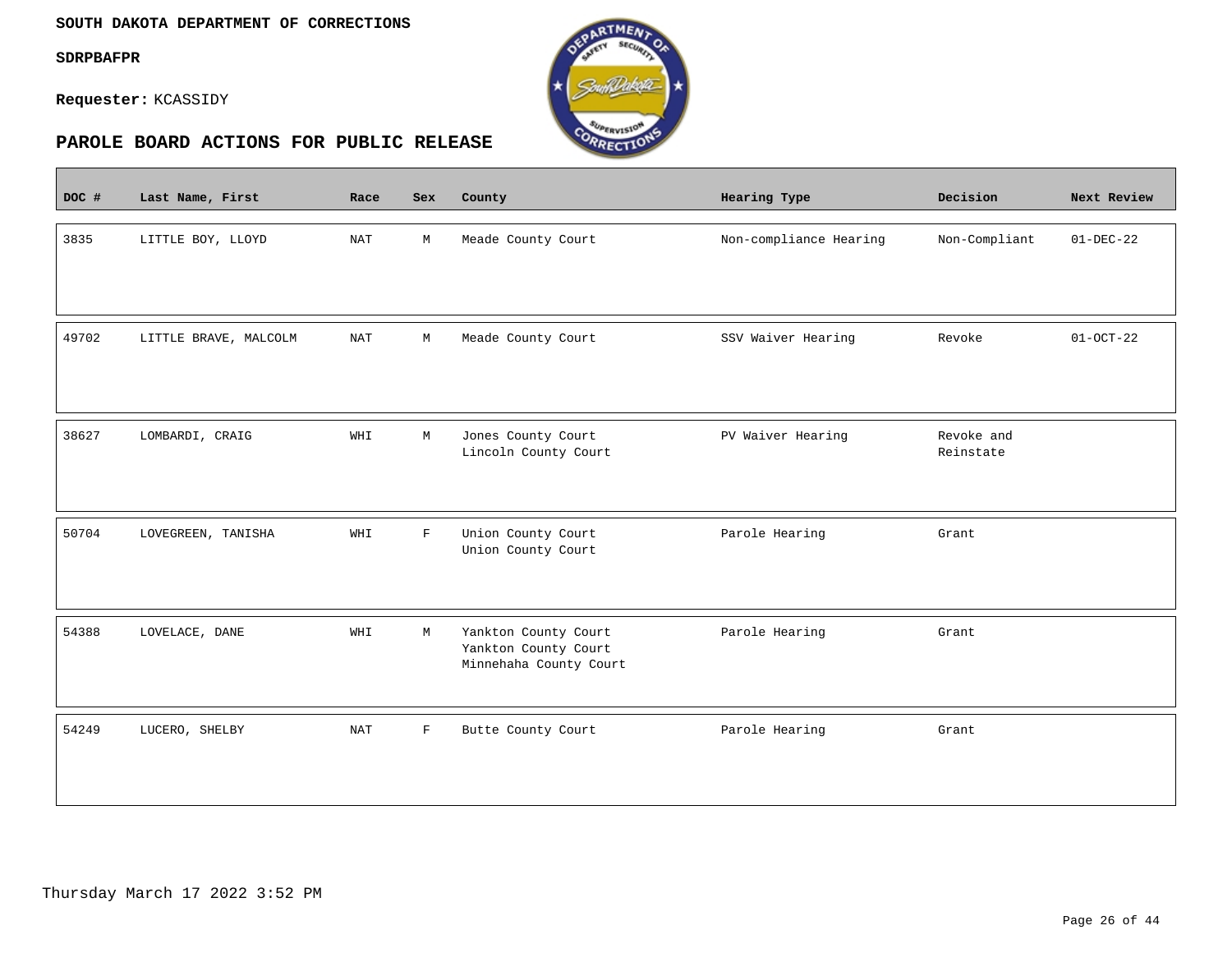$\overline{\phantom{a}}$ 

**Requester:** KCASSIDY



| DOC # | Last Name, First     | Race       | Sex         | County                                                                                                                                                   | Hearing Type            | Decision                          | Next Review     |
|-------|----------------------|------------|-------------|----------------------------------------------------------------------------------------------------------------------------------------------------------|-------------------------|-----------------------------------|-----------------|
| 37996 | MARDANLOU, BUKE      | WHI        | M           | Minnehaha County Court                                                                                                                                   | Early Discharge Hearing | Grant Early<br>Final<br>Discharge |                 |
| 59291 | MEANS, CAITLIN       | <b>NAT</b> | $\mathbf F$ | Bennett County Court<br>Bennett County Court<br>Bennett County Court<br>Pennington County Court<br>Pennington County Court<br>Pennington County Court    | Parole Hearing          | Deny                              | $01 - APR - 22$ |
| 35297 | MEANS, PATRICIA      | <b>NAT</b> | $\mathbf F$ | Minnehaha County Court<br>Minnehaha County Court<br>Minnehaha County Court<br>Minnehaha County Court                                                     | SSV Waiver Hearing      | Revoke                            | $01-JUL-22$     |
| 52549 | MEJIA-CAMPOS, GERSON | HOL        | M           | Minnehaha County Court<br>Minnehaha County Court<br>Minnehaha County Court<br>Minnehaha County Court<br>Minnehaha County Court<br>Minnehaha County Court | SSV Waiver Hearing      | Revoke                            | $01 - JUN - 22$ |
| 9043  | MERRIVAL, MICHAEL    | <b>NAT</b> | M           | Pennington County Court<br>Pennington County Court<br>Pennington County Court                                                                            | Parole Hearing          | Deny                              | $01-JUL-22$     |
| 20314 | MESTETH, FREEMAN     | <b>NAT</b> | M           | Minnehaha County Court<br>Minnehaha County Court                                                                                                         | PV Revocation Hearing   | Revoke                            | $01 - JUN - 22$ |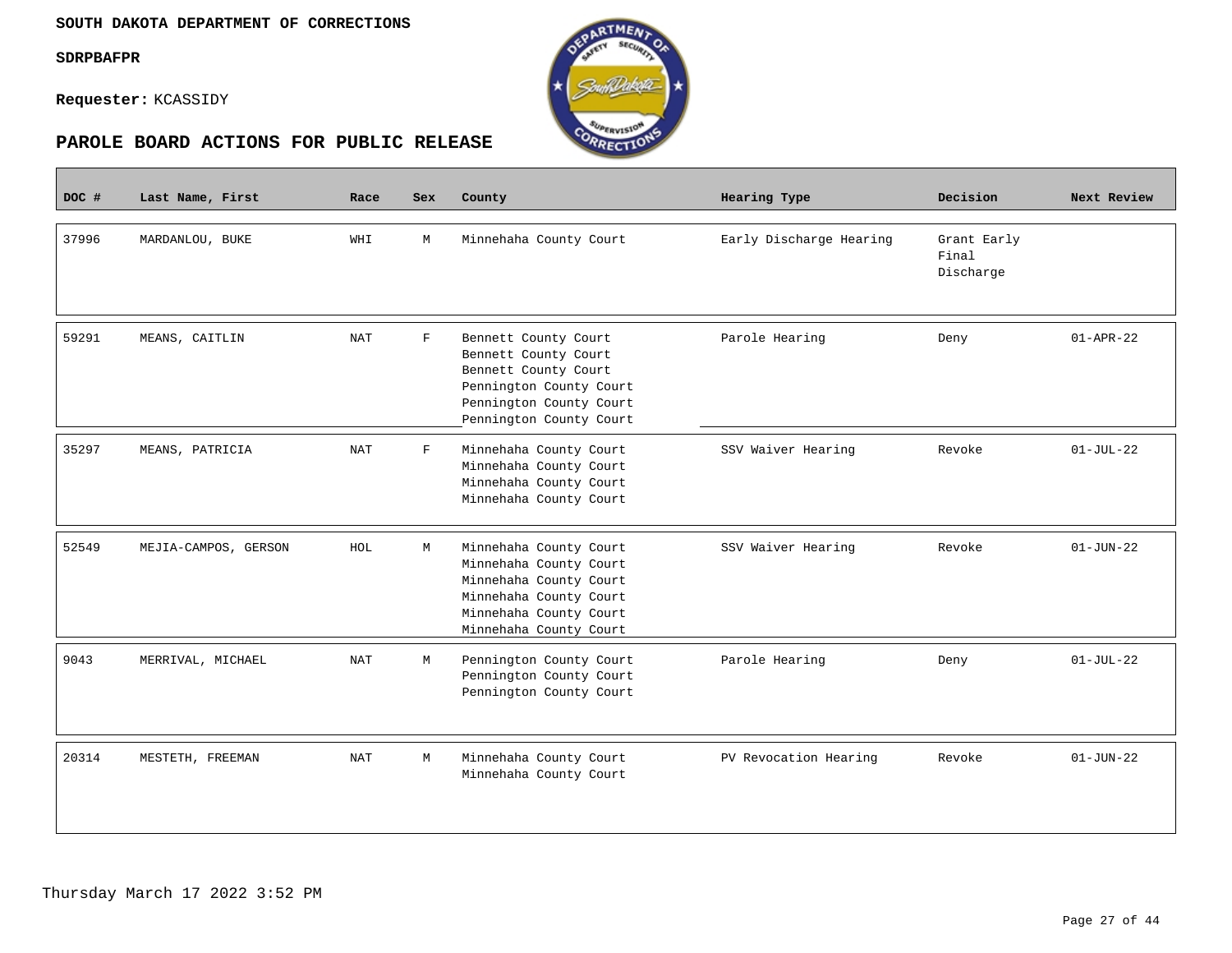**Contract** 

**Requester:** KCASSIDY





| DOC # | Last Name, First    | Race       | Sex | County                                                                                                                       | Hearing Type                        | Decision                  | Next Review     |
|-------|---------------------|------------|-----|------------------------------------------------------------------------------------------------------------------------------|-------------------------------------|---------------------------|-----------------|
| 62168 | MILLS, SHAWN        | WHI        | M   | Minnehaha County Court<br>Minnehaha County Court<br>Minnehaha County Court<br>Lincoln County Court<br>Minnehaha County Court | Non-compliance Hearing              | Dismiss (No<br>Violation) |                 |
| 18200 | MOLINARY, LUIS      | NAT        | М   | Brown County Court<br>Brown County Court<br>Brown County Court<br>Brown County Court                                         | Parole Hearing                      | Deny                      | $01-JUL-22$     |
| 60693 | MOORE, DAKOTA       | <b>NAT</b> | М   | Butte County Court<br>Meade County Court<br>Meade County Court<br>Butte County Court                                         | Parole Hearing                      | Waived                    | $01 - JAN - 50$ |
| 36378 | MORENO, MARTINE     | NAT        | М   | Minnehaha County Court<br>Minnehaha County Court                                                                             | PV Waiver Hearing                   | Revoke                    | $01-MAR-24$     |
| 6577  | MUNDORF, JEREMY     | WHI        | М   | Minnehaha County Court<br>Minnehaha County Court                                                                             | Commutation-Paper Review<br>Hearing | Deny                      |                 |
| 59320 | MUNOZ MUNIZ, HECTOR | HOL        | М   | Brookings County Court                                                                                                       | Non-compliance Hearing              | Non-Compliant             | $01 - APR - 22$ |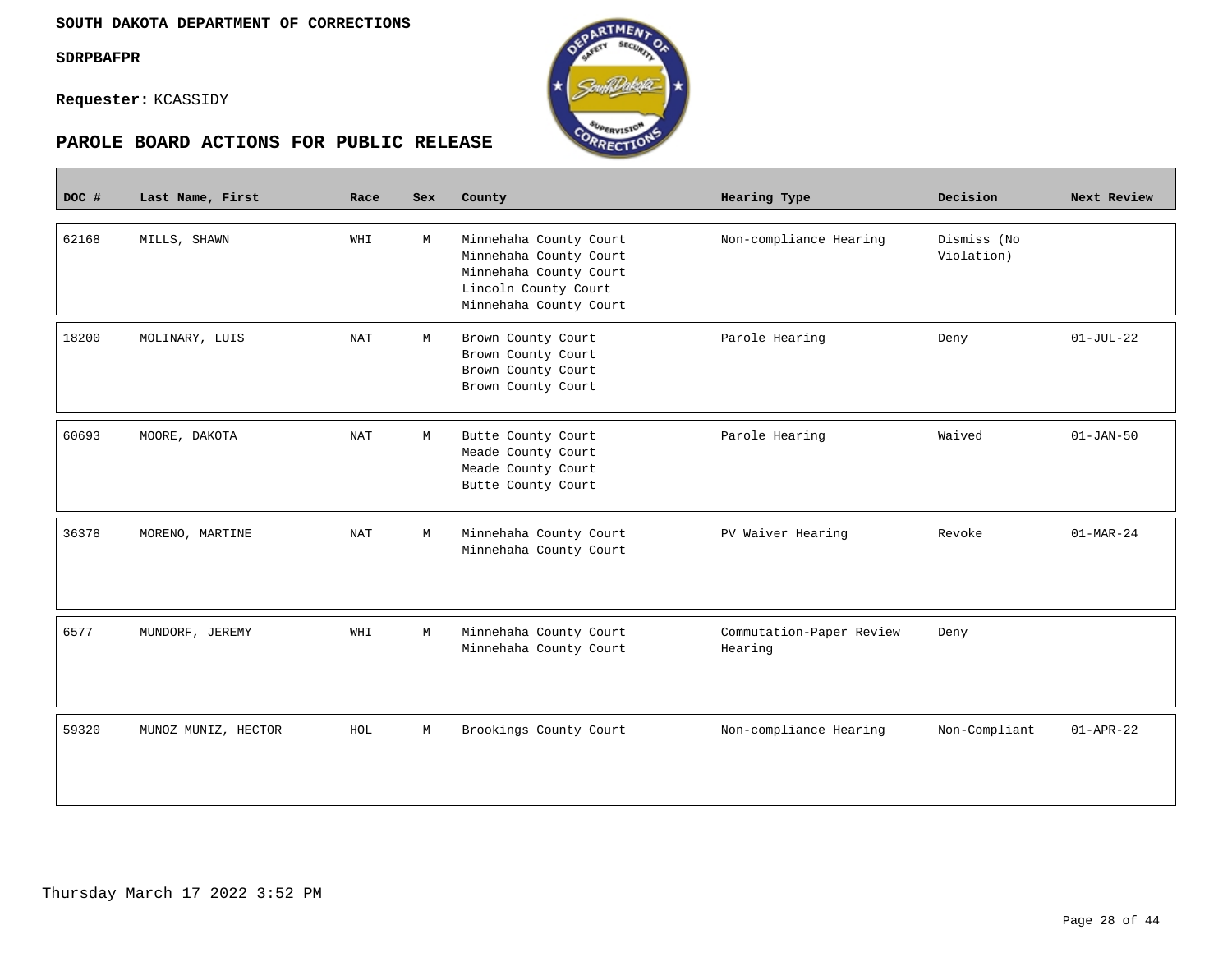**Contract** 

**Requester:** KCASSIDY



| DOC # | Last Name, First   | Race       | <b>Sex</b> | County                                                                                         | Hearing Type                        | Decision                            | Next Review     |
|-------|--------------------|------------|------------|------------------------------------------------------------------------------------------------|-------------------------------------|-------------------------------------|-----------------|
| 41863 | MURPHREE, NATHAN   | WHI        | M          | Yankton County Court<br>Yankton County Court<br>Yankton County Court<br>Bon Homme County Court | SSV Waiver Hearing                  | Revoke                              | $01-JUL-22$     |
| 4752  | MURPHY, JONATHAN   | <b>NAT</b> | M          | Grant County Court<br>Minnehaha County Court                                                   | Non-compliance Hearing              | Non-Compliant                       | $01 - DEC - 22$ |
| 24928 | MYERS, KERMIT      | WHI        | M          | Minnehaha County Court                                                                         | Commutation-Paper Review<br>Hearing | Deny                                |                 |
| 57415 | NEIGHBORS, JOHNNY  | <b>NAT</b> | М          | Minnehaha County Court<br>Minnehaha County Court<br>Minnehaha County Court                     | PV Waiver Hearing                   | Revoke                              | $01-JUL-22$     |
| 11916 | NEW HOLY, GENE     | <b>NAT</b> | М          | Fall River County Court<br>Fall River County Court<br>Fall River County Court                  | Early Discharge Hearing             | Grant Partial<br>Early<br>Discharge |                 |
| 65216 | OSULLIVAN, DERMONT | WHI        | М          | Pennington County Court<br>Pennington County Court                                             | Non-compliance Hearing              | Continue                            | $01 - APR - 22$ |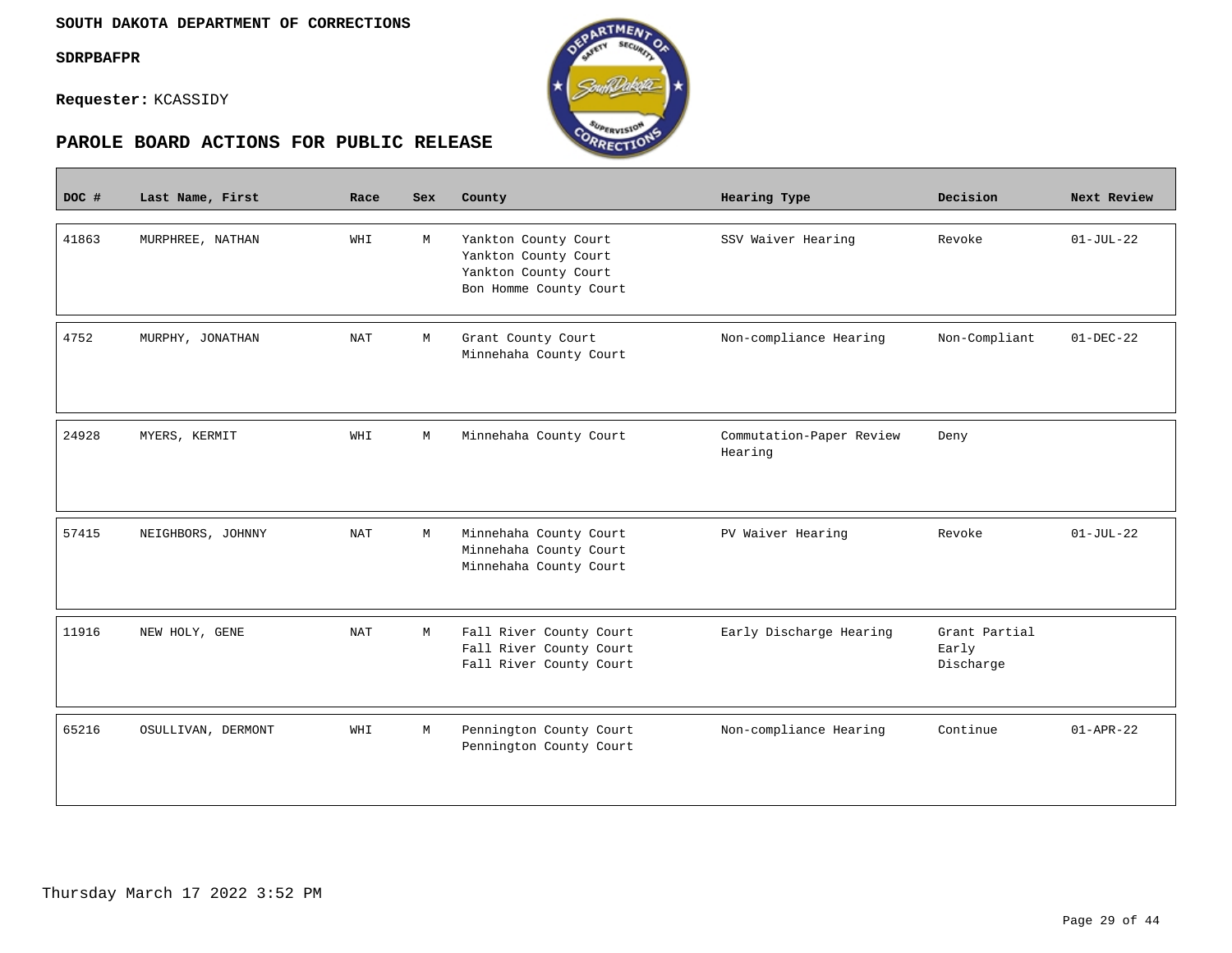**Contract** 

**Requester:** KCASSIDY



| DOC # | Last Name, First | Race       | <b>Sex</b>  | County                                                                                               | Hearing Type      | Decision | Next Review     |
|-------|------------------|------------|-------------|------------------------------------------------------------------------------------------------------|-------------------|----------|-----------------|
| 3014  | OURS, STEPHEN    | WHI        | M           | Minnehaha County Court<br>Minnehaha County Court<br>Minnehaha County Court<br>Minnehaha County Court | Parole Hearing    | Deny     | $01 - JUN - 22$ |
| 45943 | PACKED, GEDDY    | <b>NAT</b> | М           | Bennett County Court<br>Pennington County Court                                                      | Parole Hearing    | Deny     | $01 - JAN - 50$ |
| 54288 | PAGAN, DENNIS    | WHI        | М           | Beadle County Court                                                                                  | Parole Hearing    | Deny     | $01-MAR-23$     |
| 1033  | PALACIO, RAY     | NAT        | М           | Roberts County Court<br>Codington County Court                                                       | Parole Hearing    | Waived   | $01 - APR - 22$ |
| 53343 | PIPER, STANNA    | <b>NAT</b> | $\mathbf F$ | Pennington County Court<br>Pennington County Court                                                   | PV Waiver Hearing | Revoke   | $01-MAY-22$     |
| 56509 | POMEROY, WILLIAM | WHI        | М           | Minnehaha County Court<br>Minnehaha County Court<br>Minnehaha County Court                           | Parole Hearing    | Grant    |                 |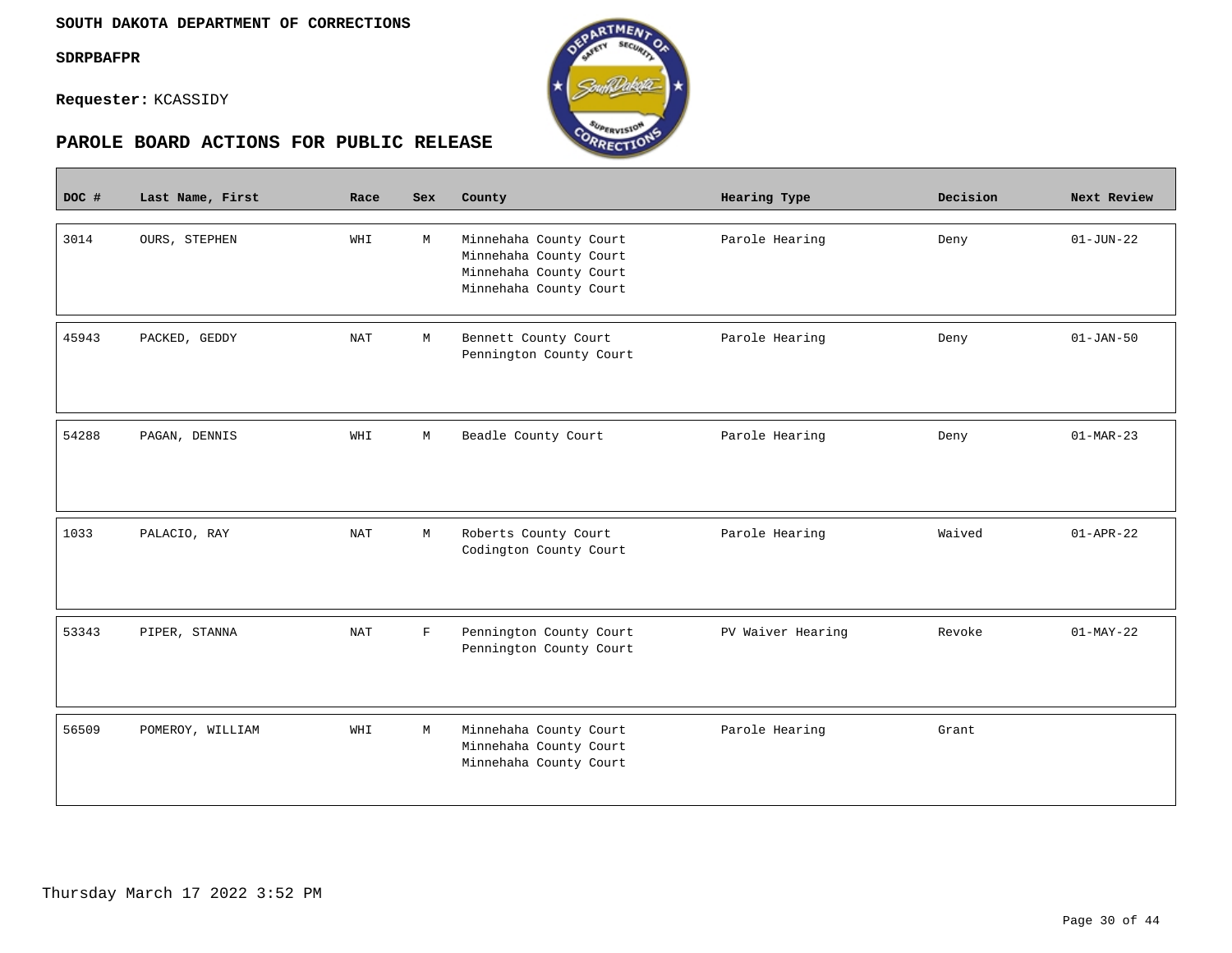$\overline{\phantom{a}}$ 

**Requester:** KCASSIDY



| DOC # | Last Name, First | Race       | <b>Sex</b> | County                                                                        | Hearing Type                        | Decision                            | Next Review |
|-------|------------------|------------|------------|-------------------------------------------------------------------------------|-------------------------------------|-------------------------------------|-------------|
| 16784 | POOR BEAR, ADAM  | <b>NAT</b> | М          | Pennington County Court<br>Pennington County Court<br>Pennington County Court | Parole Hearing                      | Grant                               |             |
| 36206 | PRICE, JEROD     | WHI        | M          | Union County Court<br>Union County Court<br>Minnehaha County Court            | Parole Hearing                      | Grant                               |             |
| 60540 | REEDE, JACOB     | WHI        | М          | Mellette County Court<br>Pennington County Court<br>Pennington County Court   | Parole Hearing                      | Grant                               |             |
| 60650 | REMPHER, ANTHONY | WHI        | М          | Brown County Court<br>Brown County Court                                      | Non-compliance Hearing              | Non-Compliant                       | $01-JUL-22$ |
| 61582 | REZAC, LUKE      | WHI        | M          | Minnehaha County Court<br>Minnehaha County Court<br>Minnehaha County Court    | Early Discharge Hearing             | Grant Partial<br>Early<br>Discharge |             |
| 38889 | RICE, KEVIN      | WHI        | М          | Minnehaha County Court                                                        | Commutation-Paper Review<br>Hearing | Deny                                |             |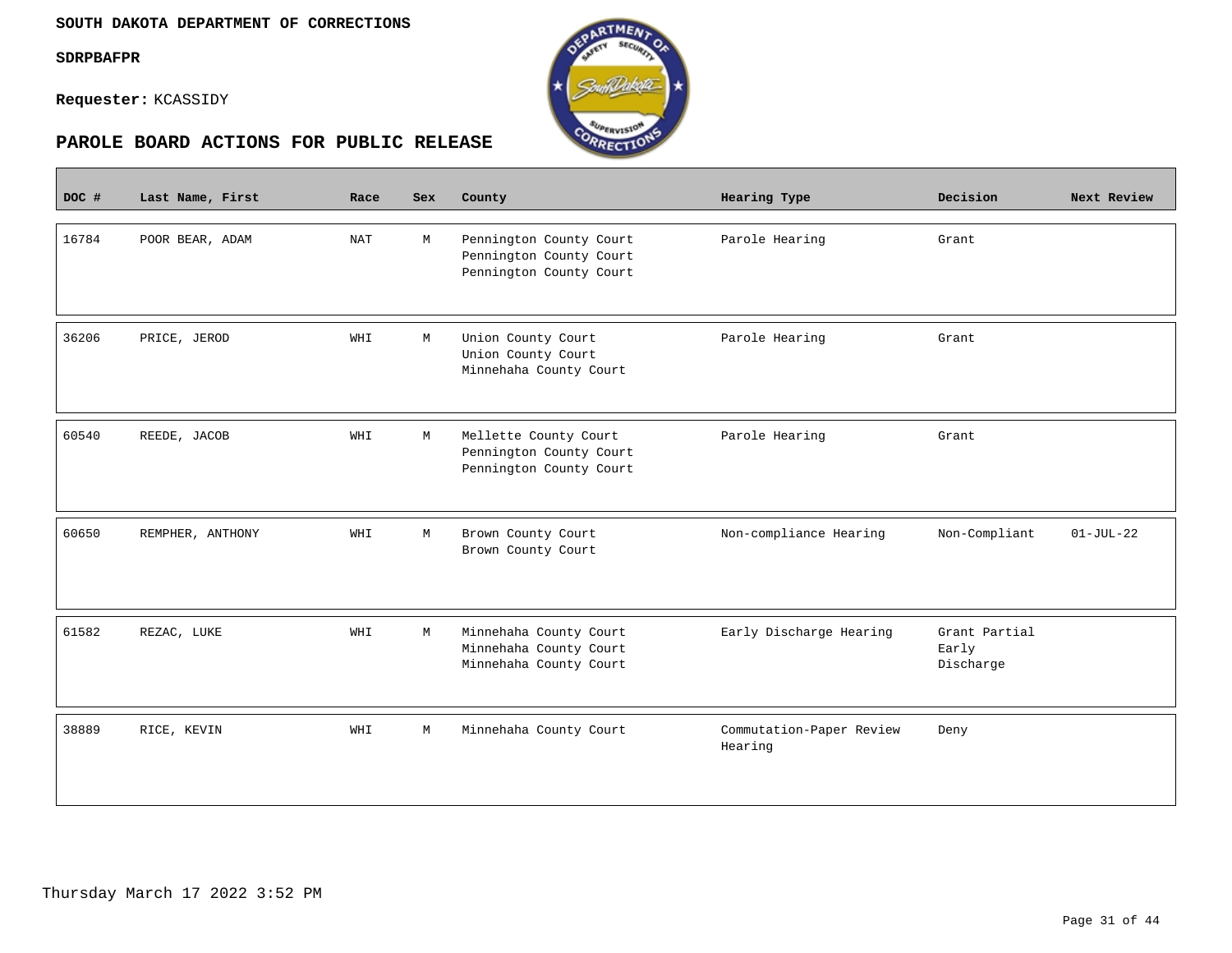$\sim$ 

**Requester:** KCASSIDY



| DOC # | Last Name, First   | Race                 | <b>Sex</b>   | County                                                                        | Hearing Type            | Decision                            | Next Review     |
|-------|--------------------|----------------------|--------------|-------------------------------------------------------------------------------|-------------------------|-------------------------------------|-----------------|
| 40337 | RICHARD, EDNA      | <b>NAT</b>           | $\mathbf{F}$ | Custer County Court<br>Meade County Court                                     | SSV Waiver Hearing      | Revoke                              | $01-MAY-22$     |
| 59650 | RICHARDS, DARREN   | $\operatorname{NAT}$ | $\mathbb M$  | Pennington County Court<br>Pennington County Court                            | Parole Hearing          | Continue                            | $01 - APR - 22$ |
| 17523 | ROACH, ARLEY       | <b>NAT</b>           | М            | Pennington County Court                                                       | Parole Hearing          | Deny                                | $01-0CT-22$     |
| 11764 | RODRIGUEZ, LISA    | <b>NAT</b>           | $\mathbf F$  | Pennington County Court<br>Pennington County Court<br>Pennington County Court | Early Discharge Hearing | Grant Partial<br>Early<br>Discharge |                 |
| 51677 | ROSS, CRAIG        | <b>BLA</b>           | М            | Minnehaha County Court                                                        | PV Waiver Hearing       | Revoke                              | $01 - JUN - 22$ |
| 41022 | ROUBIDEAUX, LESLIE | <b>NAT</b>           | М            | Minnehaha County Court<br>Minnehaha County Court                              | Parole Hearing          | Waived                              | $01 - DEC - 22$ |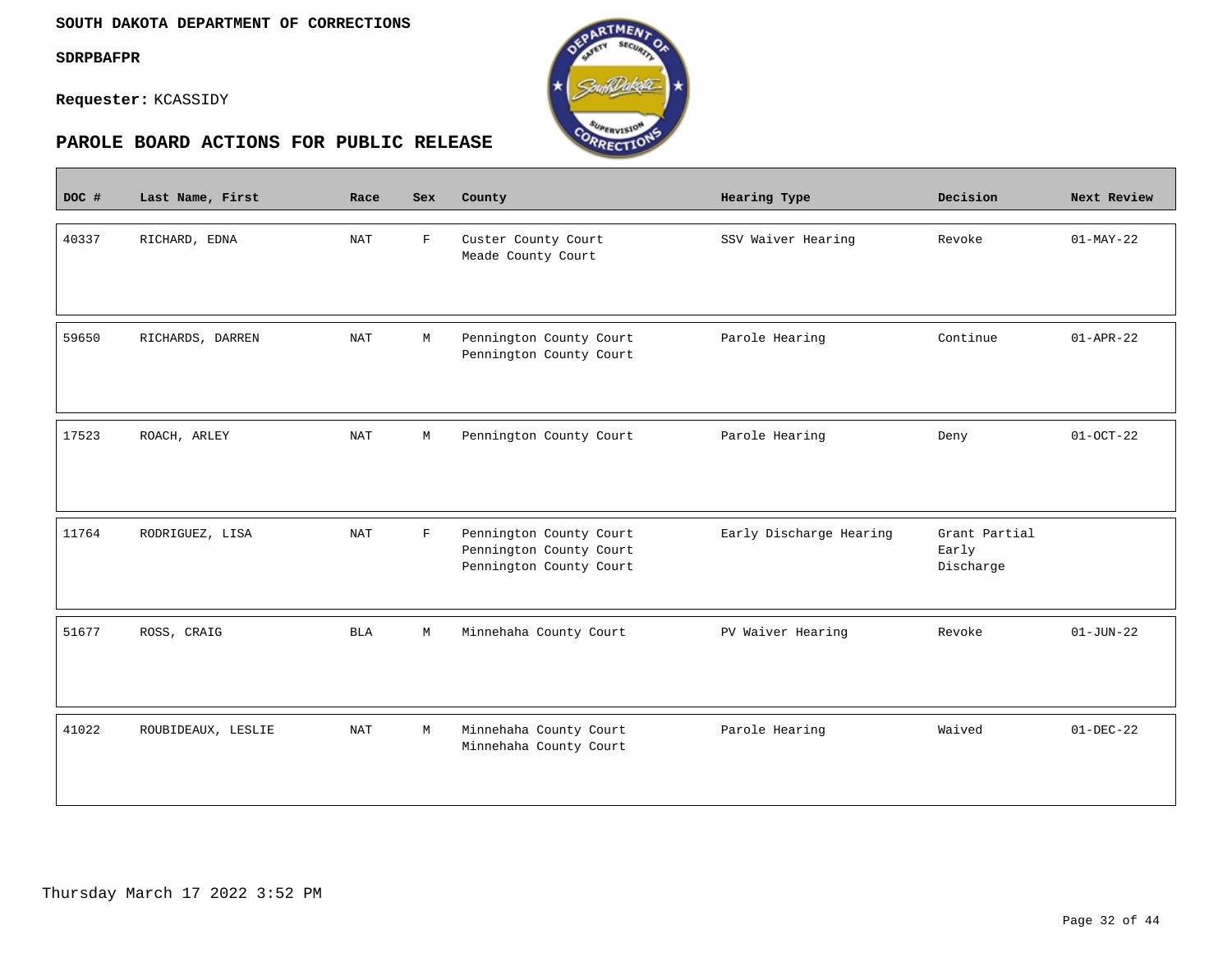$\overline{\phantom{a}}$ 

**Requester:** KCASSIDY



| DOC # | Last Name, First   | Race                 | <b>Sex</b>   | County                                                                     | Hearing Type          | Decision | Next Review     |
|-------|--------------------|----------------------|--------------|----------------------------------------------------------------------------|-----------------------|----------|-----------------|
| 54108 | ROUBIDEAUX, TINO   | $\operatorname{NAT}$ | M            | Minnehaha County Court<br>Minnehaha County Court                           | PV Waiver Hearing     | Revoke   | $01 - JUN - 22$ |
| 21023 | SALWAY, ALEXANDER  | WHI                  | М            | Pennington County Court                                                    | Parole Hearing        | Continue | $14 - APR - 22$ |
| 60211 | SANDMAN, WENDY     | WHI                  | $\mathbf{F}$ | Butte County Court                                                         | Parole Hearing        | Waived   | $01 - JAN - 50$ |
| 48203 | SCHAEFFER, SHELBY  | WHI                  | М            | Brown County Court                                                         | PV Revocation Hearing | Revoke   | $01 - APR - 22$ |
| 47989 | SCHNEIDER, SHELDON | WHI                  | M            | Codington County Court<br>Codington County Court<br>Codington County Court | SSV Waiver Hearing    | Revoke   | $01 - JUN - 22$ |
| 58123 | SCHNELL, DAVID     | <b>BLA</b>           | М            | Brown County Court<br>Brown County Court                                   | Parole Hearing        | Deny     | $01 - AUG - 22$ |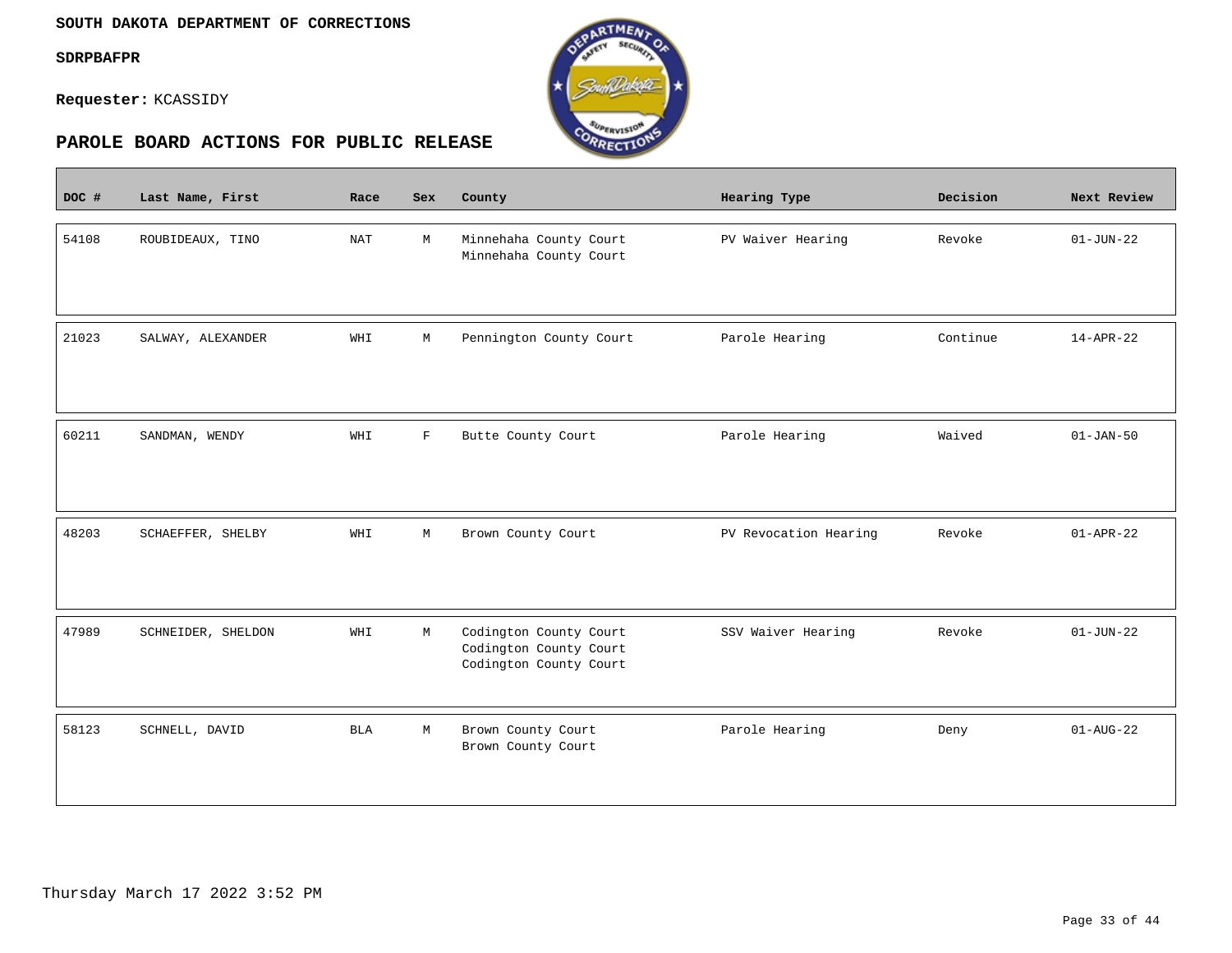$\overline{\phantom{a}}$ 

**Requester:** KCASSIDY



| DOC # | Last Name, First   | Race       | <b>Sex</b>  | County                                                                                               | <b>Hearing Type</b>     | Decision                            | Next Review     |
|-------|--------------------|------------|-------------|------------------------------------------------------------------------------------------------------|-------------------------|-------------------------------------|-----------------|
| 37614 | SCHROEDER, MIRANDA | <b>NAT</b> | $\mathbf F$ | Hughes County Court<br>Hughes County Court<br>Minnehaha County Court                                 | Early Discharge Hearing | Grant Partial<br>Early<br>Discharge |                 |
| 54000 | SEGIEN, KEITH      | WHI        | М           | Minnehaha County Court                                                                               | Early Discharge Hearing | Grant Partial<br>Early<br>Discharge |                 |
| 45643 | SHANGREAUX, JAMAUL | <b>NAT</b> | М           | Pennington County Court                                                                              | Parole Hearing          | Waived                              | $01 - APR - 22$ |
| 20146 | SHARPFISH, NATHAN  | <b>NAT</b> | М           | Minnehaha County Court                                                                               | Parole Hearing          | Grant                               |                 |
| 7656  | SIERRA, RAMON      | <b>NAT</b> | М           | Pennington County Court                                                                              | PV Waiver Hearing       | Revoke                              | $01 - JUN - 22$ |
| 13092 | SIERS, JACOB       | <b>NAT</b> | М           | Minnehaha County Court<br>Minnehaha County Court<br>Minnehaha County Court<br>Minnehaha County Court | SSV Waiver Hearing      | Revoke                              | $01-JUL-22$     |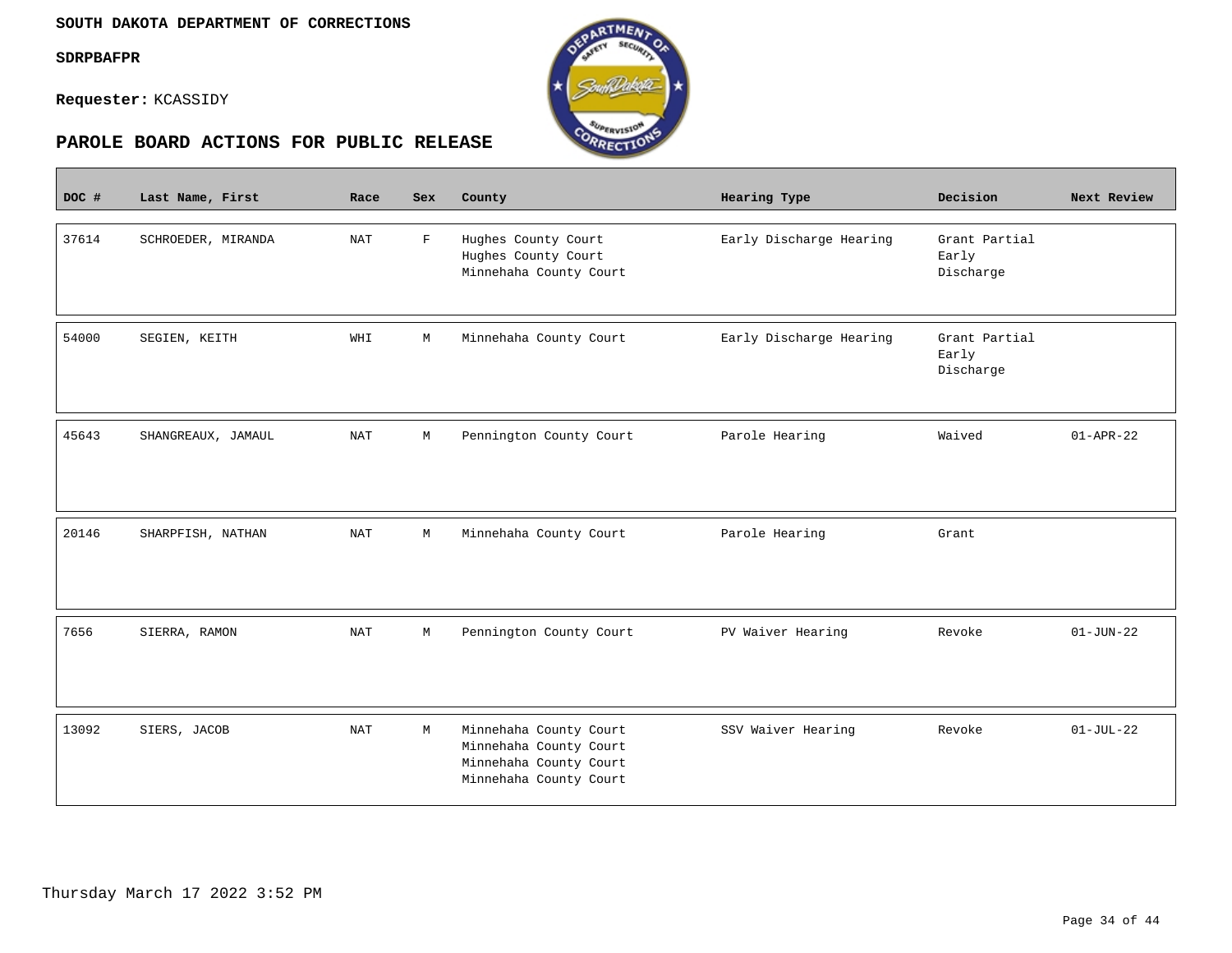П

**Requester:** KCASSIDY





| DOC # | Last Name, First    | Race                 | <b>Sex</b> | County                                                                                                                           | Hearing Type                        | Decision                            | Next Review     |
|-------|---------------------|----------------------|------------|----------------------------------------------------------------------------------------------------------------------------------|-------------------------------------|-------------------------------------|-----------------|
| 19647 | SIERS, MARLIN       | $\operatorname{NAT}$ | M          | Minnehaha County Court<br>Brown County Court<br>Minnehaha County Court                                                           | Parole Hearing                      | Deny                                | $01 - SEP - 22$ |
| 53572 | SIMON, JORDAN       | <b>BLA</b>           | M          | Minnehaha County Court<br>Minnehaha County Court<br>Minnehaha County Court                                                       | Parole Hearing                      | Grant                               |                 |
| 35608 | SMITH, WILLY        | <b>BLA</b>           | М          | Pennington County Court<br>Pennington County Court<br>Pennington County Court<br>Pennington County Court<br>Yankton County Court | Parole Hearing                      | Grant                               |                 |
| 22686 | SOUVANARATH, TONY   | ASI                  | M          | Minnehaha County Court<br>Minnehaha County Court                                                                                 | Parole Hearing                      | Grant                               |                 |
| 7041  | SOYARS, PAUL        | WHI                  | M          | Lawrence County Court<br>Lawrence County Court<br>Minnehaha County Court                                                         | Commutation-Paper Review<br>Hearing | Deny                                |                 |
| 15759 | SPOONEMORE, BRADLEY | WHI                  | М          | Hughes County Court<br>Hughes County Court                                                                                       | Early Discharge Hearing             | Grant Partial<br>Early<br>Discharge |                 |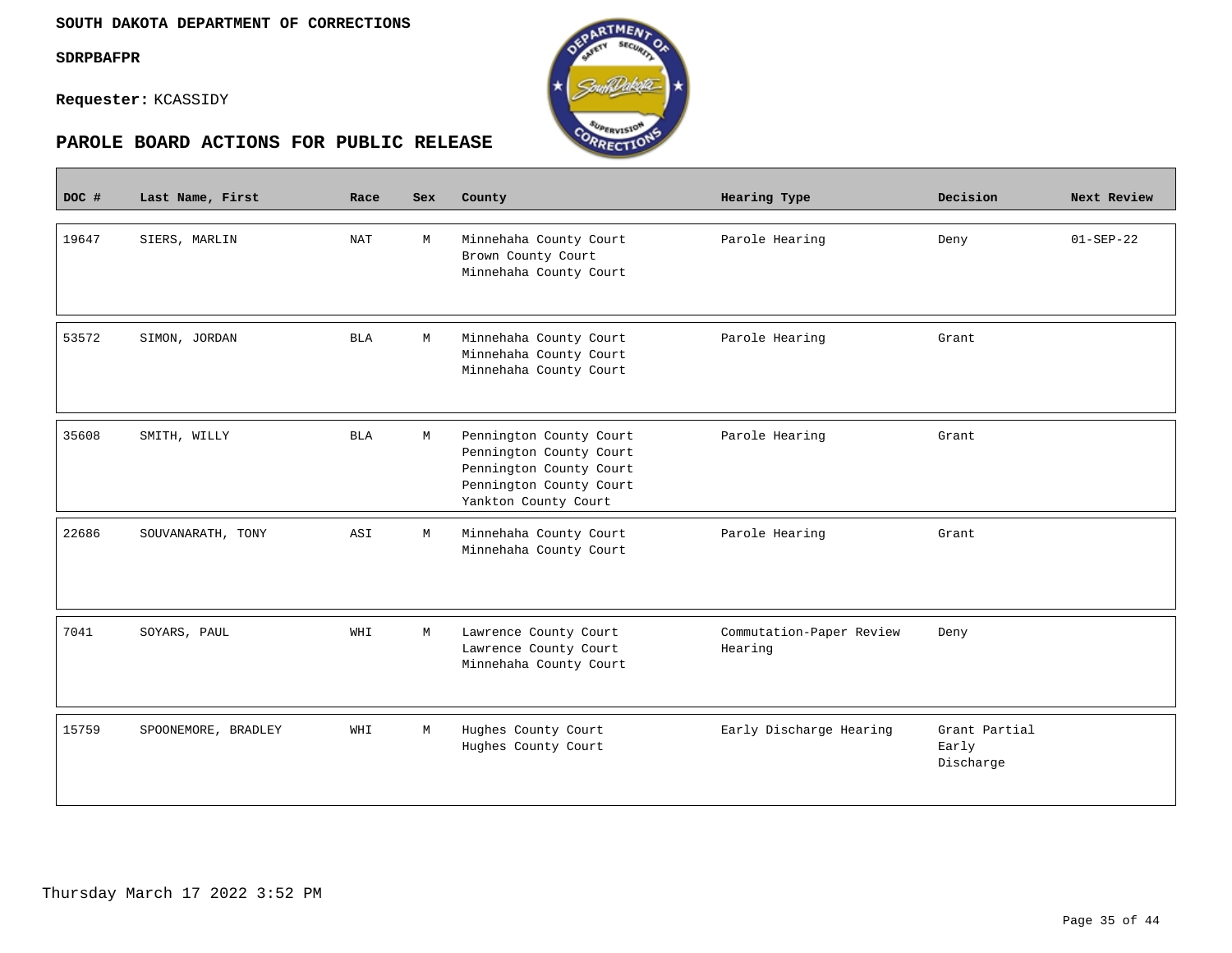П

**Requester:** KCASSIDY





| DOC # | Last Name, First      | Race       | <b>Sex</b>  | County                                                                                                                                                                                            | Hearing Type            | Decision                            | Next Review |
|-------|-----------------------|------------|-------------|---------------------------------------------------------------------------------------------------------------------------------------------------------------------------------------------------|-------------------------|-------------------------------------|-------------|
| 53342 | SPRAYBERRY, NATALIE   | WHI        | $\mathbf F$ | Pennington County Court<br>Pennington County Court<br>Pennington County Court                                                                                                                     | Parole Hearing          | Deny                                | $01-MAY-22$ |
| 41395 | STANDING BEAR, GORDON | <b>NAT</b> | М           | Minnehaha County Court<br>Minnehaha County Court<br>Minnehaha County Court<br>Minnehaha County Court<br>Lincoln County Court<br>Hughes County Court<br>Hughes County Court<br>Hughes County Court | Parole Hearing          | Grant                               |             |
| 58132 | STAPELLA, SABRINA     | WHI        | $\mathbf F$ | Minnehaha County Court<br>Minnehaha County Court                                                                                                                                                  | Early Discharge Hearing | Grant Partial<br>Early<br>Discharge |             |
| 56698 | STEELE, AMANDA        | HOL        | $\rm F$     | Pennington County Court<br>Pennington County Court<br>Pennington County Court<br>Pennington County Court<br>Pennington County Court<br>Minnehaha County Court<br>Minnehaha County Court           | Parole Hearing          | Grant                               |             |
| 16269 | STENSETH, ROBERT      | <b>NAT</b> | М           | Minnehaha County Court<br>Minnehaha County Court<br>Yankton County Court<br>Minnehaha County Court<br>Minnehaha County Court<br>Minnehaha County Court<br>Yankton County Court                    | Parole Hearing          | Grant                               |             |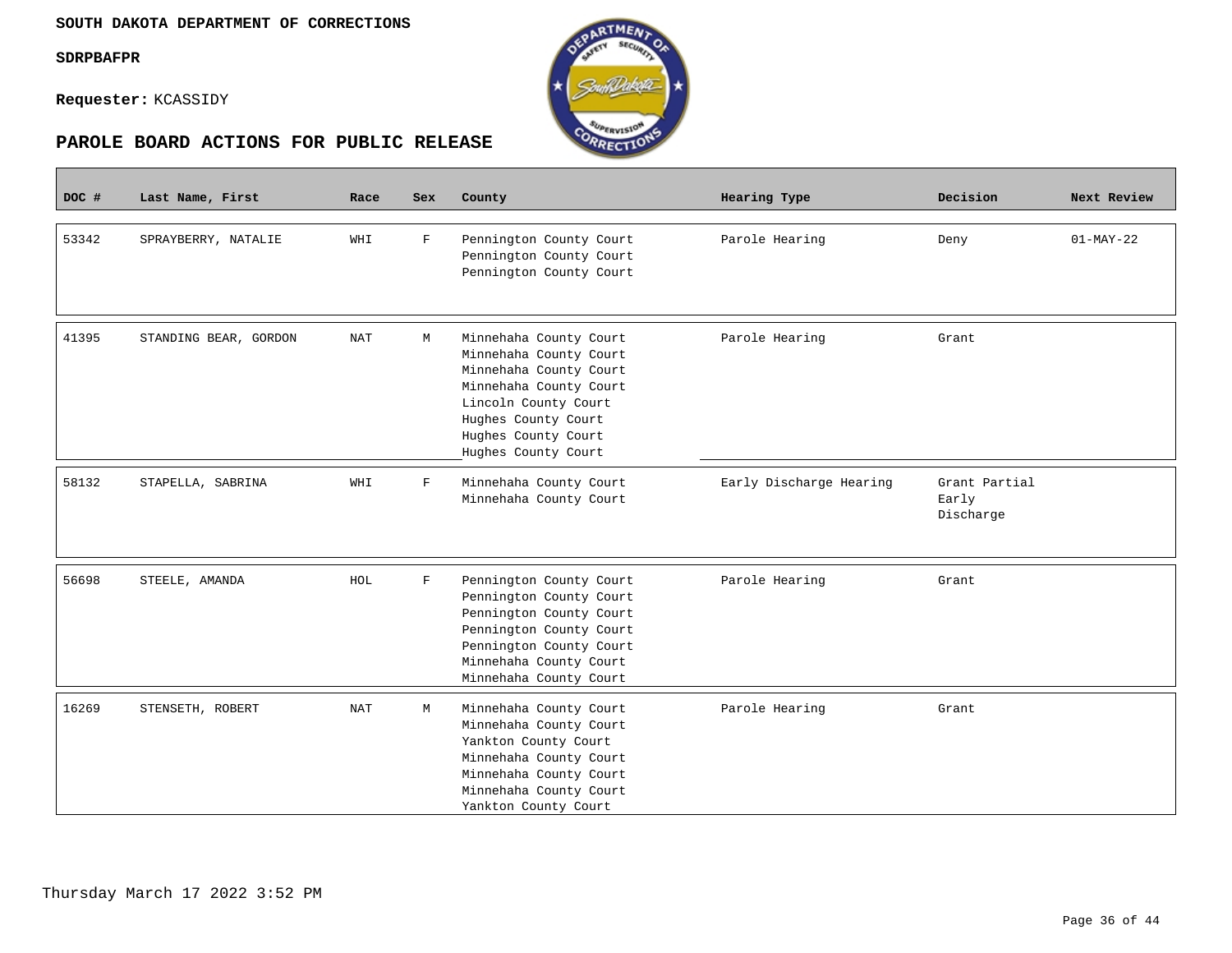$\overline{\phantom{a}}$ 

**Requester:** KCASSIDY



| DOC # | Last Name, First    | Race       | <b>Sex</b> | County                                                                     | Hearing Type           | Decision      | Next Review     |
|-------|---------------------|------------|------------|----------------------------------------------------------------------------|------------------------|---------------|-----------------|
| 51311 | STEWART, ANTHONY    | <b>NAT</b> | M          | Pennington County Court<br>Pennington County Court                         | Parole Hearing         | Waived        | $01 - JUN - 22$ |
| 52498 | STORBAKKEN, TRAVIS  | <b>NAT</b> | M          | Codington County Court<br>Codington County Court<br>Codington County Court | PV Revocation Hearing  | Continue      | $01 - APR - 22$ |
| 40939 | STRAND, CHRISTOPHER | WHI        | M          | Minnehaha County Court                                                     | Parole Hearing         | Deny          | $01-SEP-22$     |
| 17171 | SUMMERSIDE, CODY    | WHI        | M          | Lawrence County Court<br>Lawrence County Court                             | Non-compliance Hearing | Non-Compliant | $01 - APR - 22$ |
| 41013 | SUTTON, LUCAS       | WHI        | М          | Minnehaha County Court<br>Minnehaha County Court                           | SSV Waiver Hearing     | Revoke        | $01 - JUN - 22$ |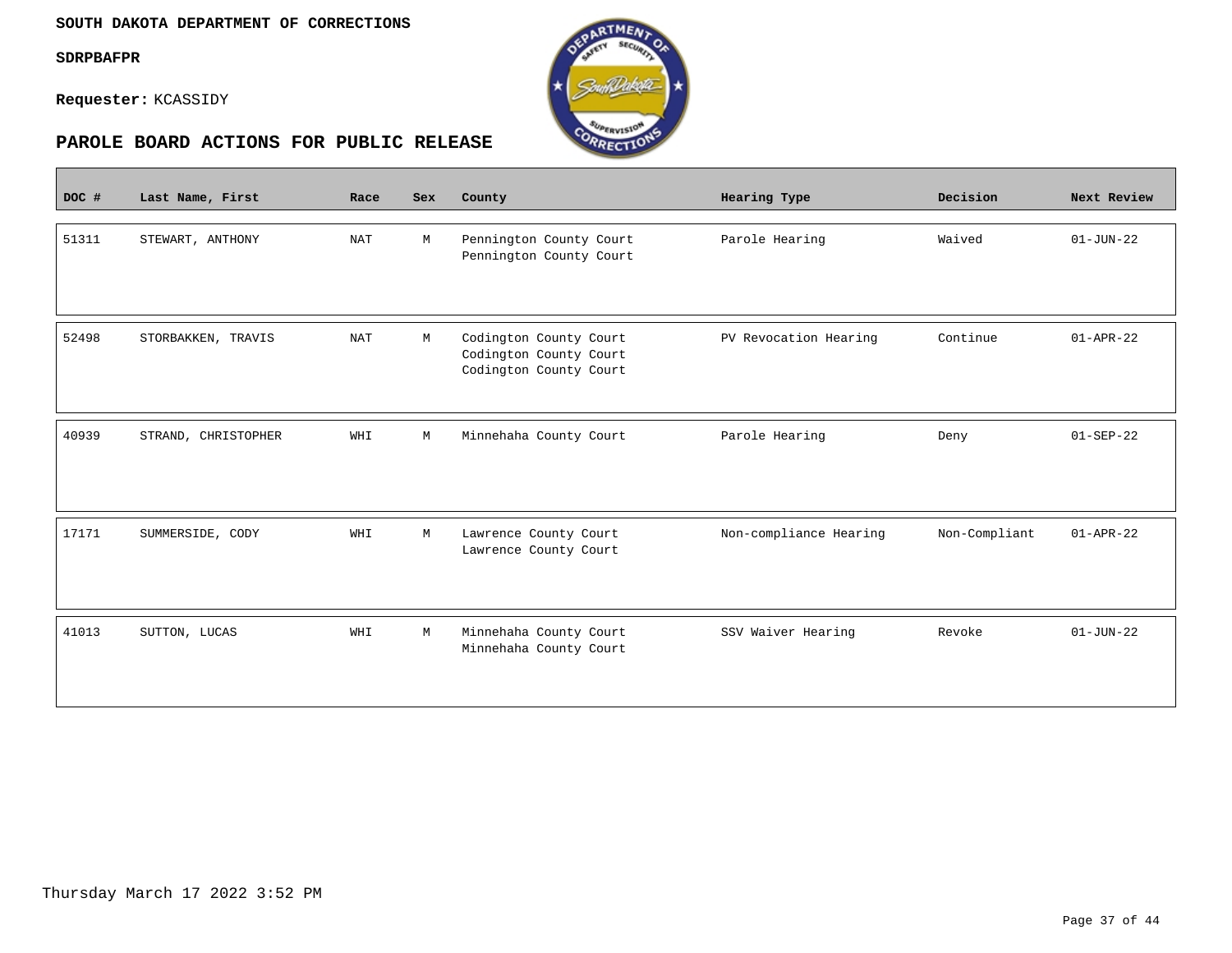**Requester:** KCASSIDY



| DOC # | Last Name, First   | Race | <b>Sex</b>  | County                                                                                                                                                                                                            | Hearing Type            | Decision                          | Next Review     |
|-------|--------------------|------|-------------|-------------------------------------------------------------------------------------------------------------------------------------------------------------------------------------------------------------------|-------------------------|-----------------------------------|-----------------|
| 21377 | SYHRE, BRIANNE     | WHI  | $\mathbf F$ | Brown County Court<br>Brown County Court<br>Brown County Court<br>Pennington County Court<br>Pennington County Court<br>Pennington County Court<br>Meade County Court<br>Brown County Court<br>Brown County Court | Parole Hearing          | Grant                             |                 |
| 63760 | TALKINGTON, WESLEY | WHI  | M           | Minnehaha County Court<br>Minnehaha County Court<br>Minnehaha County Court<br>Minnehaha County Court                                                                                                              | Non-compliance Hearing  | Non-Compliant                     | $01 - JUN - 22$ |
| 55689 | THIN ELK, KENT     | NAT  | M           | Minnehaha County Court<br>Minnehaha County Court<br>Minnehaha County Court<br>Minnehaha County Court                                                                                                              | Parole Hearing          | Deny                              | $01 - SEP - 22$ |
| 36848 | THOMAS, COREY      | WHI  | M           | Minnehaha County Court<br>Minnehaha County Court<br>Minnehaha County Court<br>Minnehaha County Court                                                                                                              | Parole Hearing          | Grant                             |                 |
| 46975 | THOMPSON, TATE     | WHI  | M           | Davison County Court<br>Davison County Court                                                                                                                                                                      | Early Discharge Hearing | Grant Early<br>Final<br>Discharge |                 |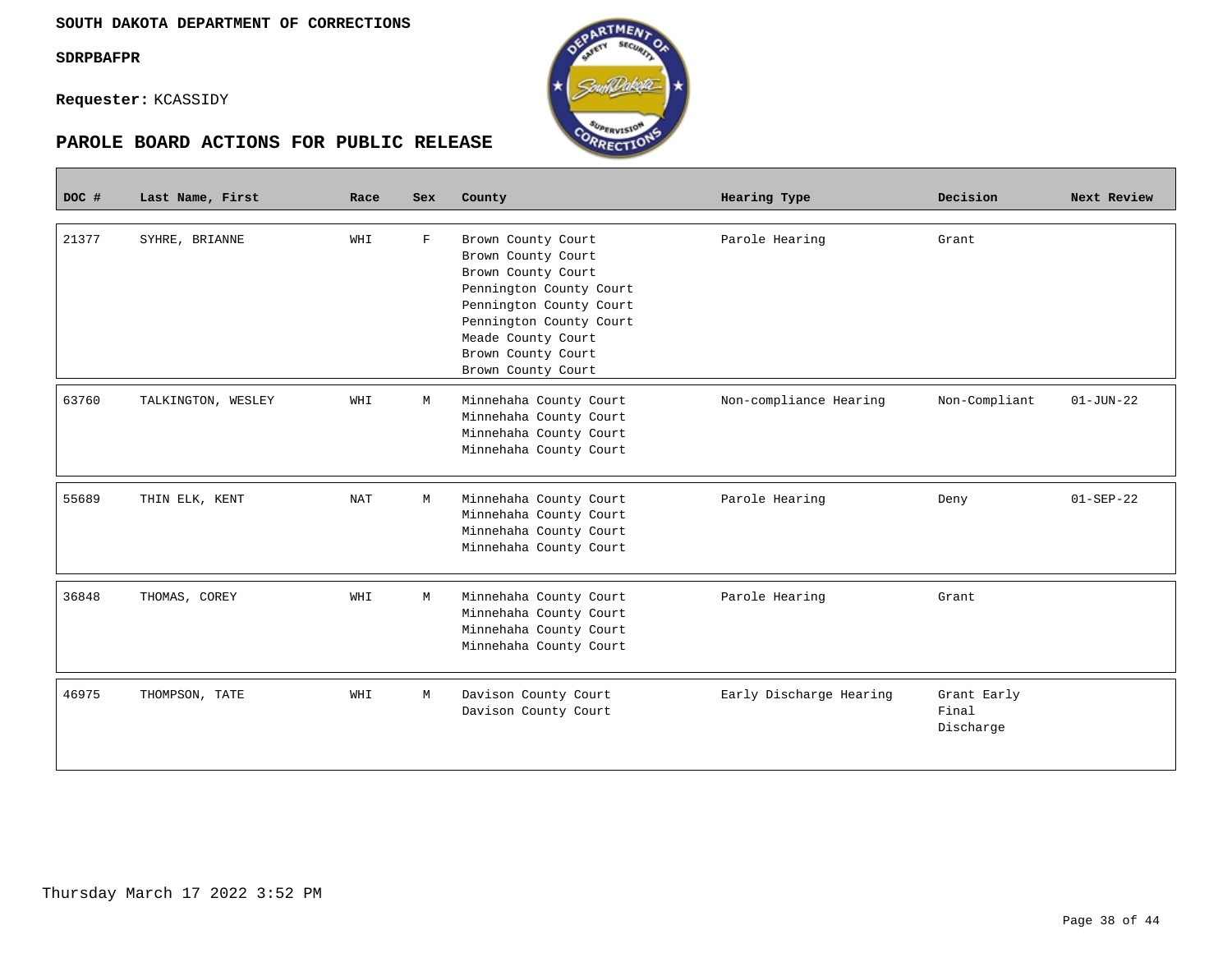$\sim$ 

**Requester:** KCASSIDY



| DOC # | Last Name, First     | Race                 | <b>Sex</b>   | County                                             | Hearing Type           | Decision                | Next Review     |
|-------|----------------------|----------------------|--------------|----------------------------------------------------|------------------------|-------------------------|-----------------|
| 11589 | TIEDEMAN, JESSE      | WHI                  | M            | Pennington County Court<br>Pennington County Court | Parole Hearing         | Continue                | $01 - APR - 22$ |
| 51378 | TRAINOR, DAMON       | WHI                  | М            | Brookings County Court                             | SSV Waiver Hearing     | Revoke                  | $01-MAY-22$     |
| 64540 | TRAVERSIE, JOSEPHINE | $\operatorname{NAT}$ | $\mathbf{F}$ | Yankton County Court<br>Yankton County Court       | Non-compliance Hearing | Non-Compliant           | $01 - JUN - 22$ |
| 16225 | TREJO, PAUL          | <b>NAT</b>           | М            | Bennett County Court<br>Pennington County Court    | Parole Hearing         | Deny                    | $01 - JAN - 50$ |
| 34209 | TURKEY, TANNER       | $\operatorname{NAT}$ | M            | Tripp County Court<br>Minnehaha County Court       | Parole Hearing         | Waived                  | $01-MAY-22$     |
| 54354 | TUTTLE, GEORGANNE    | <b>NAT</b>           | $\mathbf F$  | Pennington County Court<br>Pennington County Court | PV Waiver Hearing      | Revoke and<br>Reinstate |                 |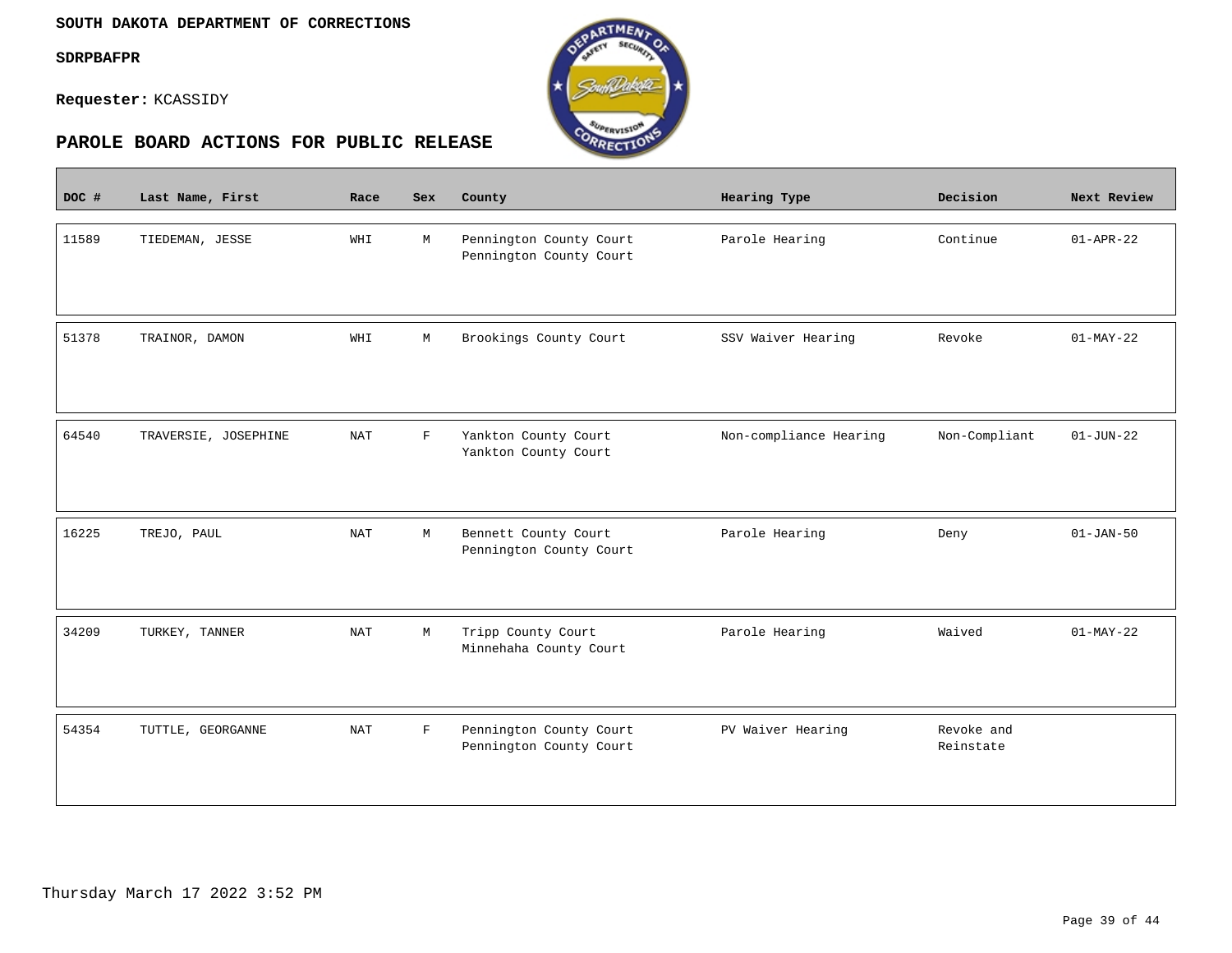$\overline{\phantom{a}}$ 

**Requester:** KCASSIDY



# **PAROLE BOARD ACTIONS FOR PUBLIC RELEASE**

| DOC # | Last Name, First     | Race       | <b>Sex</b> | County                                                                        | Hearing Type            | Decision                            | Next Review   |
|-------|----------------------|------------|------------|-------------------------------------------------------------------------------|-------------------------|-------------------------------------|---------------|
| 15414 | TWISS, KELLY         | <b>NAT</b> | M          | Pennington County Court<br>Pennington County Court<br>Pennington County Court | Parole Hearing          | Grant                               |               |
| 12242 | UECKER, DANIEL       | WHI        | М          | Minnehaha County Court<br>Minnehaha County Court<br>Minnehaha County Court    | Parole Hearing          | Grant                               |               |
| 62623 | VAN ALST, REX        | WHI        | M          | Yankton County Court<br>Yankton County Court                                  | Parole Hearing          | Deny                                | $01 - JAN-50$ |
| 2481  | VERMILLION, FRANKLIN | <b>NAT</b> | M          | Davison County Court<br>Davison County Court                                  | Parole Hearing          | Grant                               |               |
| 45145 | WAEGE, GLENN         | WHI        | M          | Clark County Court<br>Codington County Court                                  | Parole Hearing          | Deny                                | $01-SEP-22$   |
| 23359 | WATKINS, WILLIAM     | <b>NAT</b> | M          | Davison County Court<br>Davison County Court<br>Davison County Court          | Early Discharge Hearing | Grant Partial<br>Early<br>Discharge |               |

**RTMEA**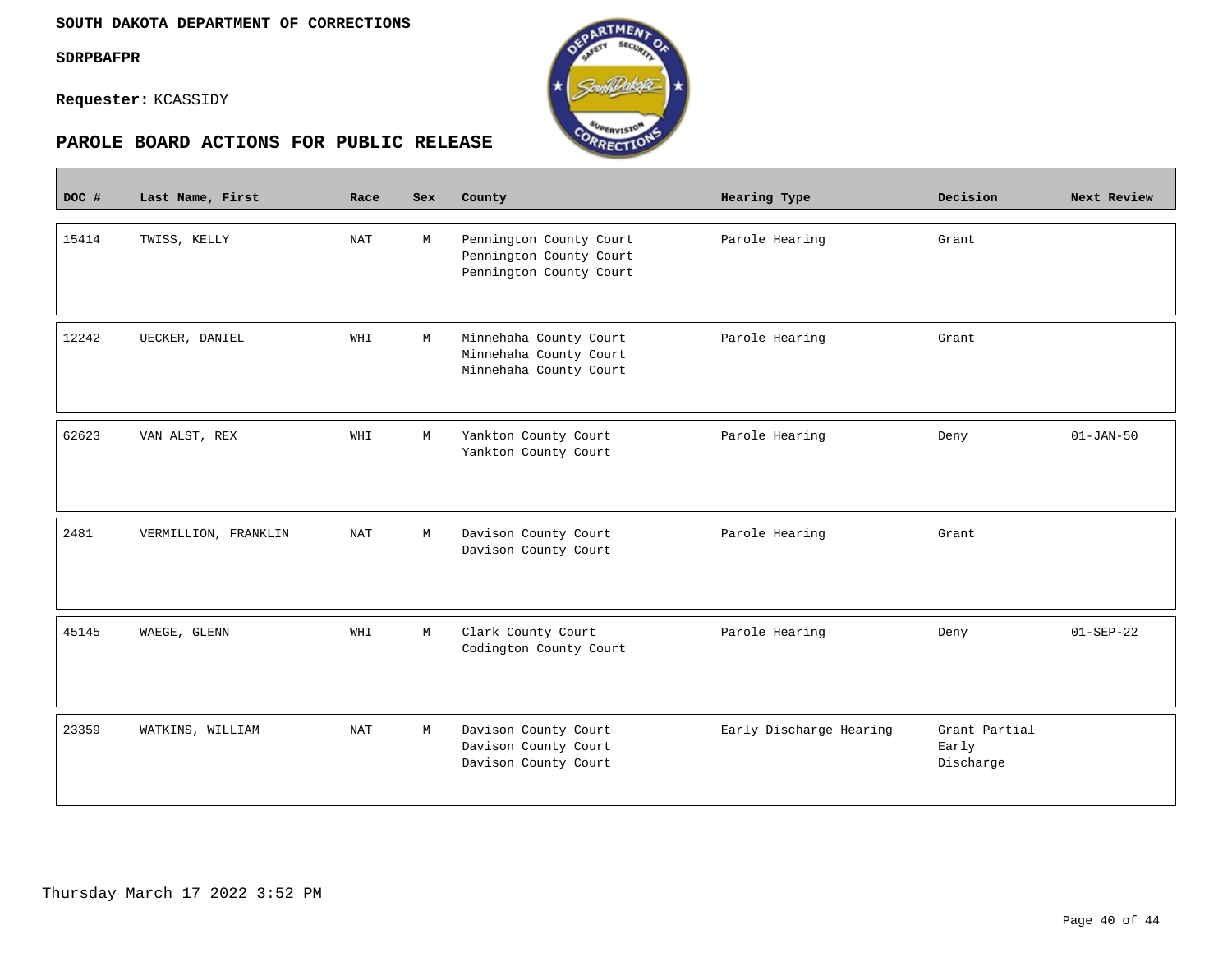$\overline{\phantom{a}}$ 

**Requester:** KCASSIDY



| DOC # | Last Name, First      | Race                 | Sex         | County                                                                                                 | Hearing Type            | Decision                          | Next Review     |
|-------|-----------------------|----------------------|-------------|--------------------------------------------------------------------------------------------------------|-------------------------|-----------------------------------|-----------------|
| 40182 | WEIR, GREGORY         | HOL                  | M           | Brule County Court                                                                                     | Parole Hearing          | Deny                              | $01 - JAN - 50$ |
| 41289 | WHITE EYES, LAWRENCE  | $\operatorname{NAT}$ | М           | Charles Mix County                                                                                     | Parole Hearing          | Grant                             |                 |
| 61279 | WHITE FACE, CHRISTIAN | <b>NAT</b>           | $\mathbb M$ | Pennington County Court                                                                                | Parole Hearing          | Deny                              | $01 - JUN - 22$ |
| 47371 | WHITE FACE, DYLAN     | $\operatorname{NAT}$ | M           | Pennington County Court<br>Pennington County Court<br>Pennington County Court                          | Parole Hearing          | Grant                             |                 |
| 54601 | WHITE SHIRT, LUCAS    | NAT                  | M           | Moody County Court<br>Minnehaha County Court                                                           | Early Discharge Hearing | Grant Early<br>Final<br>Discharge |                 |
| 14413 | WHITE THUNDER, JESSE  | NAT                  | М           | Pennington County Court<br>Pennington County Court<br>Minnehaha County Court<br>Minnehaha County Court | Parole Hearing          | Continue                          | $16 - APR - 22$ |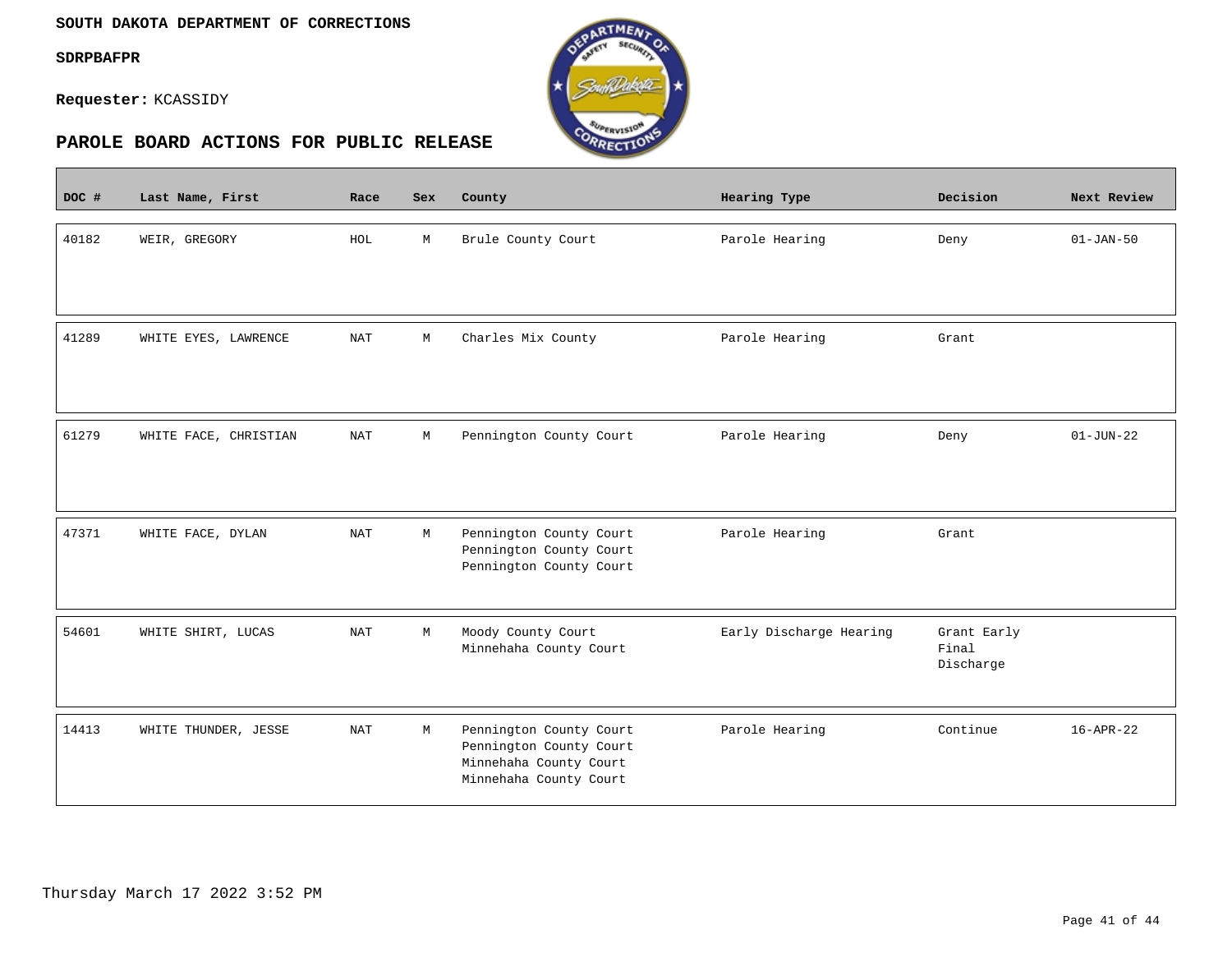**Contract** 

**Requester:** KCASSIDY



| DOC # | Last Name, First | Race | <b>Sex</b>  | County                                                                                                                                                                                | Hearing Type            | Decision                            | Next Review     |
|-------|------------------|------|-------------|---------------------------------------------------------------------------------------------------------------------------------------------------------------------------------------|-------------------------|-------------------------------------|-----------------|
| 20518 | WHITE, ERIC      | NAT  | M           | Roberts County Court<br>Minnehaha County Court                                                                                                                                        | Non-compliance Hearing  | Non-Compliant                       | $01 - JUL - 22$ |
| 61289 | WICKS, SARAH     | WHI  | $\mathbf F$ | Minnehaha County Court<br>Minnehaha County Court                                                                                                                                      | Early Discharge Hearing | Grant Early<br>Final<br>Discharge   |                 |
| 6160  | WILLIAMS, CASEY  | WHI  | М           | Pennington County Court<br>Pennington County Court<br>Pennington County Court<br>Lawrence County Court<br>Lawrence County Court<br>Pennington County Court<br>Pennington County Court | Early Discharge Hearing | Grant Partial<br>Early<br>Discharge |                 |
| 54406 | WIPF, AUSTIN     | WHI  | M           | Davison County Court<br>Davison County Court                                                                                                                                          | Early Discharge Hearing | Grant Early<br>Final<br>Discharge   |                 |
| 54569 | WITT, COLE       | WHI  | M           | Pennington County Court                                                                                                                                                               | Parole Hearing          | Grant                               |                 |
| 37360 | WIYAKA, WAMBLI   | NAT  | М           | Minnehaha County Court<br>Minnehaha County Court<br>Minnehaha County Court                                                                                                            | Parole Hearing          | Waived                              | $01 - APR - 22$ |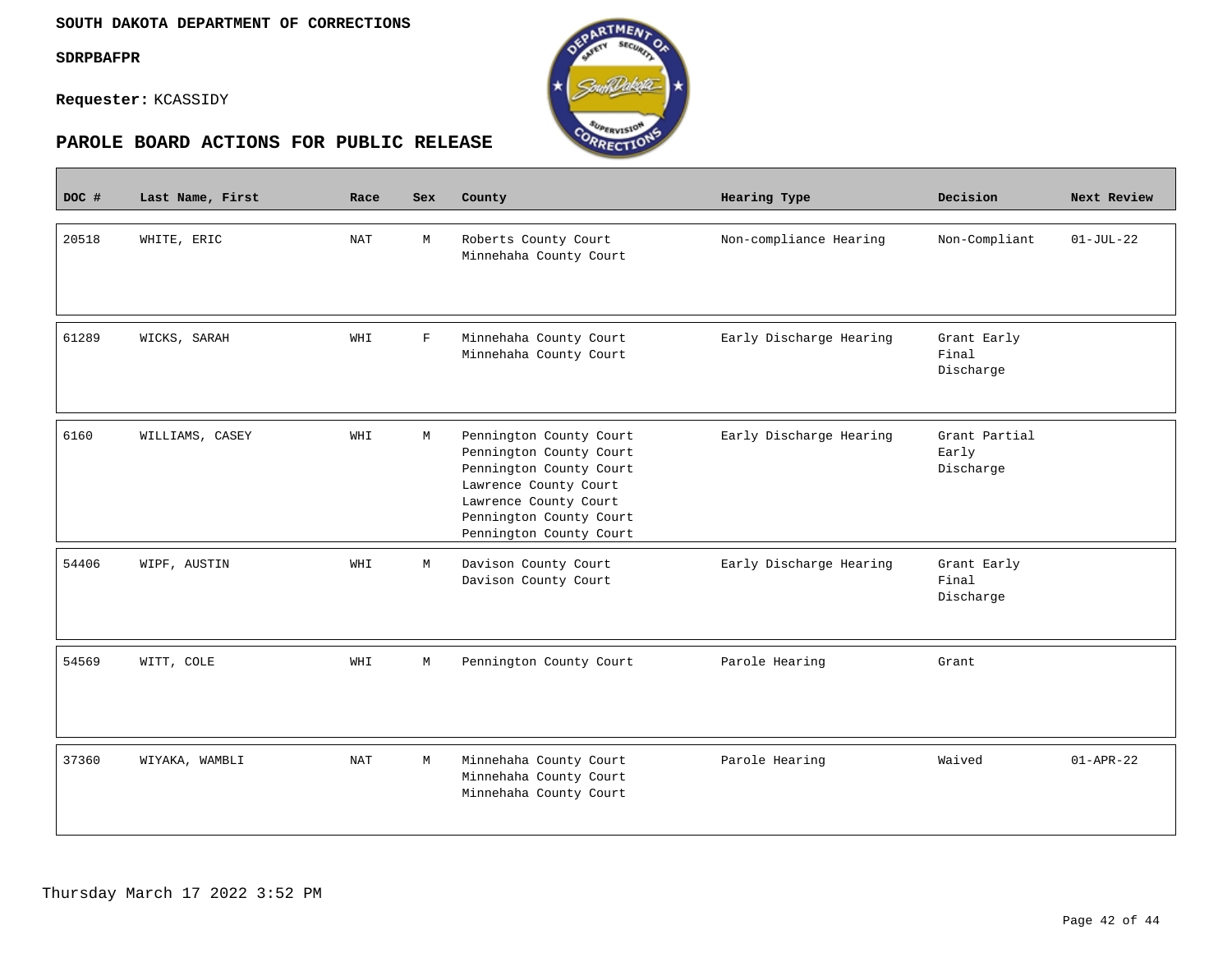#### **SOUTH DAKOTA DEPARTMENT OF CORRECTIONS**

**SDRPBAFPR**

 $\overline{\phantom{a}}$ 

**Requester:** KCASSIDY



| DOC # | Last Name, First       | Race       | <b>Sex</b>  | County                                                                                                                              | Hearing Type       | Decision | Next Review            |
|-------|------------------------|------------|-------------|-------------------------------------------------------------------------------------------------------------------------------------|--------------------|----------|------------------------|
| 61262 | WOODARD, KOLT          | WHI        | М           | Yankton County Court                                                                                                                | Parole Hearing     | Grant    |                        |
| 2865  | WYMAN, SCOTT           | WHI        | М           | Minnehaha County Court<br>Minnehaha County Court                                                                                    | Parole Hearing     | Deny     | $01 - \text{AUG} - 22$ |
| 56288 | YELLOW BIRD, WAMBLI    | <b>NAT</b> | М           | Pennington County Court                                                                                                             | PV Waiver Hearing  | Revoke   | $01 - JAN - 50$        |
| 54946 | YELLOW THUNDER, ATHENA | <b>NAT</b> | $\mathbf F$ | Pennington County Court<br>Pennington County Court<br>Pennington County Court<br>Pennington County Court<br>Pennington County Court | SSV Waiver Hearing | Revoke   | $01 - APR - 22$        |
| 40368 | ZARBANO, BRANDON       | WHI        | М           | Meade County Court<br>Pennington County Court<br>Pennington County Court                                                            | SSV Waiver Hearing | Revoke   | $01-MAY-22$            |